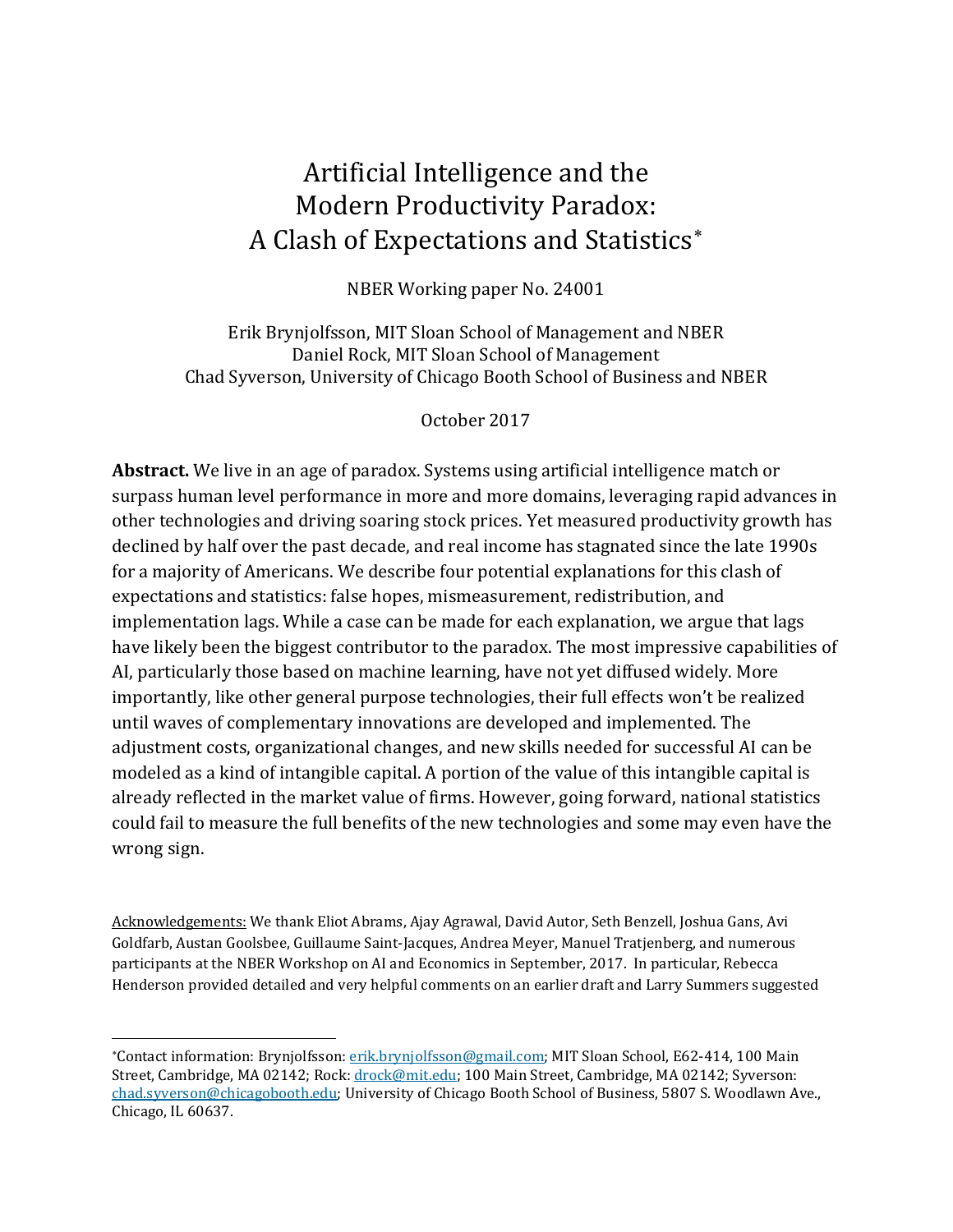the analogy to the J-Curve. Generous funding for this research was provided in part by the MIT Initiative on the Digital Economy.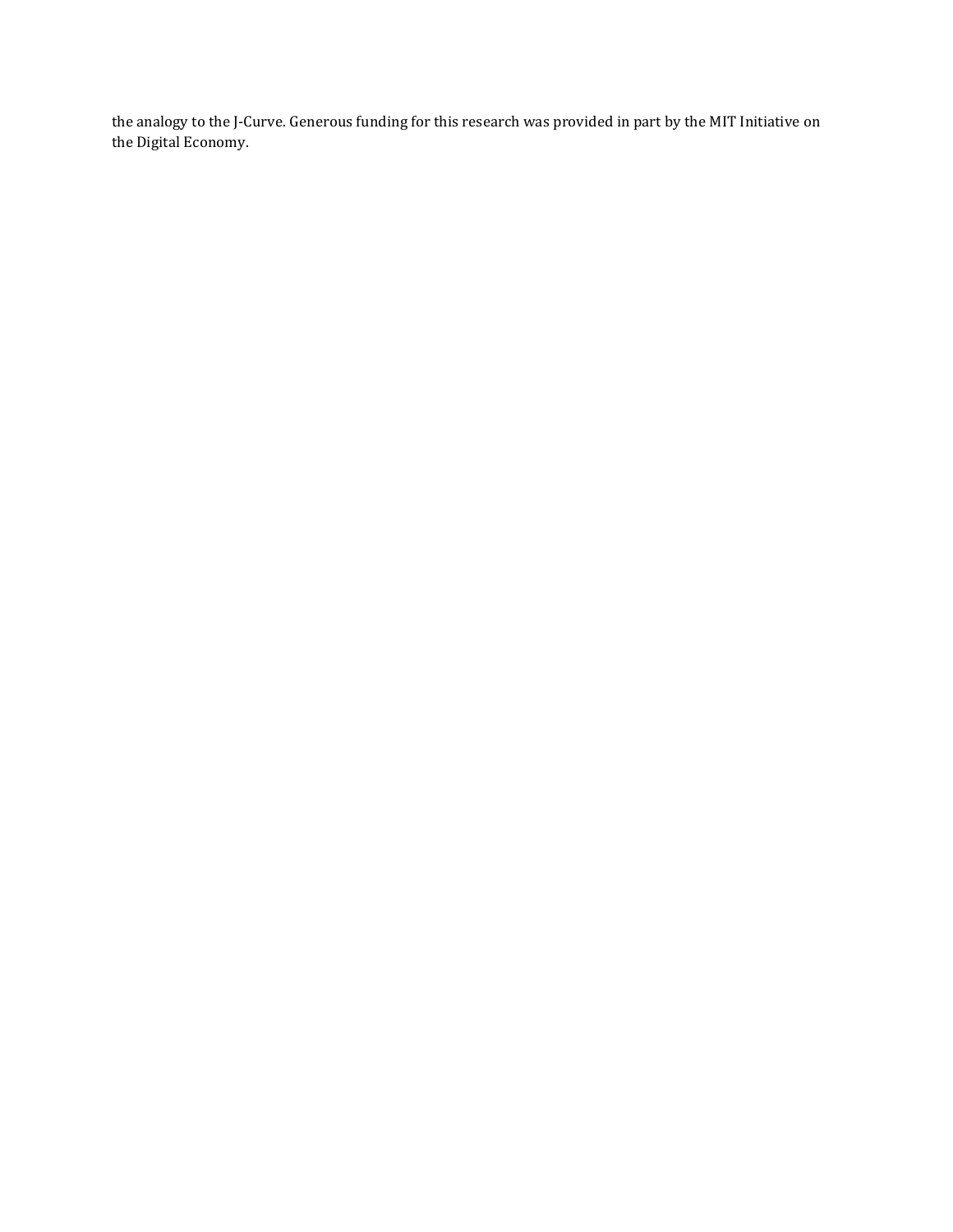The discussion around the recent patterns in aggregate productivity growth highlights a seeming contradiction. On the one hand, there are astonishing examples of potentially transformative new technologies that could greatly increase productivity and economic welfare (see e.g. Brynjolfsson and McAfee, 2014). There are some early concrete signs of these technologies' promise, the recent leaps in artificial intelligence (AI) performance being the most prominent example. However, at the same time, measured productivity growth over the past decade has slowed significantly. This deceleration is large, cutting productivity growth by half or more of its level in the decade preceding the slowdown. It is also widespread, having occurred throughout the OECD and, more recently, among many large emerging economies as well (Syverson, 2017).[1](#page-2-0)

We thus appear to be facing a redux of the Solow (1987) Paradox: we see transformative new technologies everywhere but in the productivity statistics.

In this paper, we review the evidence and explanations for the modern productivity paradox and propose a resolution. Namely, there is no inherent inconsistency between forward-looking technological optimism and backward-looking disappointment. Both can simultaneously exist. Indeed, there are good conceptual reasons to *expect* them to simultaneously exist when the economy undergoes the kind of restructuring associated with transformative technologies. In essence, the forecasters of future company wealth and the measurers of historical economic performance show the greatest disagreement during times of technological change. In this paper we argue and present some evidence that the economy is in such a period now.

#### *Sources of Technological Optimism*

Paul Polman, Unilever's CEO, recently claimed that "The speed of innovation has never been faster." Similarly, Bill Gates, Microsoft's co-founder, observes that "Innovation is moving at a scarily fast pace." Vinod Khosla of Khosla Ventures sees "the beginnings of... [a] rapid acceleration in the next 10, 15, 20 years." Eric Schmidt, Executive Chairman of Alphabet Inc., believes "we're entering… the age of abundance [and] during the age of

<span id="page-2-0"></span> $1$  A parallel yet more pessimistically oriented debate about potential technological progress is the active discussion about robots taking jobs from more and more workers (e.g., Brynjolfsson and McAfee, 2011; Acemoglu and Restrepo, 2017; Bessen, 2017; Autor and Salomons, 2017).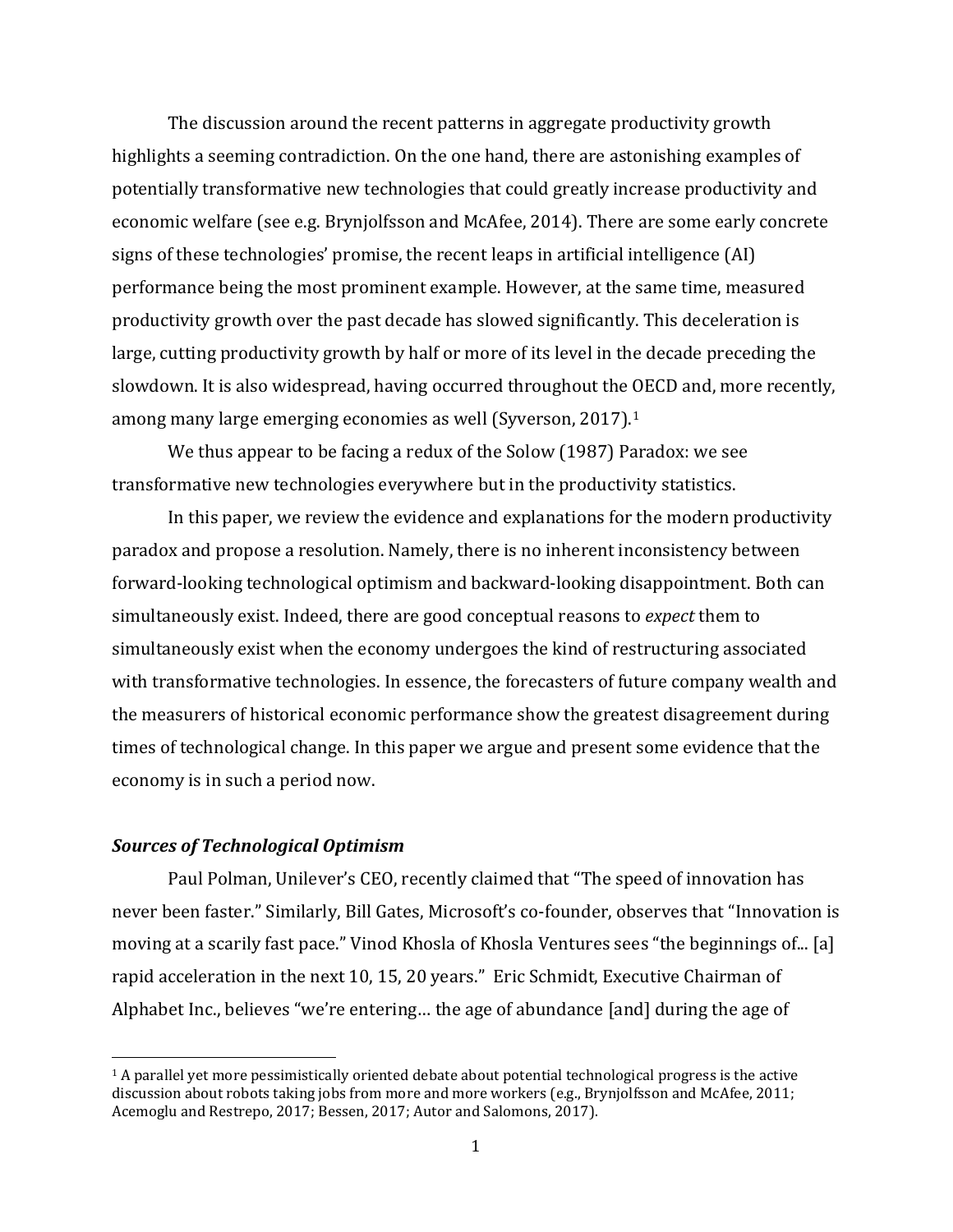abundance, we're going to see a new age… the age of intelligence." Ray Kurzweil famously predicts that The Singularity – when AI surpasses humans – will occur sometime around 2045.[2](#page-3-0) Assertions like these are especially common among technology leaders and venture capitalists.

In part, these assertions reflect the continuing progress of IT in many areas, from core technology advances like further doublings of basic computer power (but from ever larger bases) to successful investment in the essential complementary innovations like cloud infrastructure, and new service-based business models. But the bigger source of optimism is the wave of recent improvements in AI, especially machine learning. Machine learning represents a fundamental change from the first wave of computerization. Historically, most computer programs were created by meticulously codifying human knowledge, step-by-step, mapping inputs to outputs as prescribed by the programmers. In contrast, machine learning systems use categories of general algorithms (e.g., neural networks) to figure out the relevant mapping on their own, typically by being fed very large data sets of examples. By using these machine learning methods leveraging the growth in total data and data processing resources, machines have made impressive gains in perception and cognition, two essential skills for most types of human work. For instance, error rates in labeling the content of photos on ImageNet, a dataset of over 10 million images, have fallen from over 30% in 2010 to less than 5% in 2016 and most recently as low as 2.2% with SE-ResNet152 in the ILSVRC2017 competition (see Figure 1).<sup>[3](#page-3-1)</sup> Error rates in voice recognition on the Switchboard speech recording corpus, often used to measure progress in speech recognition, have improved from 8.5% to 5.5% over the past year (Saon et al., 2017). The five percent threshold is important, because that is roughly the performance of humans on each of these tasks on the same test data.

<span id="page-3-0"></span> <sup>2</sup> <http://www.khoslaventures.com/fireside-chat-with-google-co-founders-larry-page-and-sergey-brin>

[https://en.wikipedia.org/wiki/Predictions\\_made\\_by\\_Ray\\_Kurzweil#2045:\\_The\\_Singularity](https://en.wikipedia.org/wiki/Predictions_made_by_Ray_Kurzweil#2045:_The_Singularity)

[https://www.theguardian.com/small-business-network/2017/jun/22/alphabets-eric-schmidt-google](https://www.theguardian.com/small-business-network/2017/jun/22/alphabets-eric-schmidt-google-artificial-intelligence-viva-technology-mckinsey)[artificial-intelligence-viva-technology-mckinsey](https://www.theguardian.com/small-business-network/2017/jun/22/alphabets-eric-schmidt-google-artificial-intelligence-viva-technology-mckinsey)

<span id="page-3-1"></span><sup>3</sup> [http://image-net.org/challenges/LSVRC/2017/results.](http://image-net.org/challenges/LSVRC/2017/results) ImageNet includes labels for each image, originally provided by humans. For instance, there are 339,000 labeled as flowers, 1,001,000 as food, 188,000 as fruit, 137,000 as fungus, and so on.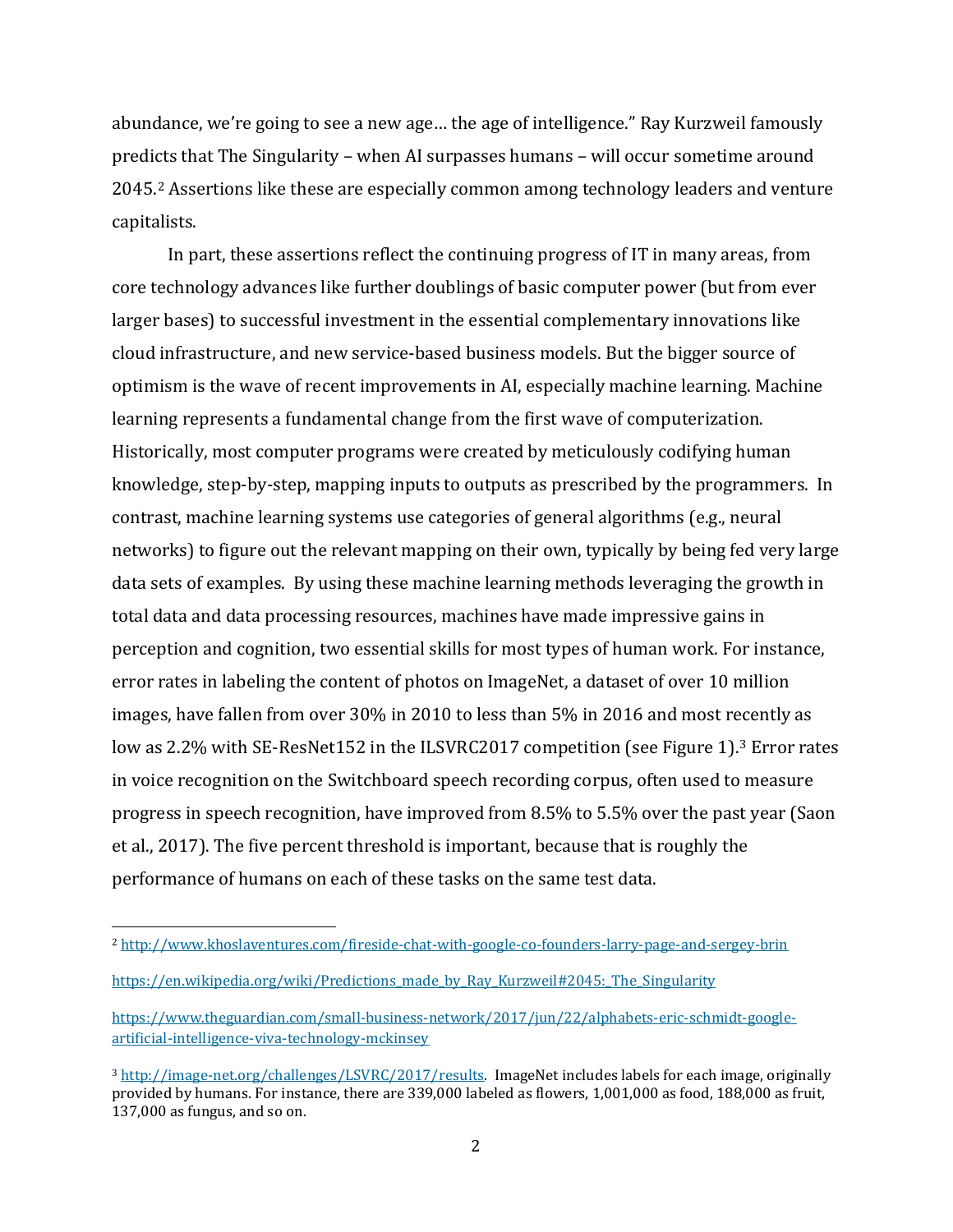Although not at the level of professional human performance yet, Facebook's AI Research team recently improved upon the best machine language translation algorithms available using convolutional neural net sequence prediction techniques (Gehring et al., 2017). Deep learning techniques have also been combined with reinforcement learning, a powerful set of techniques used to generate control and action systems whereby autonomous agents are trained to take actions given an environment state to maximize future rewards. Though nascent, advances in this field are impressive. In addition to its victories in the game of Go, Google DeepMind has achieved superhuman performance in many Atari games (Fortunato et al., 2017).

These are notable technological milestones. But they can also change the economic landscape, creating new opportunities for business value creation and cost reduction. For example, a system using deep neural networks was tested against 21 board certified dermatologists and matched their performance in diagnosing skin cancer (Esteva et al., 2017). Facebook uses neural networks for over 4.5 billion translations each day.[4](#page-4-0)



Figure 1. AI vs. Human Image Recognition Error Rates

<span id="page-4-0"></span> <sup>4</sup> [https://code.facebook.com/posts/289921871474277/transitioning-entirely-to-neural-machine](https://code.facebook.com/posts/289921871474277/transitioning-entirely-to-neural-machine-translation/)[translation/](https://code.facebook.com/posts/289921871474277/transitioning-entirely-to-neural-machine-translation/)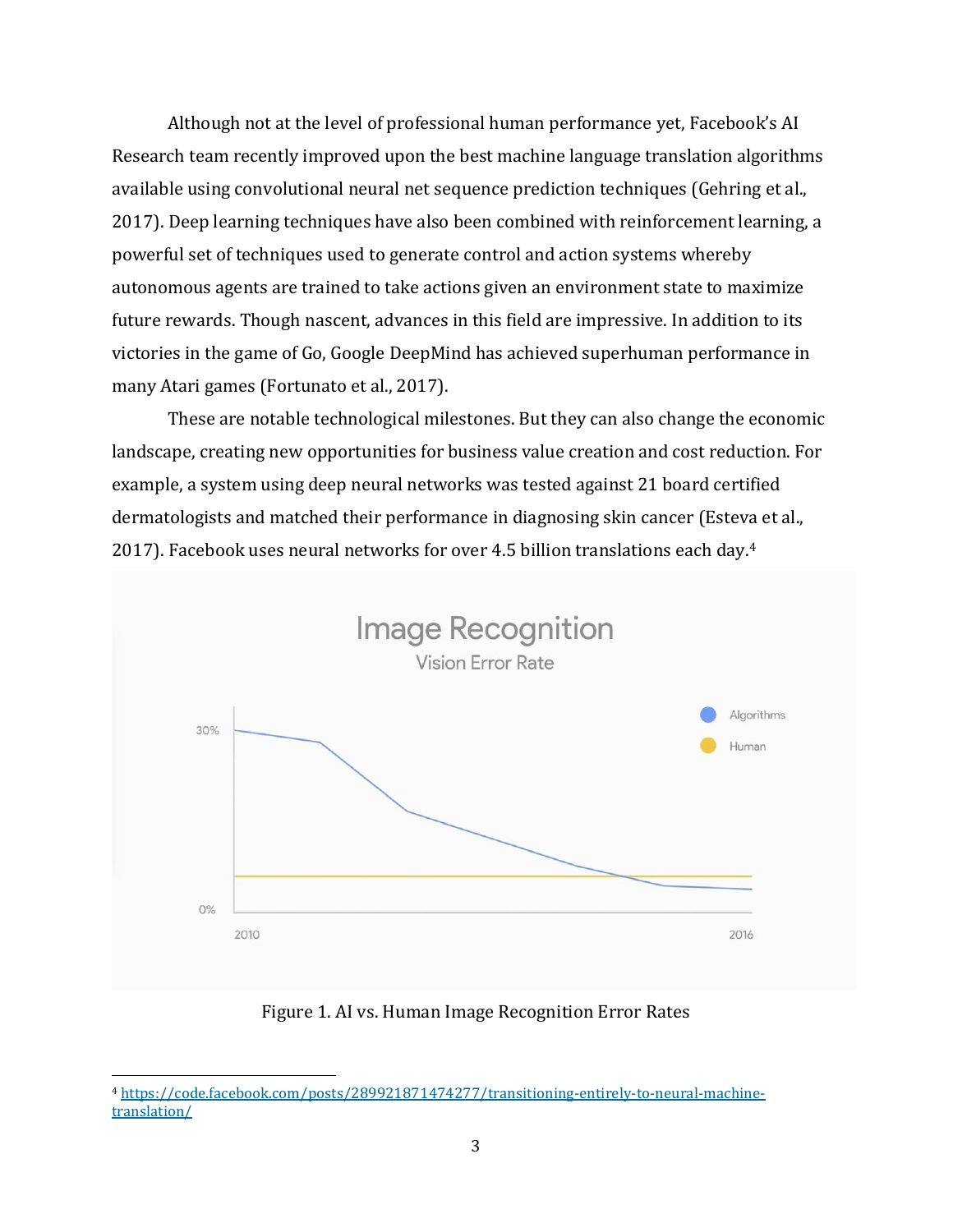An increasing number of companies have responded to these opportunities. Google now describes its focus as "AI first," while Microsoft's CEO Satya Nadella says AI is the "ultimate breakthrough" in technology. Their optimism about AI is not just cheap talk. They are making heavy investments in AI, as are Apple, Facebook, and Amazon. As of September 2017, these companies comprise the five most valuable companies in the world. Meanwhile, the tech-heavy Nasdaq composite stock index more than doubled between 2012 and 2017. According to CBInsights, global investment in private companies focused on AI has grown even faster, increasing from \$589 million in 2012 to over \$5 billion in 2016.[5](#page-5-0)

#### *The Disappointing Recent Reality*

Although the technologies discussed above hold great potential, there is little sign that they have yet affected aggregate productivity statistics. Labor productivity growth rates in a broad swath of developed economies fell in the mid-2000s and have stayed low since then. For example, aggregate labor productivity growth in the U.S. averaged only 1.3% per year from 2005 to 2016, less than half of the 2.8% annual growth rate sustained from 1995 to 2004. Fully 28 of 29 other countries for which the OECD has compiled productivity growth data saw similar decelerations. The unweighted average annual labor productivity growth rates across these countries was 2.3% from 1995 to 2004 but only 1.1% from 2005 to 2015.[6](#page-5-1) What's more, real median income has stagnated since the late 1990s and non-economic measures of well-being, like life expectancy, have fallen for some groups (Case and Deaton, 2017).

Figure 2 replicates the Conference Board's analysis of its country-level Total Economy Database (Conference Board, 2016). It plots highly smoothed annual productivity growth rate series for the U.S., other mature economies (which combined match much of the OECD sample cited above), emerging and developing economies, and the world overall.

<span id="page-5-0"></span> <sup>5</sup> And the number of deals increased from 160 to 658. Se[e https://www.cbinsights.com/research/artificial](https://www.cbinsights.com/research/artificial-intelligence-startup-funding/)[intelligence-startup-funding/](https://www.cbinsights.com/research/artificial-intelligence-startup-funding/)

<span id="page-5-1"></span><sup>6</sup> These slowdowns are statistically significant. For the U.S., where the slowdown is measured using quarterly data, equality of the two periods' growth rates is rejected with a *t*-statistic of 2.9. The OECD numbers come from annual data across the 30 countries. Here, the null hypothesis of equality is rejected with a *t*-statistic of 7.2.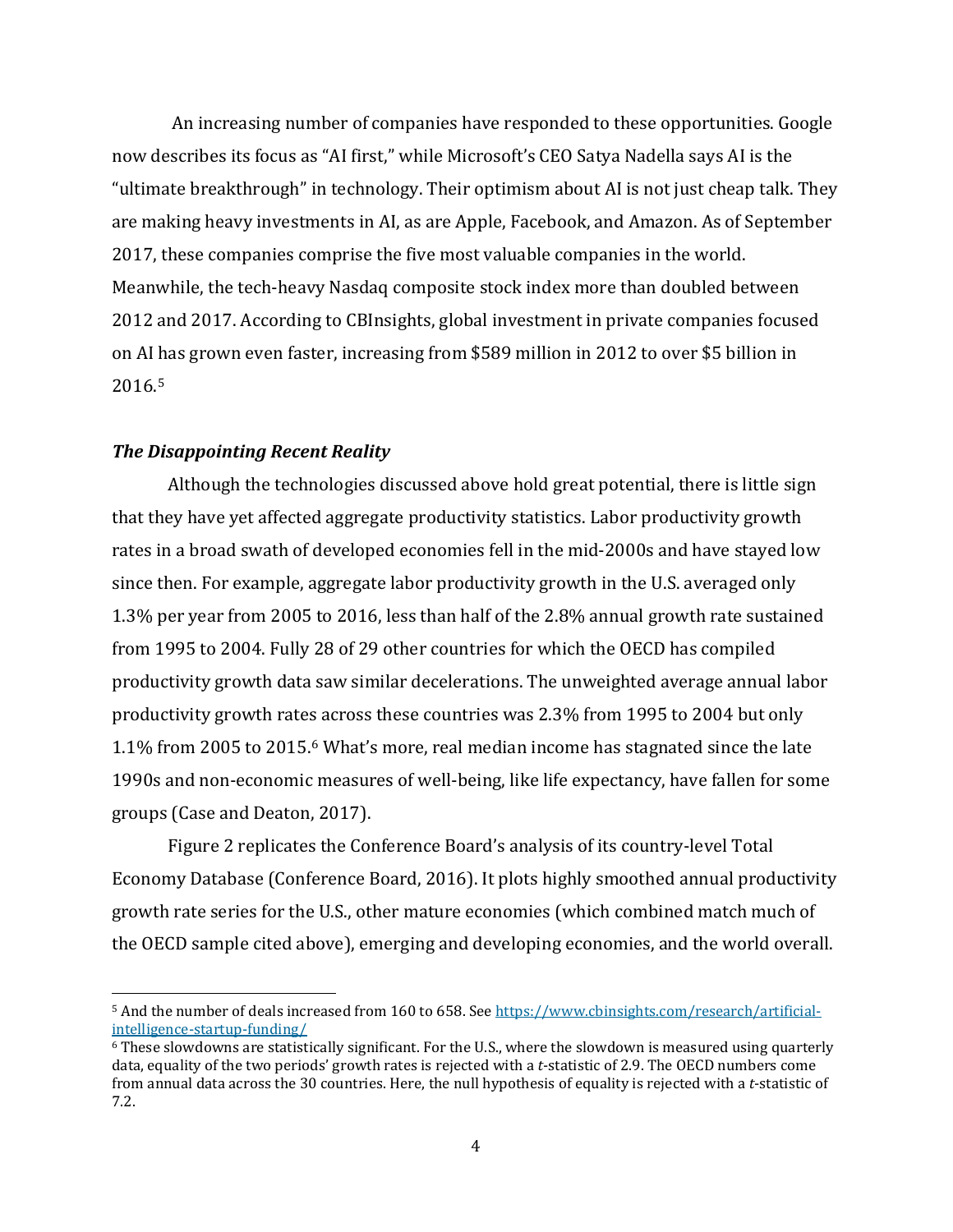The aforementioned slowdowns in the U.S. and other mature economies are clear in the figure. The figure also reveals that the productivity growth acceleration in emerging and developing economies during the 2000s ended around the time of the Great Recession, causing a recent decline in productivity growth rates in these countries too.

These slowdowns do not appear to simply reflect effects of the Great Recession. In the OECD data, 28 of the 30 countries still exhibit productivity decelerations if 2008-09 growth rates are excluded from the totals. Cette, Fernald, and Mojon (2016), using other data, also find substantial evidence that the slowdowns began before the Great Recession.



Source: The Conference Board Total Economy Database™ (Adjusted version), November 2016. Notes: Trend growth rates are obtained using HP filter, assuming a l=100.



Both capital deepening and total factor productivity (TFP) growth lead to labor productivity growth, and both seem to be playing a role in the slowdown (e.g., Fernald, 2014; OECD, 2015). Disappointing technological progress can be tied to each of these components. TFP directly reflects such progress. Capital deepening is indirectly influenced by technological change because firms' investment decisions respond to improvements in capital's current or expected marginal product.

These facts have been read by some as reasons for pessimism about the ability of new technologies like AI to greatly affect productivity and income. Gordon (2014, 2015) argues that productivity growth has been in long-run decline, with the IT-driven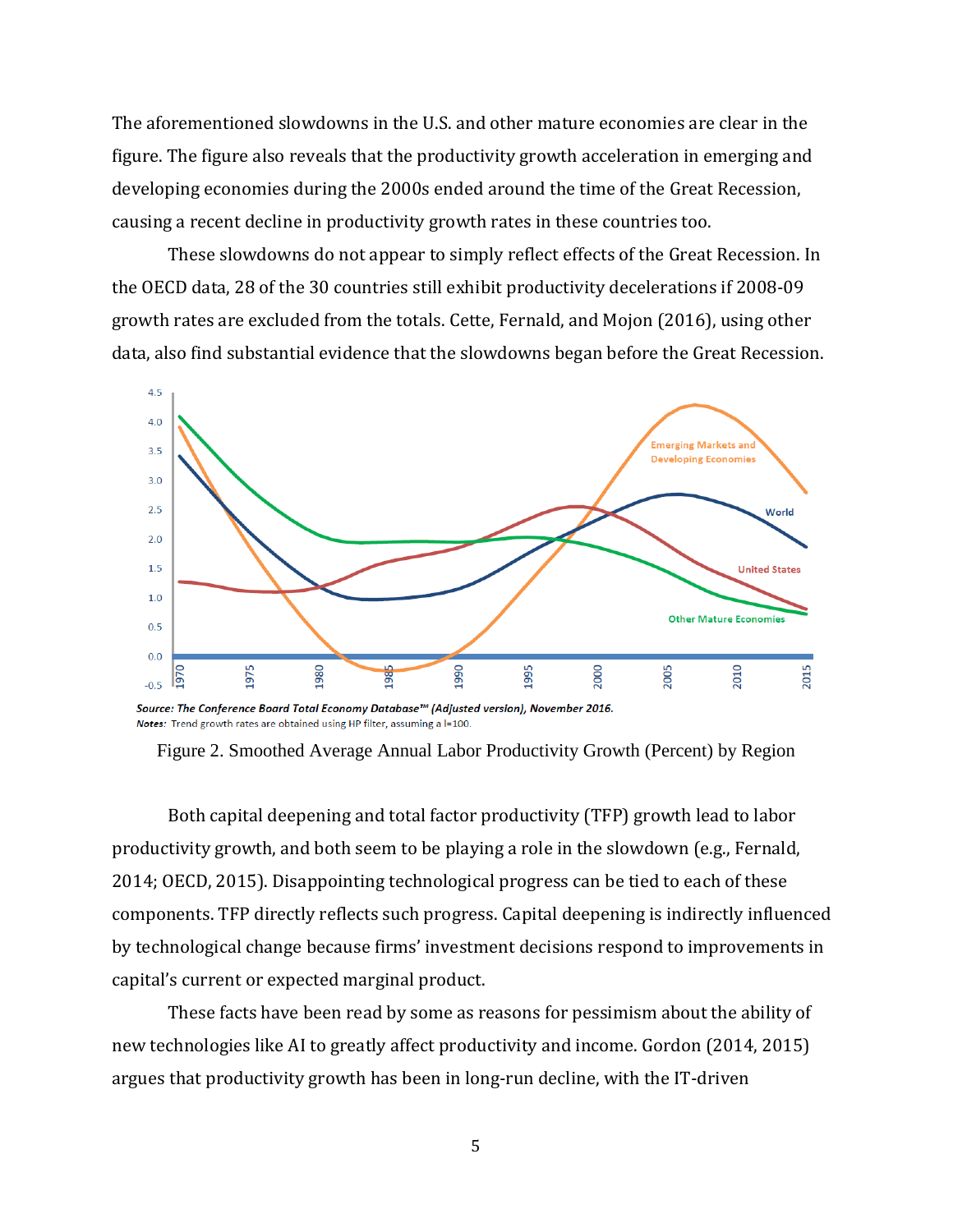acceleration of 1995 to 2004 being a one-off aberration. While not claiming technological progress will be nil in the coming decades, Gordon essentially argues that we have been experiencing the new, low-growth normal and should expect to continue to do so going forward. Cowen (2011) similarly offers multiple reasons why innovation may be slow at least for the foreseeable future. Bloom et al. (2017) document that in many fields of technological progress, research productivity has been falling, while Nordhaus (2015) finds that the hypothesis of an acceleration of technology-driven growth fails a variety of tests.

This pessimistic view of future technological progress has entered into long-range policy planning. The Congressional Budget Office, for instance, reduced its 10-year forecast for average U.S. annual labor productivity growth from 1.8 percent in 2016 (CBO, 2016) to 1.5 percent in 2017 (CBO, 2017). Although perhaps modest on its surface, that drop implies U.S. GDP will be considerably smaller 10 years from now than it would in the more optimistic scenario—a difference equivalent to almost \$600 billion in 2017.

# *Potential Explanations for the Paradox*

There are four principal candidate explanations for the current confluence of technological optimism and poor productivity performance: 1) false hopes, 2) mismeasurement, 3) c[on](#page-7-0)centrated distribution and rent dissipation, and 4) implementation and restructuring lags. 7

# *False Hopes*

The simplest possibility is that the optimism about the potential technologies is misplaced and unfounded. Perhaps these technologies won't be as transformative as many expect, and although they might have modest and noteworthy effects on specific sectors, their aggregate impact might be small. In this case, the paradox will be resolved in the future because realized productivity growth never escapes its current doldrums, which will force the optimists to mark their beliefs to market.

History and some current examples offer a quantum of credence to this possibility. Certainly one can point to many prior exciting technologies that did not live up to initially optimistic expectations. Nuclear power never became too cheap to meter, and fusion

<span id="page-7-0"></span> <sup>7</sup> To some extent, these explanations parallel the explanations for the Solow Paradox (Brynjolfsson, 1993).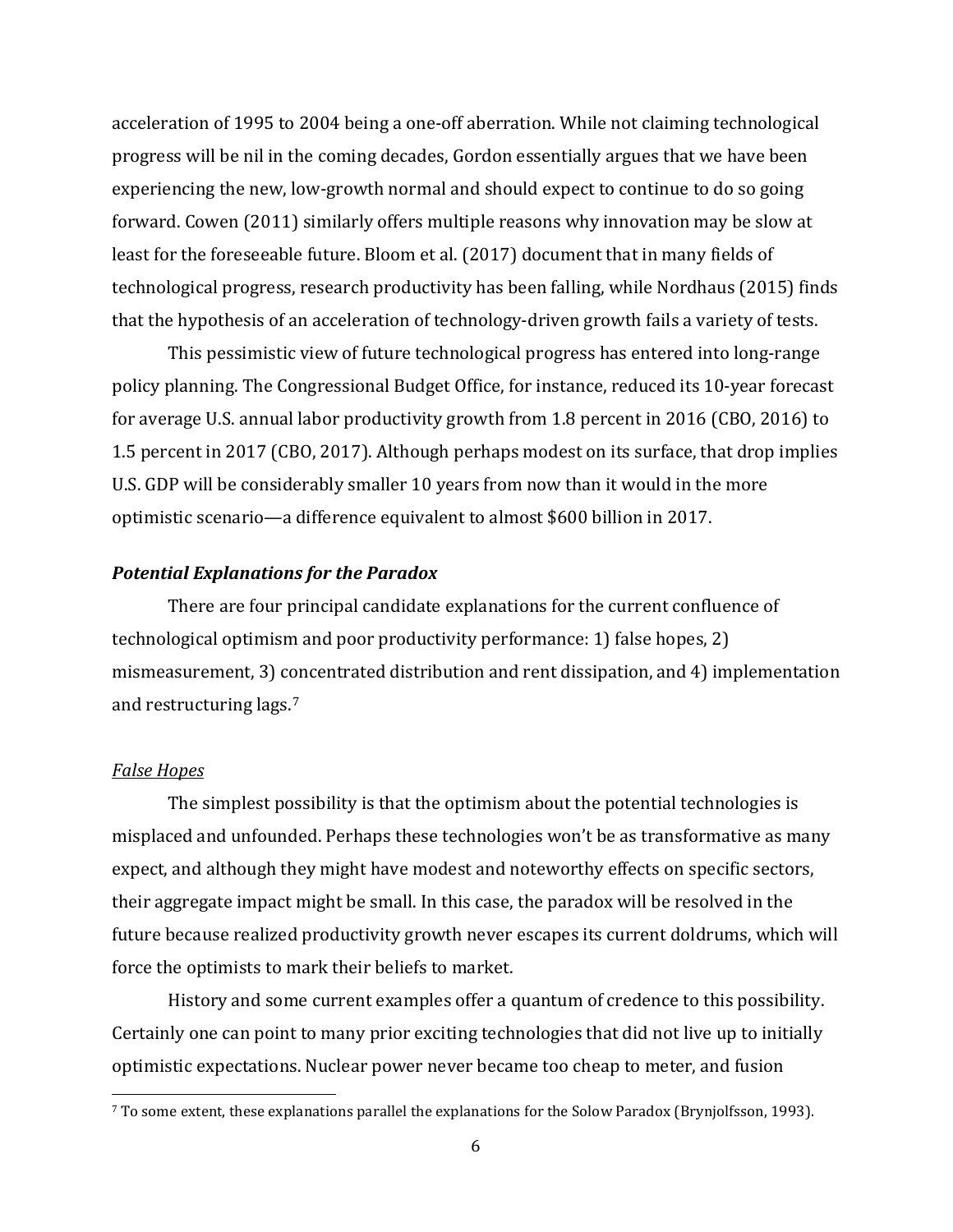energy has been 20 years away for 60 years. Mars may still beckon, but it's been more than 40 years since Eugene Cernan was the last person to walk on the moon. Flying cars never got off the ground, $8$  and passenger jets no longer fly at supersonic speeds. Even AI, perhaps the most promising technology of our era, is well behind Marvin Minsky's 1967 prediction that "Within a generation the problem of creating 'artificial intelligence' will be substantially solved" (Minsky, 1967, p. 2).

On the other hand, there remains a compelling case for optimism. As we outline below, it is not difficult to construct back-of-the-envelope scenarios in which even a modest number of currently existing technologies could combine to substantially raise productivity growth and societal welfare. Indeed, knowledgeable investors and researchers are betting their money and time on exactly such outcomes. Thus, while we recognize the potential for over-optimism—and the experience with early predictions for AI makes an especially relevant reminder for us to be somewhat circumspect in this essay—we judge that it would be highly preliminary to dismiss optimism at this point.

#### *Mismeasurement*

Another potential explanation for the paradox is mismeasurement of output and productivity. In this case, it is the pessimistic reading of the empirical past, not the optimism about the future, that is mistaken. Indeed, this explanation implies that the productivity benefits of the new wave of technologies are already being enjoyed but have yet to be accurately measured. Under this explanation, the slowdown of the past decade illusory. This "mismeasurement hypothesis" has been put forth in several works (e.g., Mokyr, 2014; Alloway, 2015; Feldstein, 2015; Hatzius and Dawsey, 2015; Smith, 2015).

There is a prima facie case for the mismeasurement hypothesis. Many new technologies, like smartphones, online social networks, and downloadable media involve little monetary cost, yet consumers spend large amounts of time with these technologies. Thus, the technologies might deliver substantial utility even if they account for a small share of GDP due to their low relative price. Guvenen, Mataloni, Rassier, and Ruhl (2017) also show how growing offshore profit shifting can be another source of mismeasurement.

<span id="page-8-0"></span><sup>8</sup> At least not yet[: https://kittyhawk.aero/about/.](https://kittyhawk.aero/about/)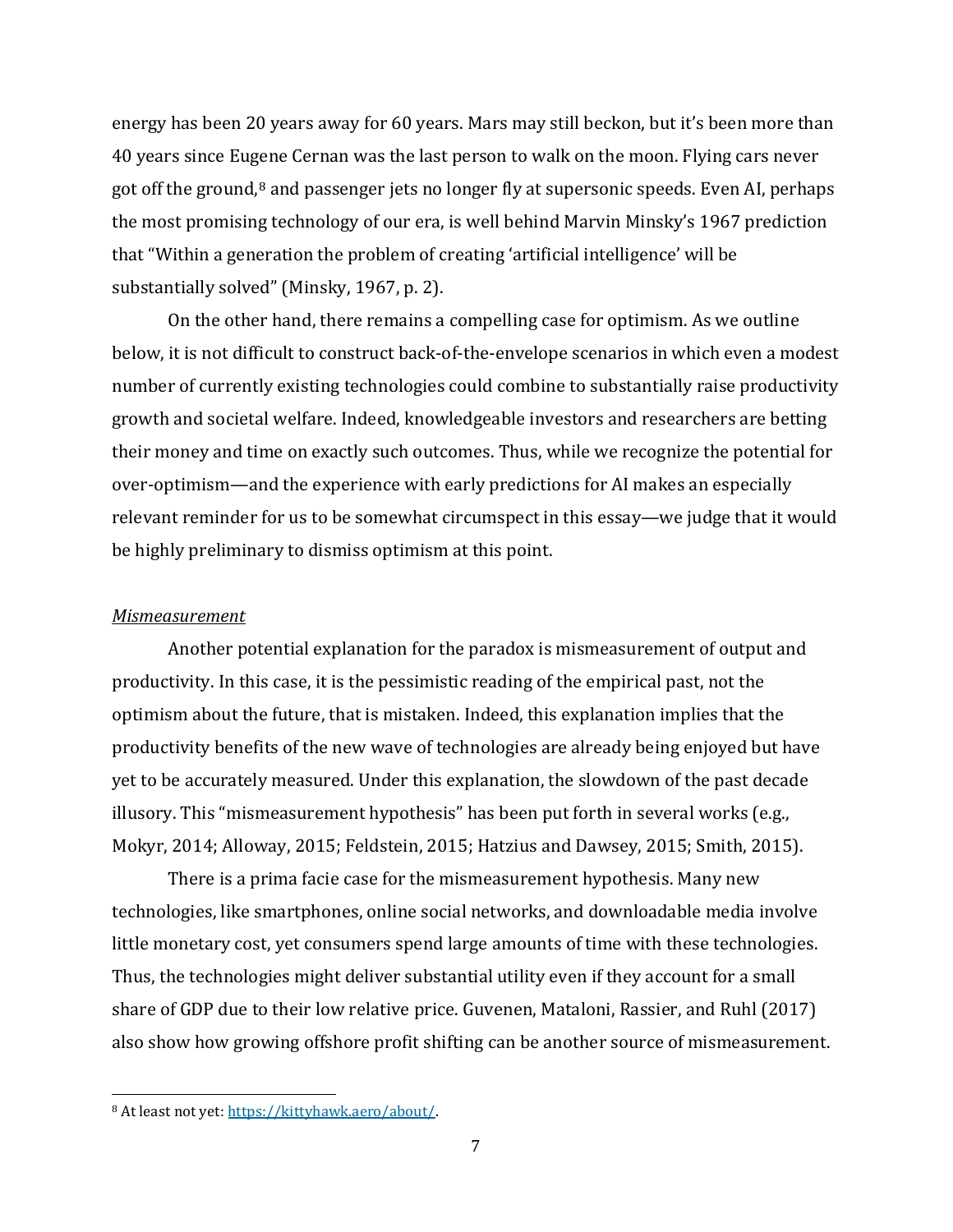However, a set of recent studies provide good reason to think that mismeasurement is not the entire, or even a substantial, explanation for the slowdown. Cardarelli and Lusinyan (2015); Byrne, Fernald, and Reinsdorf (2016); Nakamura and Soloveichik (2015); and Syverson (2017), each using different methodologies and data, present evidence that mismeasurement is not the primary explanation for the productivity slowdown. After all, while there is convincing evidence that many of the benefits of today's technologies are not reflected in GDP and therefore productivity statistics, the same was undoubtedly true in earlier eras as well.

# *Concentrated Distribution and Rent Dissipation*

A third possibility is that the gains of the new technologies are already attainable, but that through a combination of concentrated distribution of those gains and dissipative efforts to attain or preserve them (assuming the technologies are at least partially rivalrous), their effect on average productivity growth is modest overall, and is virtually nil for the median worker. For instance, two of the most profitable uses of AI to date have been for targeting and pricing online ads, and for automated trading of financial instruments, both applications with many zero-sum aspects.

One version of this story asserts that the benefits of the new technologies are being enjoyed by a relatively small fraction of the economy, but the technologies' narrowly scoped and rivalrous nature creates wasteful "gold rush"-type activities. Both those seeking to be one of the few beneficiaries, as well as those who have attained some gains and seek to block access to others, engage in these dissipative efforts, destroying many of the benefits of the new technologies.<sup>[9](#page-9-0)</sup>

Recent research offers some indirect support for elements of this story. Productivity differences between frontier firms and average firms in the same industry have been increasing in recent years (Andrews, Criscuolo, and Gal, 2016; Furman and Orszag, 2015). Differences in profit margins between the top and bottom performers in most industries have also grown (McAfee and Brynjolfsson, 2009). A smaller number of superstar firms are

<span id="page-9-0"></span> <sup>9</sup> Stiglitz (2014) offers a different mechanism where technological progress with concentrated benefits in the presence of restructuring costs can lead to increased inequality and even, in the short run, economic downturns.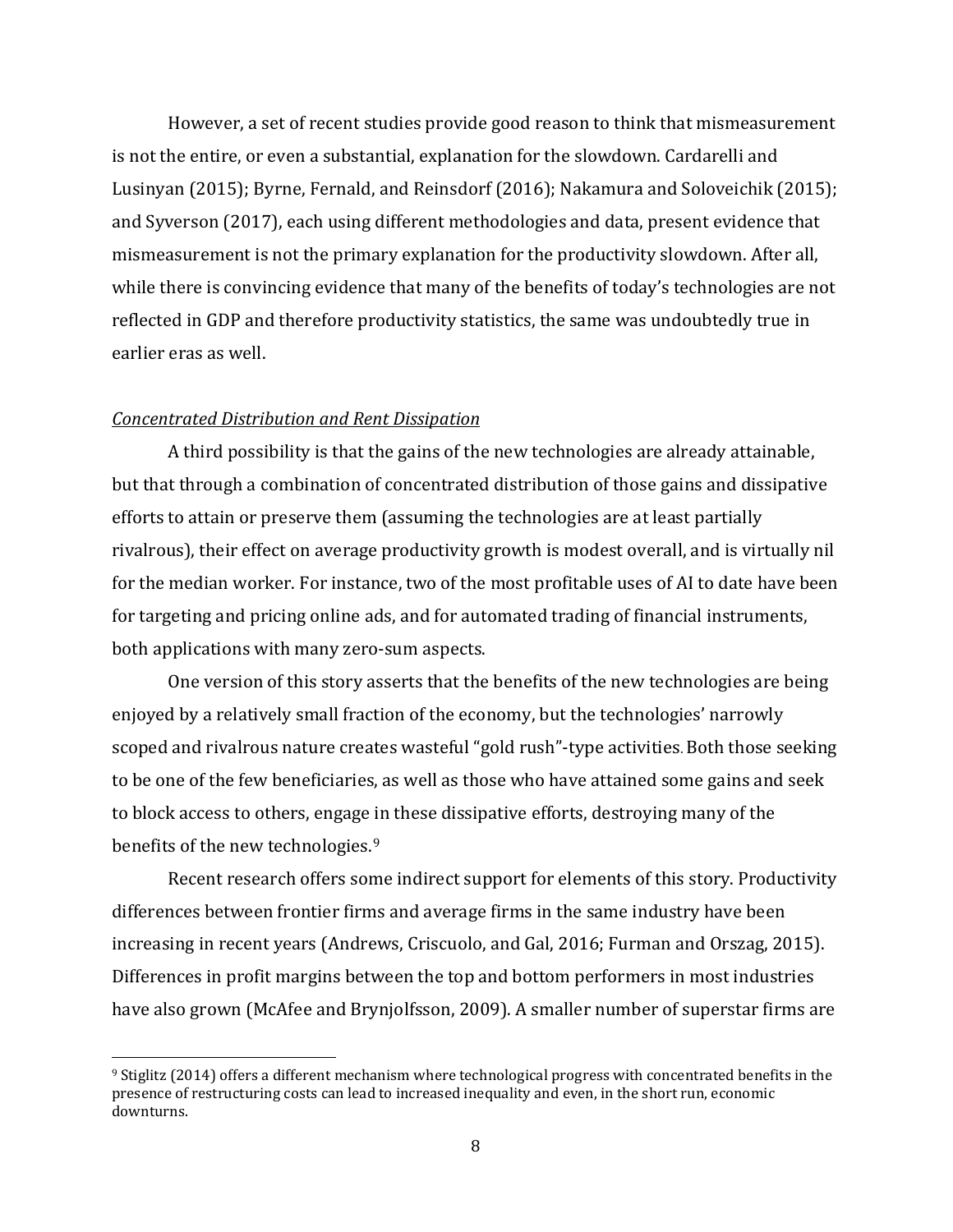gaining market share (Autor et al., 2017; Brynjolfsson et al., 2008) while workers' earnings are increasingly tied to firm-level productivity differences (Song, Price, Guvenen, Bloom, and von Wachter, 2015). There are concerns that industry concentration is leading to substantial aggregate welfare losses due to the distortions of market power (e.g., De Loecker and Eeckhout, 2017; [Gutiérrez](http://www.nber.org/people/german_gutierrez) and [Philippon,](http://www.nber.org/people/thomas_philippon) 2017). Furthermore, growing inequality can lead to stagnating median incomes and associated socio-economic costs, even when total income continues to grow.

Although this evidence is important, it is not dispositive. The aggregate effects of industry concentration are still under debate, and the mere fact that a technology's gains aren't evenly distributed is no guarantee that resources will be dissipated in trying to capture them—especially that there would be enough waste to erase noticeable aggregate benefits.

#### *Implementation and Restructuring Lags*

Each of the first three possibilities, especially the first two, relies on explaining away the discordance between high hopes and disappointing statistical realities. One of the two elements is presumed to be somehow "wrong." In the misplaced optimism scenario, the expectations for technology by technologists and investors are off base. In the mismeasurement explanation, the tools we use to gauge empirical reality aren't up to the task of accurately doing so. And in the concentrated distribution stories, the private gains for the few may be very real, but they don't translate into broader gains for the many.

But there is a fourth explanation that allows both halves of the seeming paradox to be correct. It asserts that there really is good reason to be optimistic about the future productivity growth potential of new technologies, while at the same time recognizing that recent productivity growth has been low. The core of this story is that it takes a considerable time—often more than is commonly appreciated—to be able to sufficiently harness new technologies. Ironically, this is especially true for those major new technologies that ultimately have an important effect on aggregate statistics and welfare. That is, those with such broad potential application that they qualify as general purpose technologies (GPTs). Indeed, the more profound and far-reaching the potential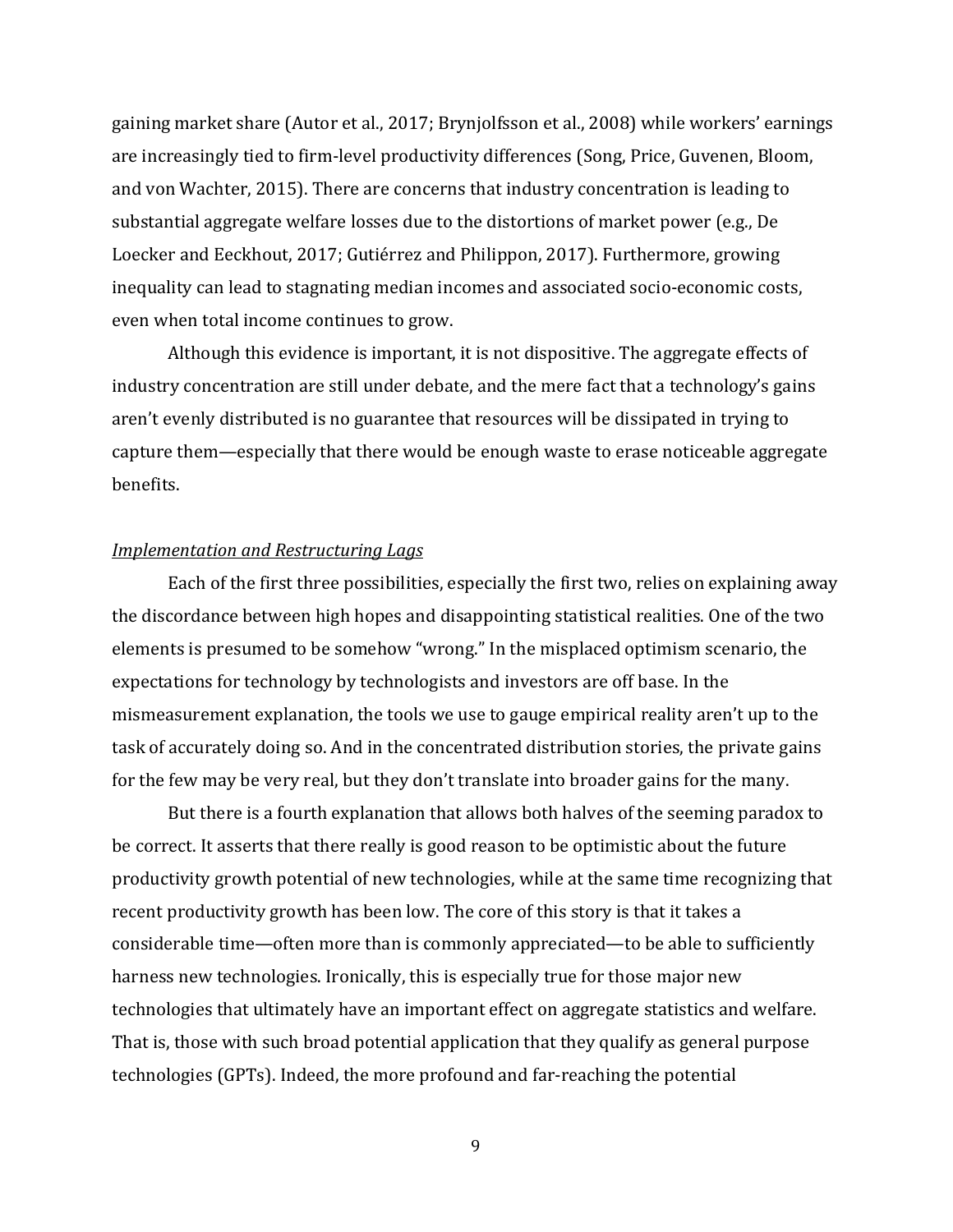restructuring, the longer the time lag between the initial invention of the technology and its full impact on the economy and society.

This explanation implies there will be a period in which the technologies are developed enough that investors, commentators, researchers, and policy makers can imagine their potentially transformative effects even though they have had no discernable effect on recent productivity growth. It isn't until a sufficient stock of the new technology is built and the necessary invention of complementary processes and assets occurs that the promise of the technology actually blossoms in aggregate economic data. Investors are forward-looking and economic statistics are backward looking. In times of technological stability or steady change (constant velocity), the disjoint measurements will seem to track each other. But in periods of rapid change, the two measurements can become uncorrelated.

There are two main sources of the delay between recognition of a new technology's potential and its measureable effects. One is that it takes time to build the stock of the new technology to a size sufficient enough to have an aggregate effect. The other is that complementary investments are necessary to obtain the full benefit of the new technology, and it takes time to discover and develop these complements are and to implement them. While the fundamental importance of the core invention and its potential for society might be clearly recognizable at the outset, the myriad necessary co-inventions, obstacles and adjustments needed along the way await discovery over time, and the required path may be lengthy and arduous. Never mistake a clear view for a short distance.

This explanation resolves the paradox by acknowledging that its two seemingly contradictory parts are not actually in conflict. Rather, both parts are in some sense natural manifestations of the same underlying phenomenon of building and implementing a new technology.

While each of the first three explanations for the paradox might have a role in describing its source, the explanations also face serious questions in their ability to describe key parts of the data. We find the fourth—the implementation and restructuring lags story— to be the most compelling in light of the evidence we discuss below. Thus it is the focus of our explorations in the remainder of this essay.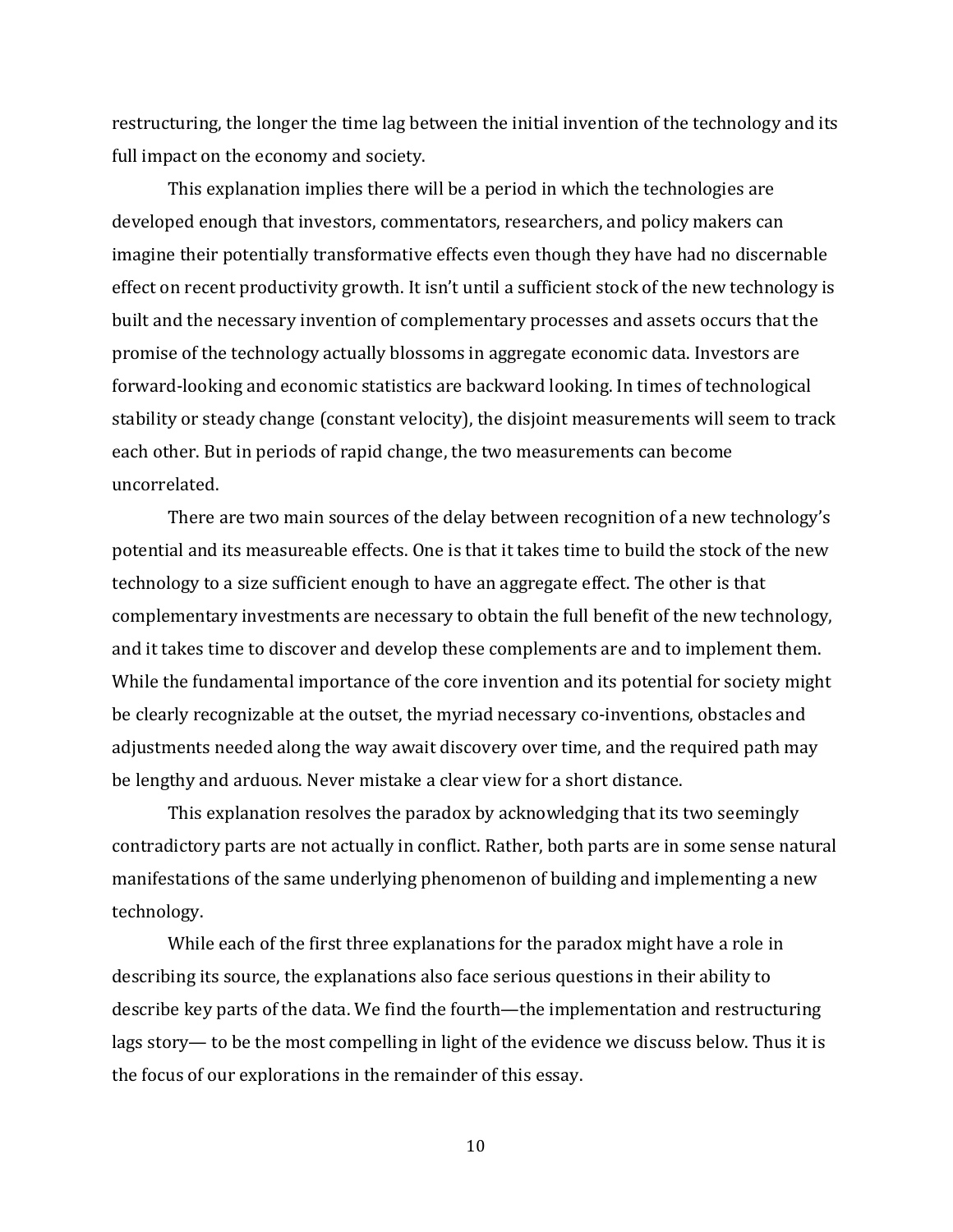#### *The Argument in Favor of the Implementation and Restructuring Lags Explanation*

Implicit or explicit in the pessimistic view of the future is that the recent slowdown in productivity growth portends slower productivity growth in the future. We begin by establishing one of the most basic elements of the story: that slow productivity growth today does not rule out faster productivity growth in the future. In fact, the evidence is clear that it is barely predictive at all.

Total factor productivity growth is the component of overall output growth that cannot be explained by accounting for changes in observable labor and capital inputs. It has been called a "measure of our ignorance" (Abramovitz, 1956). It is a residual, so an econometrician should not be surprised if it is not very predictable from past levels. Labor productivity is a similar measure, but instead of accounting for capital accumulation simply divides total output by the labor hours used to produce that output.

Figure 3 and Figure 4 plot, respectively, U.S. productivity indices since 1948 and productivity growth by decade. The data include average labor productivity (LP), average total factor productivity (TFP) and Fernald's (2014) utilization-adjusted TFP (TFPua).[10](#page-12-0)



<span id="page-12-0"></span> <sup>10</sup> Available a[t http://www.frbsf.org/economic-research/indicators-data/total-factor-productivity-tfp/](http://www.frbsf.org/economic-research/indicators-data/total-factor-productivity-tfp/)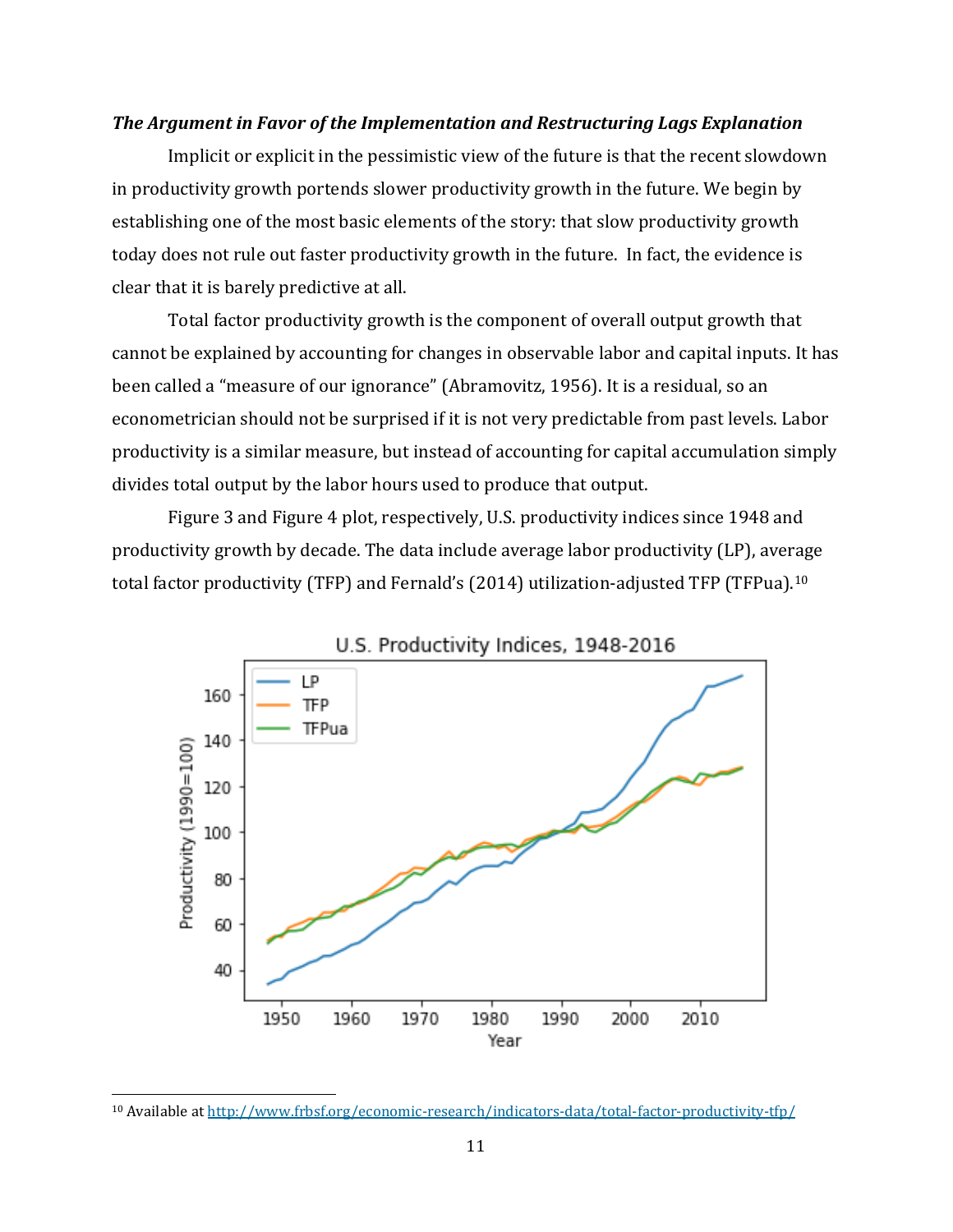

Figure 3. U.S. TFP and Labor Productivity Indices, 1948-2016 (1990 = 100)

U.S. Productivity Growth (%) by Decade

Figure 4. U.S. TFP and Labor Productivity Growth (%) by Decade

Productivity has consistently grown in the post-war era, albeit at different rates at different times. Despite the consistent growth, however, past productivity growth rates have historically been poor predictors of future productivity growth. In other words, the productivity growth of the past decade tells us little about productivity growth for the coming decade. Looking only at productivity data, it would have been hard to predict the decrease in productivity growth in the early 1970s or foresee the beneficial impact of IT in the 1990s.

As it turns out, while there is some correlation in productivity growth rates over short intervals, the correlation between adjacent ten-year periods is not statistically significant. We present below the results from a regression of different measures of average productivity growth on the previous period's average productivity growth for 10 year intervals as well as scatterplots of productivity for each 10-year against the productivity in the subsequent period. The regressions in Table 1 allow for autocorrelation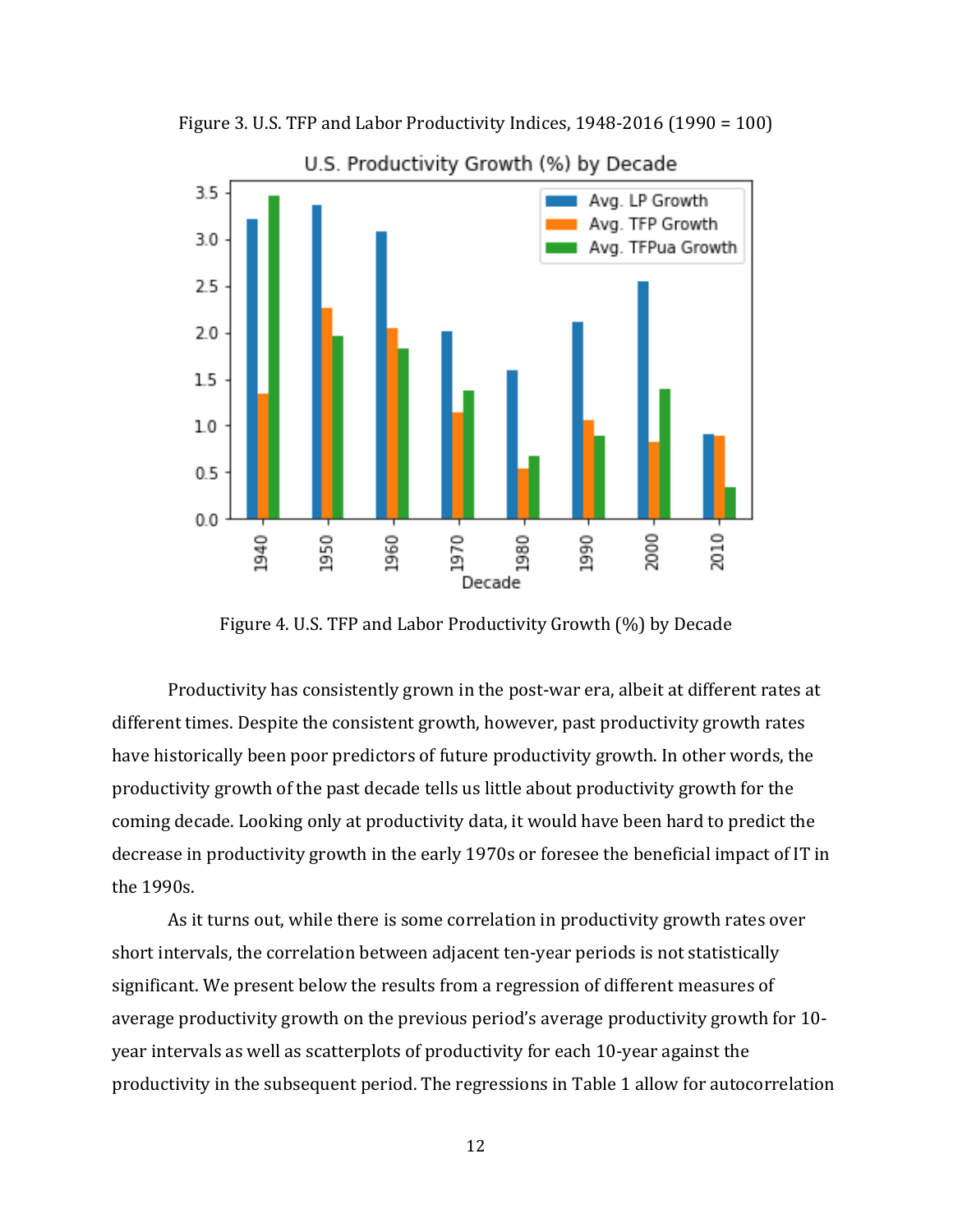in error terms across years (1 lag). Table 2 clusters the standard errors by decade. Similar results allowing for autocorrelation at longer time scales are presented in the appendix.

In all cases, the  $R^2$  of these regressions is low, and the previous decade's productivity growth does not have statistically discernable predictive power over the next decade's growth. For labor productivity, the  $R^2$  is 0.009. Although the intercept in the regression is significantly different from zero (productivity growth is positive, on average), the coefficient on the previous period's growth is not statistically significant. The point estimate is economically small, too. Taking the estimate at face value, one percent higher annual labor productivity growth in the prior decade (around an unconditional mean of about two percent per year) corresponds to less than 0.1 percent faster growth in the following decade. In the TFP growth regression, the  $R^2$  is 0.023, and again the coefficient on the previous period's growth is insignificant. Similar patterns hold in the utilizationadjusted TFP regression ( $R^2$  of 0.03). The lack of explanatory power of past productivity growth is also apparent in the scatterplots.

|                                           | (1)          | (2)                 | (3)                         |  |  |  |  |
|-------------------------------------------|--------------|---------------------|-----------------------------|--|--|--|--|
| Newey-West Regressions (1 Lag Allowed)    | Labor        | <b>Total Factor</b> | <b>Utilization-Adjusted</b> |  |  |  |  |
| 10 Year Average Productivity Growth       | Productivity | Productivity        | <b>Productivity Growth</b>  |  |  |  |  |
|                                           | Growth       | Growth              |                             |  |  |  |  |
| Previous 10 Year Avg. LP Growth           | 0.0857       |                     |                             |  |  |  |  |
|                                           | (0.177)      |                     |                             |  |  |  |  |
| Previous 10 Year Avg. TFP Growth          |              | 0.136               |                             |  |  |  |  |
|                                           |              | (0.158)             |                             |  |  |  |  |
| Previous 10 Year Avg. TFPua Growth        |              |                     | 0.158                       |  |  |  |  |
|                                           |              |                     | (0.187)                     |  |  |  |  |
| Constant                                  | 1.949***     | $0.911***$          | $0.910***$                  |  |  |  |  |
|                                           | (0.398)      | (0.188)             | (0.259)                     |  |  |  |  |
| <b>Observations</b>                       | 50           | 50                  | 50                          |  |  |  |  |
| R-Squared                                 | 0.009        | 0.023               | 0.030                       |  |  |  |  |
| $C_{\text{max}}$ $1 - 1$<br>د د د د دانه. |              |                     |                             |  |  |  |  |

Standard errors in parentheses \*\*\* p<0.01, \*\* p<0.05, \* p<0.1

# Table 1 – Regressions with Newey-West Standard Errors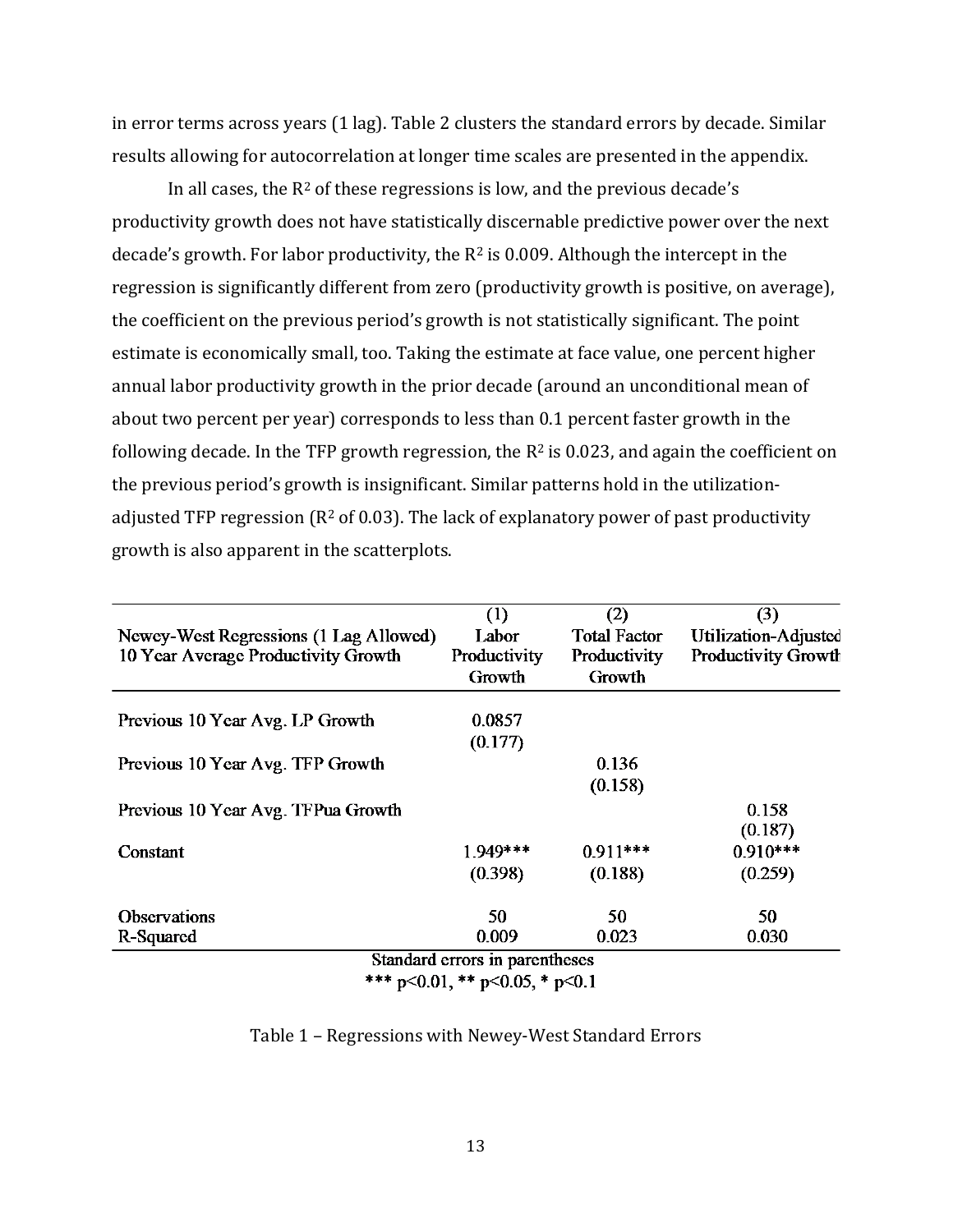|                                       | (1)          | (2)       | (3)                               |  |  |  |
|---------------------------------------|--------------|-----------|-----------------------------------|--|--|--|
| 10 Year Average Productivity Growth   | Labor        |           | Total Factor Utilization-Adjusted |  |  |  |
| (SEs Clustered by Decade)             | Productivity |           | Productivity Productivity Growth  |  |  |  |
|                                       | Growth       | Growth    |                                   |  |  |  |
| Previous 10 Year Avg. LP Growth       | 0.0857       |           |                                   |  |  |  |
|                                       | (0.284)      |           |                                   |  |  |  |
| Previous 10 Year Avg. TFP Growth      |              | 0.136     |                                   |  |  |  |
|                                       |              | (0.241)   |                                   |  |  |  |
| Previous 10 Year Avg. TFPua Growth    |              |           | 0.158                             |  |  |  |
|                                       |              |           | (0.362)                           |  |  |  |
| Constant                              | 1.949**      | $0.911**$ | 0.910                             |  |  |  |
|                                       | (0.682)      | (0.310)   | (0.524)                           |  |  |  |
| <b>Observations</b>                   | 50           | 50        | 50                                |  |  |  |
| R-squared                             | 0.009        | 0.023     | 0.030                             |  |  |  |
| Robust standard errors in parentheses |              |           |                                   |  |  |  |

\*\*\* p<0.01, \*\* p<0.05, \* p<0.1

Table 2 – Regressions with Standard Errors Clustered by Decade



Figure 5: Labor Productivity Growth Scatter Plot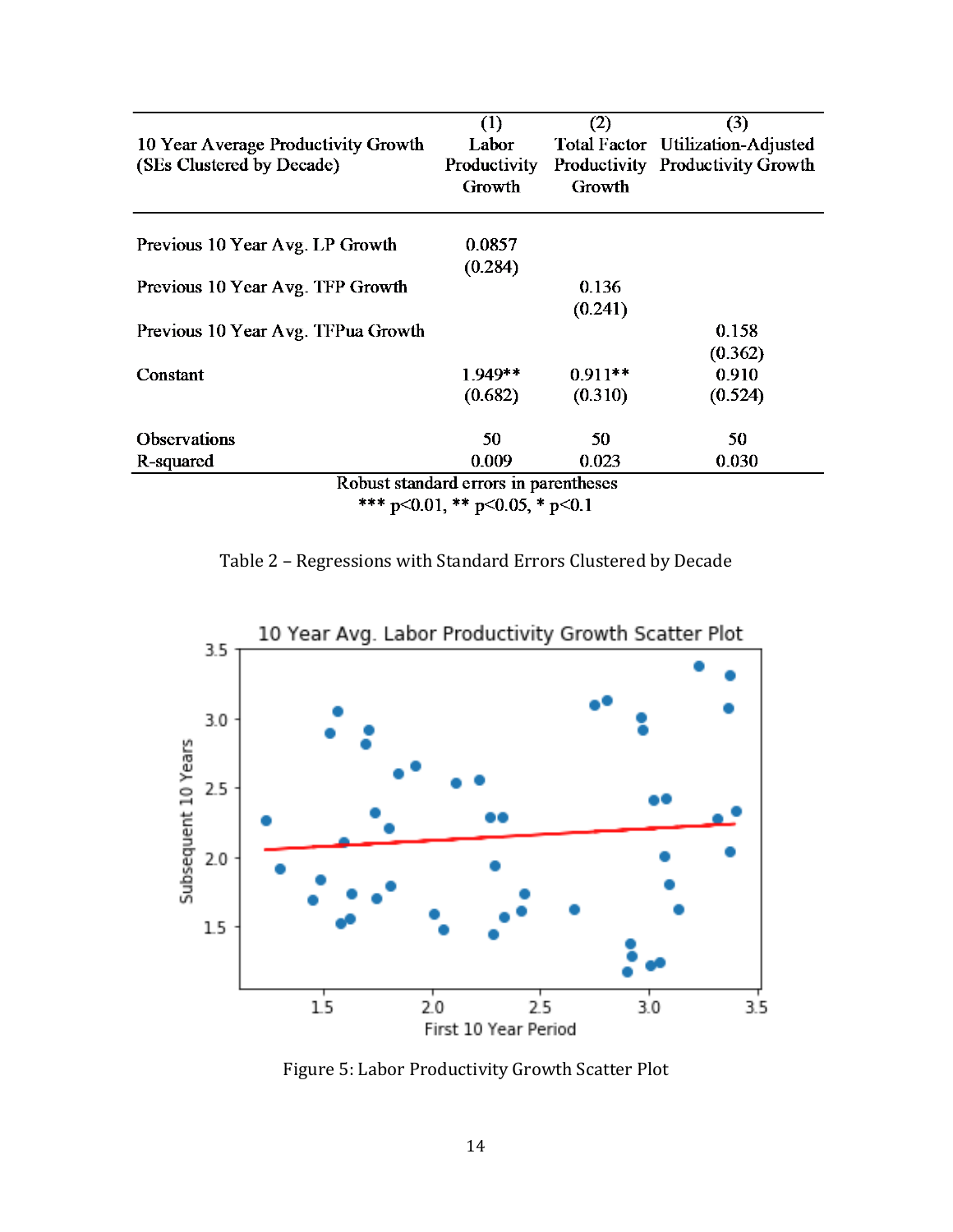

Figure 6: Total Factor Productivity Growth Scatter Plot



Figure 7: Utilization-Adjusted Total Factor Productivity Growth Scatter Plot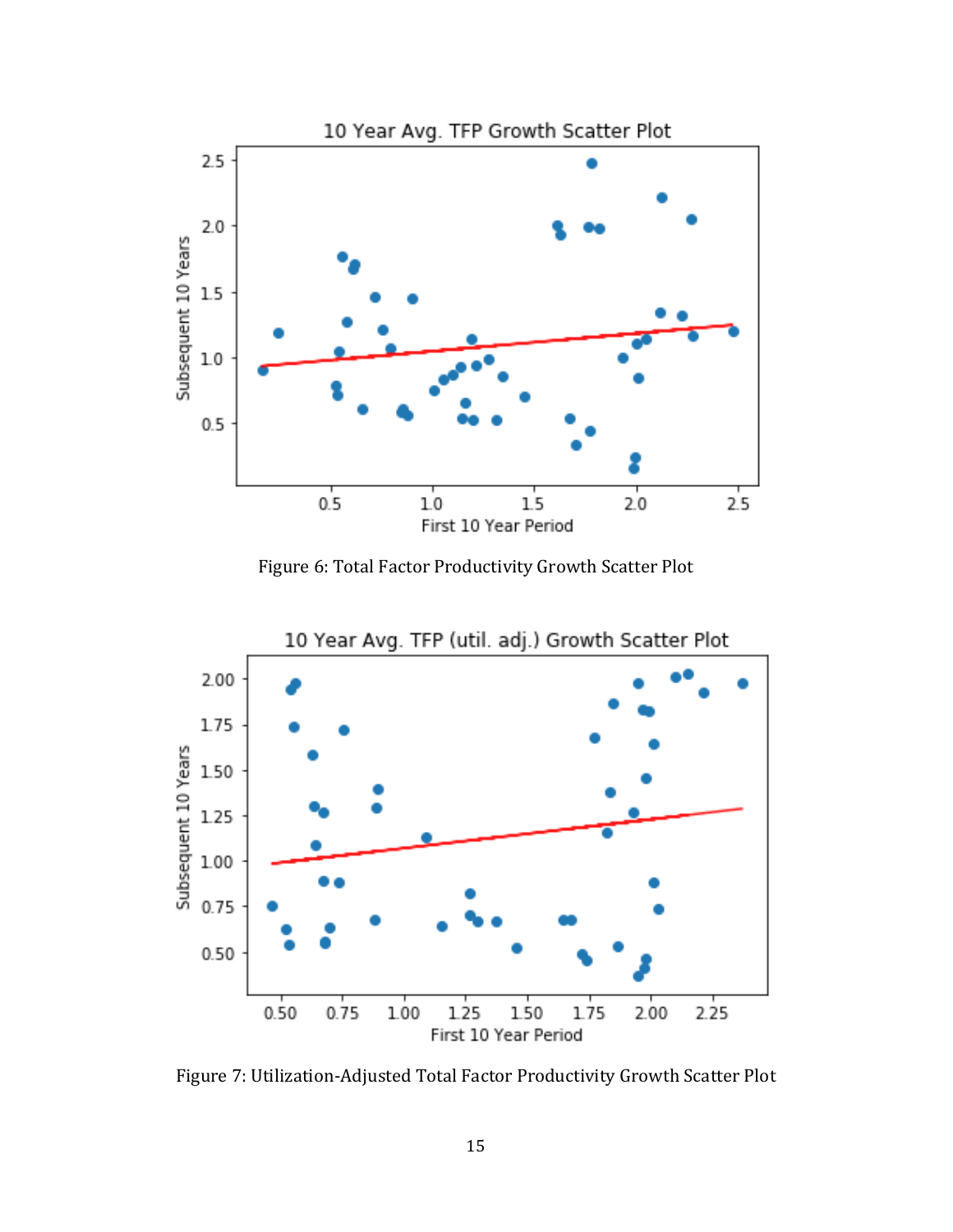The old adage that "past performance is not predictive of future results" applies well to trying to predict productivity growth in the years to come, especially in periods of a decade or longer. Historical stagnation does not justify forward-looking pessimism.

# *A Technology-Driven Case for Productivity Optimism*

Simply extrapolating recent productivity growth rates forward is not a good way to estimate the next decade's productivity growth. Does that imply we have no hope at all of predicting productivity growth? We don't think so.

Instead of relying only on past productivity statistics, we can consider the technological and innovation environment we expect to see in the near future. In particular, we need to study and understand the specific technologies that actually exist and make an assessment of their potential.

One does not have to dig too deeply into the pool of existing technologies or assume incredibly large benefits from any one of them to make a case that existing but still nascent technologies can potentially combine to create noticeable accelerations in aggregate productivity growth. We begin by looking at a few specific examples. We will then make the case that AI is a GPT, with broader implications.

First, let's consider the productivity potential of autonomous vehicles. According to the US Bureau of Labor Statistics, in 2016 there were 3.5 million people working in private industry as "motor vehicle operators" of one sort or another (this includes truck drivers, taxi drivers, bus drivers, and other similar occupations). Suppose autonomous vehicles were to reduce, over some period, the number of drivers necessary to do the current workload to 1.5 million. We do not think this is a far-fetched scenario given the potential of the technology. Total nonfarm private employment in mid-2016 was 122 million. Therefore, autonomous vehicles would reduce the number of workers necessary to achieve the same output to 120 million. This would result in aggregate labor productivity (calculated using the standard BLS nonfarm private series) increasing by 1.7 percent (= 122/120). Supposing this transition occurred over 10 years, this single technology would provide a direct boost of 0.17 percent to annual productivity growth over that decade.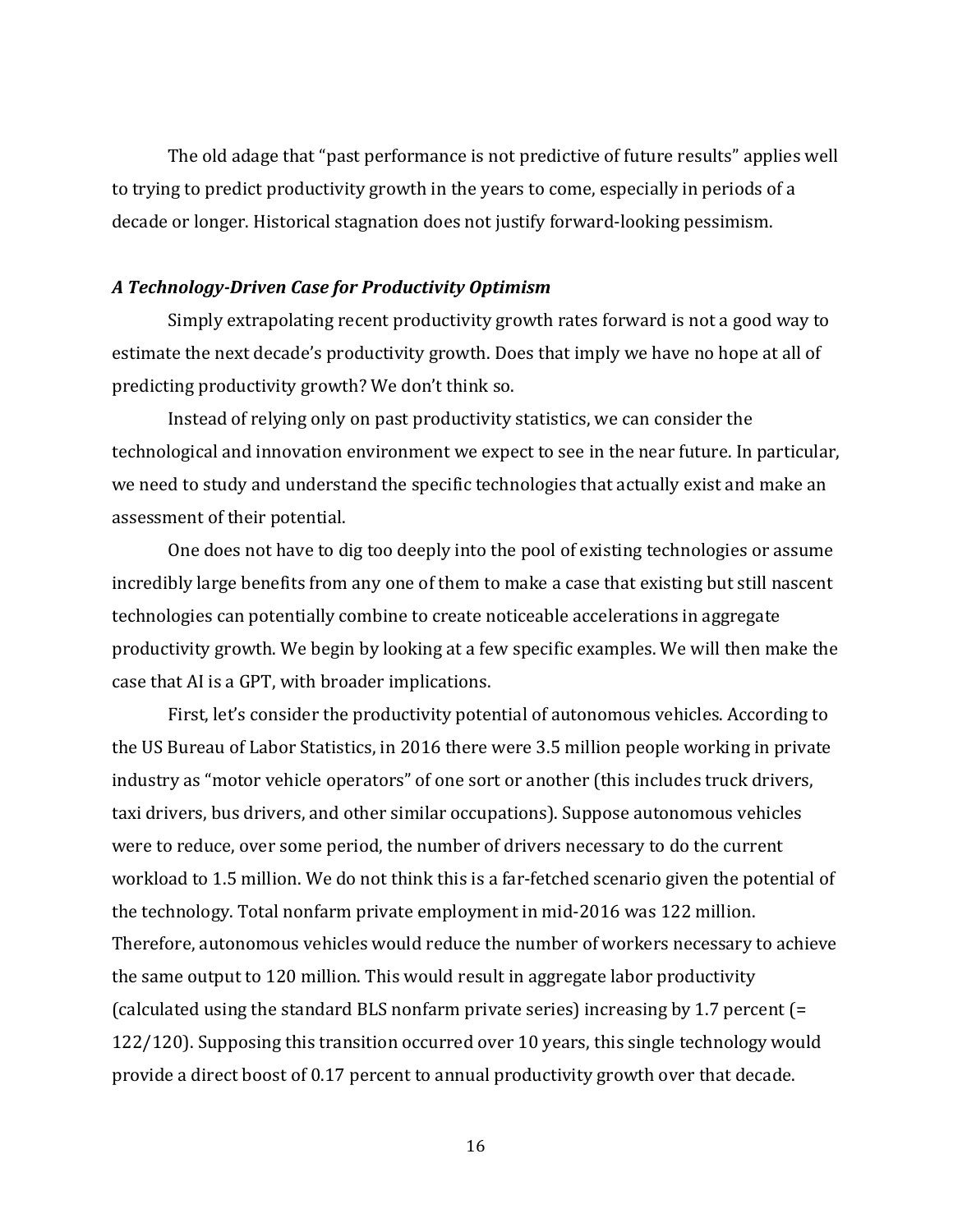This gain is significant, and it doesn't include many potential productivity gains from complementary changes that could accompany the diffusion of autonomous vehicles. For instance, self-driving cars are a natural complement to transportation-as-a-service rather than individual car ownership. The typical car is currently parked 95% of the time, making it readily available for its owner or primary user (Morris, 2016). However, in locations with sufficient density, a self-driving car could be summoned on demand. This would make it possible for cars to provide useful transportation services for a larger fraction of the time, reducing capital costs per passenger-mile, even after accounting for increased wear-andtear. Thus, in addition to the obvious improvements in labor productivity from replacing drivers, capital productivity would also be significantly improved. Of course, the speed of adoption is important for estimation of the impact of these technologies. Levy (2017) is more pessimistic, suggesting in the near term that Long Distance Truck Driver jobs will grow about 2% between 2014 and 2024. This is 3% less (about 55,000 jobs in that category) than they would have grown without autonomous vehicle technology and about 3% of total employment of Long Distance Truck Drivers.

A second example is call centers. As of 2015, there were about 2.2 million people working in more than 6,800 call centers in the United States, and hundreds of thousands more work as home-based call center agents or in smaller sites.[11](#page-18-0) Improved voicerecognition systems coupled with intelligence question-answering tools like IBM's Watson might plausibly be able to handle 60-70% or more of the calls, especially since, in accordance with the Pareto principle, a large fraction of call volume is due to variants on a small number of basic queries. If AI reduced the number of workers by 60%, it would increase US labor productivity by 1%, perhaps again spread over 10 years. Again, this would likely spur complementary innovations, from shopping recommendation and travel services to legal advice, consulting, and real-time personal coaching. Relatedly, citing advances in AI-assisted customer service, Levy (2017) projects zero growth in Customer Service Representatives from 2014-2024 (a difference of 260,000 jobs from BLS projections).

<span id="page-18-0"></span> <sup>11</sup> [https://info.siteselectiongroup.com/blog/how-big-is-the-us-call-center-industry-compared-to-india-and](https://info.siteselectiongroup.com/blog/how-big-is-the-us-call-center-industry-compared-to-india-and-philippines)[philippines](https://info.siteselectiongroup.com/blog/how-big-is-the-us-call-center-industry-compared-to-india-and-philippines)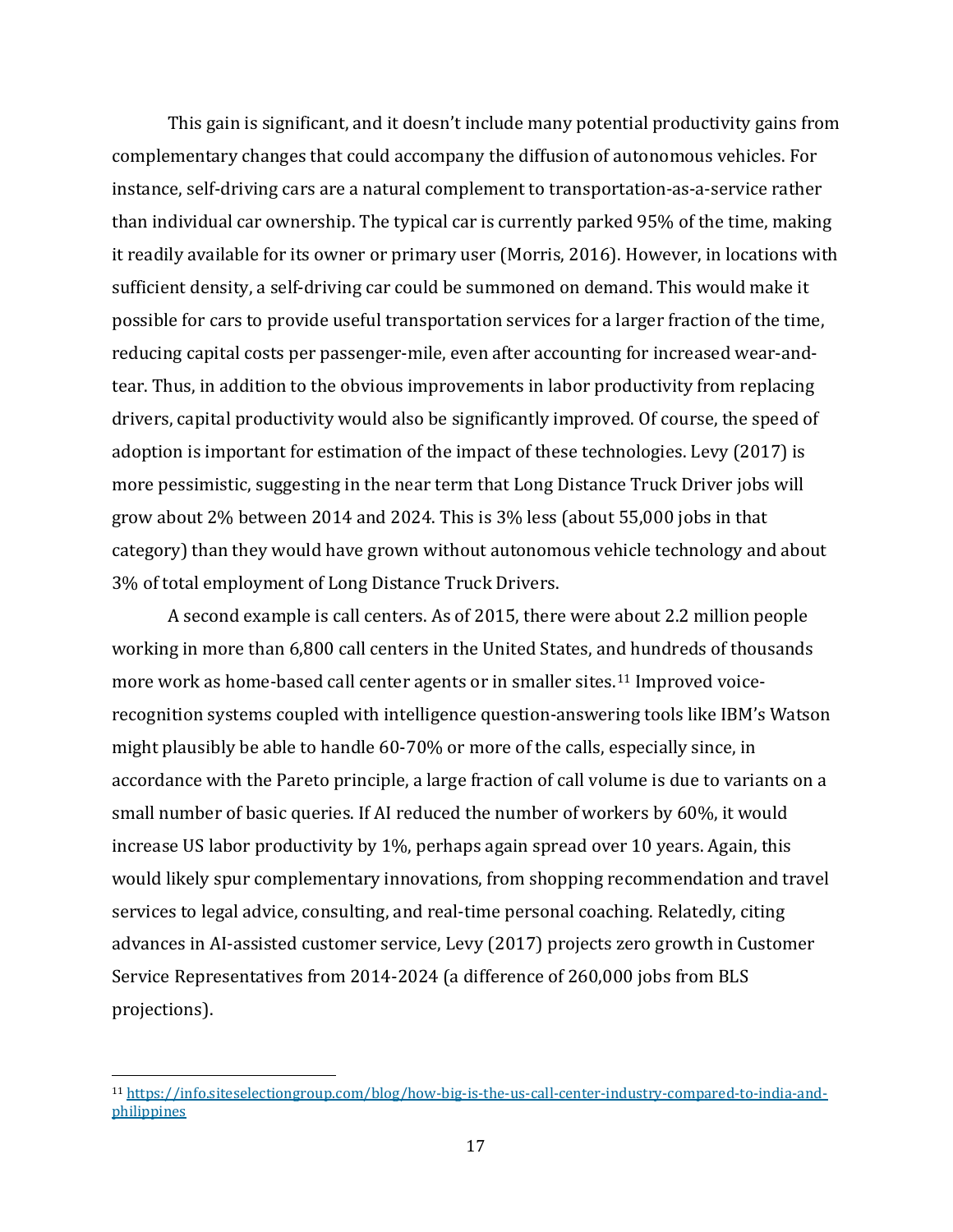Beyond labor savings, advances in AI have the potential to boost total factor productivity. In particular, energy efficiency and materials usage could be improved in many large-scale industrial plants. For instance, a team from Google DeepMind recently trained an ensemble of neural networks to optimize power consumption in a data center. By carefully tracking the data already collected from thousands of sensors tracking temperatures, electricity usage, and pump speeds, the system learned how to make adjustments in the operating parameters. As a result, the AI was able to reduce the amount of energy used for cooling by 40% compared to the levels achieved by human experts. The algorithm was a general-purpose framework designed to account complex dynamics, so it is easy to see how such a system could be applied to other data centers at Google, or indeed around the world. Overall, data center electricity costs in the U.S. are about \$6 billion per year, including about \$2 billion just for cooling.[12](#page-19-0)

What's more, similar applications of machine learning could be implemented in a variety of commercial and industrial activities. For instance, manufacturing accounts for about \$2.2 trillion of value added each year. Manufacturing companies like GE are already using AI to forecast product demand, future customer maintenance needs, and analyze performance data coming from sensors on their capital equipment. Recent work on training deep neural network models to perceive objects and achieve sensorimotor control at the same time have yielded robots that can perform a variety of hand-eye coordination tasks (e.g., unscrewing bottle caps and hanging coat hangers) (Levine et al., 2016). Liu et al. (2017) trained robots to perform a number of household chores, like sweeping and pouring almonds into a pan, using a technique called imitation learning.[13](#page-19-1) In this approach, the robot learns to perform a task using a raw video demonstration of what it needs to do. These techniques will surely be important for automating manufacturing processes in the future. The results suggest that artificial intelligence may soon improve productivity in household production tasks as well, which in 2010 were worth as much as \$2.5 trillion in nonmarket value-added (Bridgman et al., 2012).[14](#page-19-2)

<span id="page-19-0"></span> <sup>12</sup> According to personal communication, August 24, 2017 with Jon Koomey, Arman Shehabi and Sarah Smith of Lawrence Berkeley Lab.

<span id="page-19-1"></span><sup>&</sup>lt;sup>13</sup> Videos of these efforts available here:<https://sites.google.com/site/imitationfromobservation/>

<span id="page-19-2"></span> $14$  One factor that might temper the aggregate impact of AI-driven productivity gains is if product demand for the sectors with the largest productivity AI gains is sufficiently inelastic. In this case, these sectors' shares of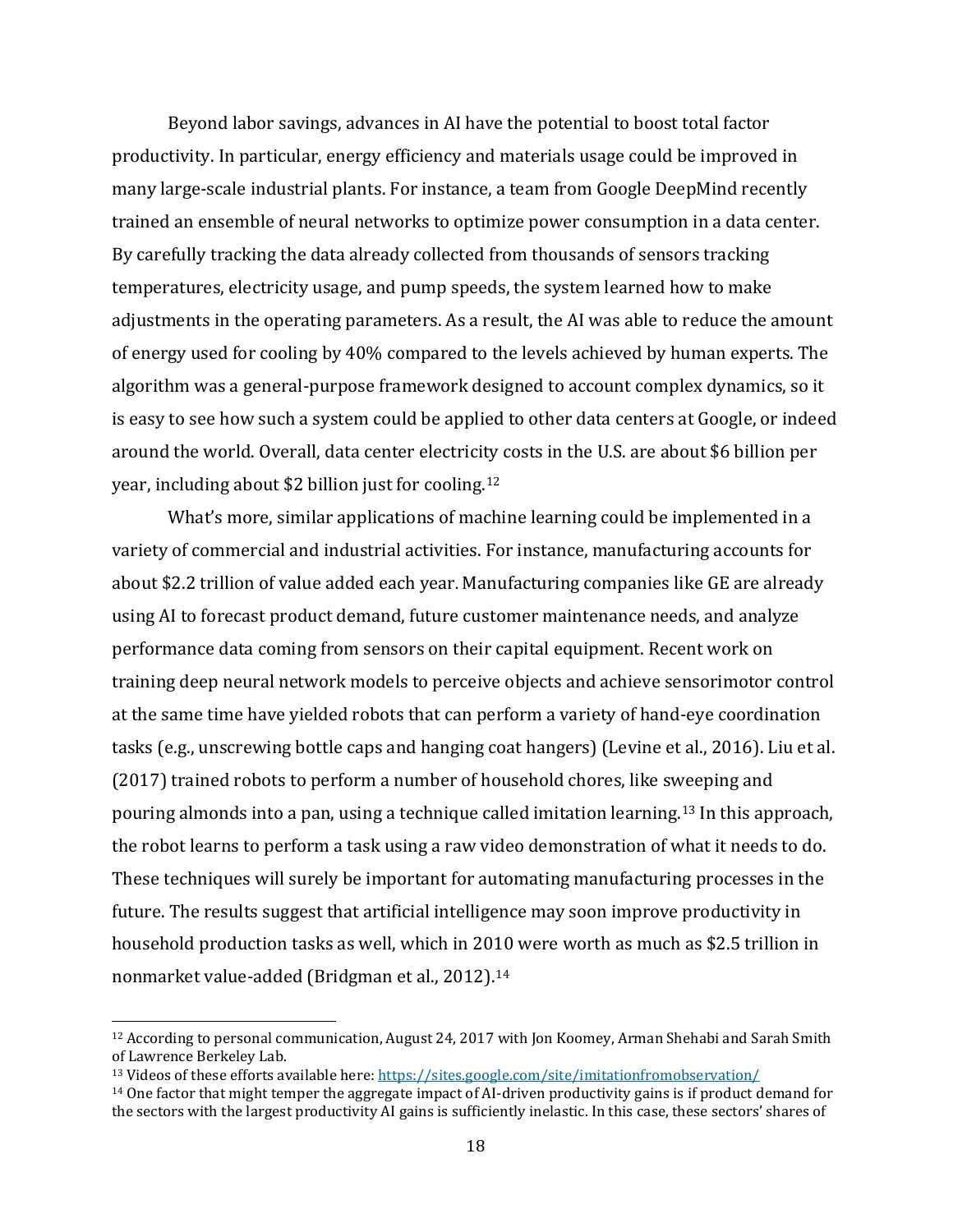Although these examples are each suggestive of non-trivial productivity gains, they are only a fraction of the set of applications for AI and machine learning that have been identified so far. James Manyika and his colleagues analyzed 2000 tasks and estimated that about 45% of the activities that people are paid to perform in the US economy could be automated using existing levels of AI and other technologies. They stress that the pace of automation will depend on factors other than technical feasibility, including the costs of automation, regulatory barriers, and social acceptance.

#### *Artificial Intelligence is a General Purpose Technology*

As important as specific applications of AI may be, we argue that the more important economic effects of AI, machine learning, and associated new technologies stem from the fact that they embody the characteristics of general purpose technologies (GPTs). Bresnahan and Trajtenberg (1996) argue that a GPT should be pervasive, able to be improved upon over time, and be able to spawn complementary innovations.

The steam engine, electricity, the internal combustion engine, and computers are each examples of important general purpose technologies. Each of them increased productivity not only directly but also by spurring important complementary innovations. For instance, the steam engine not only helped to pump water from coal mines, its most important initial application, but also spurred the invention of more effective factory machinery and new forms of transportation like steamships and railroads. In turn, these co-inventions helped give rise to innovations in supply chains and mass marketing, to new organizations with hundreds of thousands of employees, and even to seemingly unrelated innovations like standard time, which was needed to manage railroad schedules.

AI, and in particular machine learning, certainly has the potential to be pervasive, to be improved upon over time, and to spawn complementary innovations, making it a candidate for an important GPT.

As noted by Agrawal, Gans, and Goldfarb (2017), the current generation of machine learning systems is particularly suited for augmenting or automating tasks that involve at

j total expenditure will shrink, shifting activity toward slower-growing sectors and muting aggregate productivity growth a la Baumol and Bowen (1966). It is unclear what the elasticities of demand are for the product classes most likely to be affected by AI.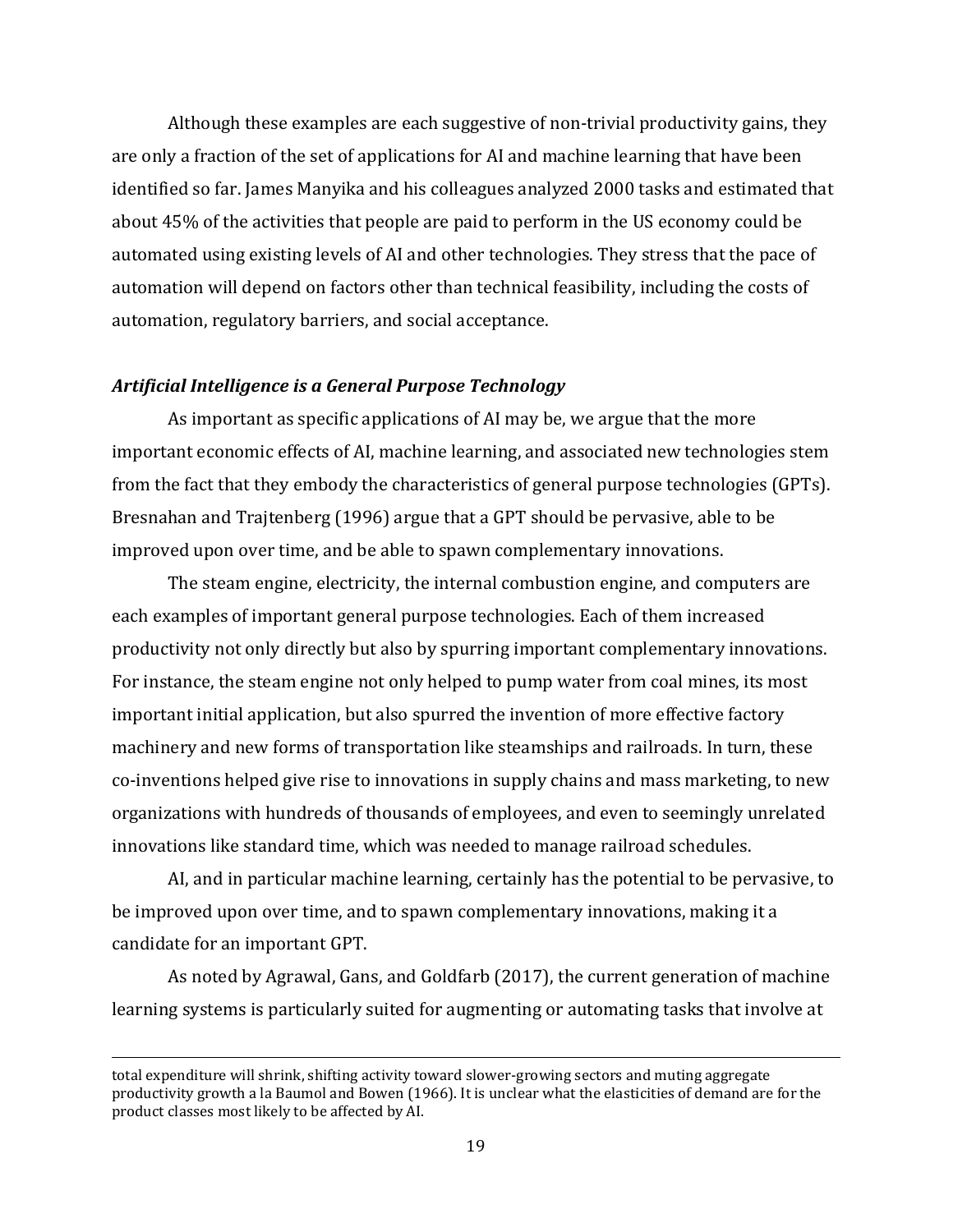least some prediction aspect, broadly defined. These cover a wide range of tasks, occupations and industries, from driving a car (predicting the correct direction to turn the steering wheel) and diagnosing a disease (predicting its cause) to recommending a product (predicting what the customer will like) and writing a song (predicting which note sequence will be most popular). The core capabilities of perception and cognition addressed by current systems are pervasive, if not indispensable, for many tasks done by humans.

Machine learning systems are also designed to improve over time. Indeed, what sets them apart from earlier technologies is that they are designed to improve *themselves* over time. Instead of requiring an inventor or developer to codify, or code, each step of a process to be automated, a machine learning algorithm can discover on its own a function that connects a set of inputs X to a set of outputs Y as long as its given a sufficiently large set of labeled examples mapping some of the inputs to outputs (Brynjolfsson and Mitchell, 2017). The improvements reflect not only the discovery of new algorithms and techniques, particularly for deep neural networks, but also their complementarities with vastly more powerful computer hardware and the availability of much larger digital datasets that can be used to train the systems (Brynjolfsson and McAfee, 2017). More and more digital data is collected as byproduct of digitizing operations, customer interactions, communications and other as[pe](#page-21-0)cts of our lives, providing fodder for more and better machine learning applications. 15

Most importantly, machine learning systems can spur a variety of complementary innovations. For instance, machine learning has transformed the abilities of machines to perform a number of basic types of perception that enable a broader set of applications. Consider machine vision—the ability to see and recognize objects, to label them in photos, and to interpret video streams. As error rates in identifying pedestrians improve from one per 30 frames to about one per 30 million frames, self-driving cars become increasingly feasible (Brynjolfsson and McAfee, 2017).

Improved machine vision also makes practical a variety of factory automation tasks and medical diagnoses. Gill Pratt has made an analogy to the development of vision in

<span id="page-21-0"></span> <sup>15</sup> For example, through enterprise resource planning systems in factories, internet commerce, mobile phones, and the "Internet of Things."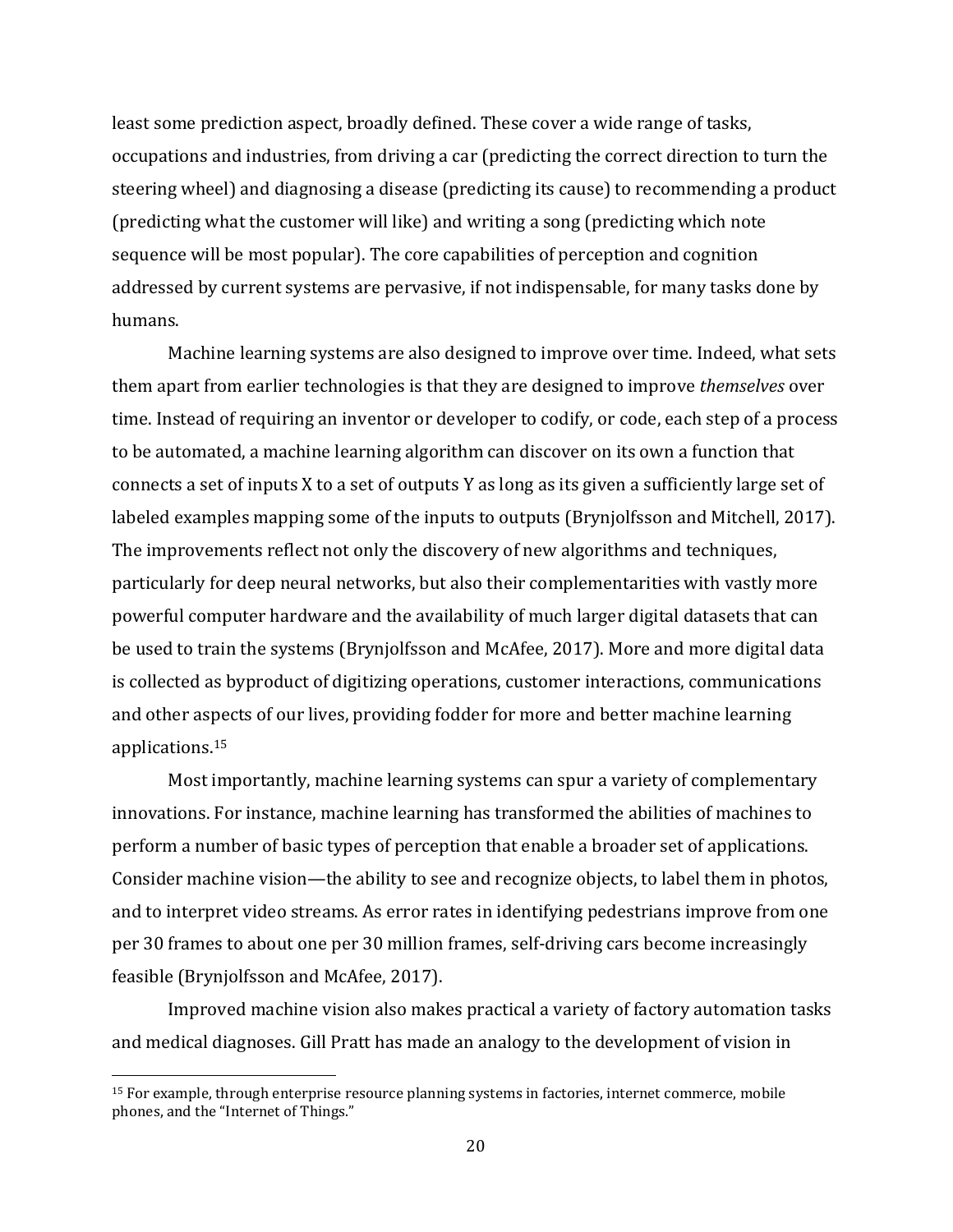animals 500 million years ago, which helped ignite the Cambrian explosion and a burst of new species on earth (Pratt, 2015). He also noted that machines have a new capability that no biological species has: the ability to share knowledge and skills almost instantaneously with others. Specifically, the rise of cloud computing has made it significantly easier to scale up new ideas at much lower cost than before. This is an especially important development for advancing the economic impact of machine learning because it enables cloud robotics: the sharing of knowledge among robots. Once a new skill is learned by a machine in one location, it can be replicated to other machines via digital networks. Data as well as skills can be shared, increasing the amount of data that any given machine learner can use.

This in turn increases the rate of improvement. For instance, self-driving cars that encounter an unusual situation can upload that information with a shared platform where enough examples can be aggregated to infer a pattern. Only one self-driving vehicle needs to experience an anomaly for many vehicles to learn from it. Waymo, a subsidiary of Google, has cars driving 25,000 "real" autonomous and about 19 million simulated miles each week.[16](#page-22-0) All of the Waymo cars learn from the joint experience of the others. Similarly, a robot struggling with a task can benefit from sharing data and learnings with other robots that use a compatible knowledge-representation framework.[17](#page-22-1)

When one thinks of AI as a GPT, the implications for output and welfare gains are much larger than in our earlier analysis. For example, self-driving cars could substantially transform many non-transport industries. Retail could shift much further toward home delivery on demand, creating consumer welfare gains and further freeing up valuable highdensity land now used for parking. Traffic and safety could be optimized, and insurance risks could fall. With over 30,000 deaths due to automobile crashes in the U.S. each year, and nearly a million worldwide, there is an opportunity to save many lives.<sup>[18](#page-22-2)</sup>

<span id="page-22-0"></span> <sup>16</sup> <http://ben-evans.com/benedictevans/2017/8/20/winner-takes-all>

<span id="page-22-1"></span><sup>17</sup> Rethink Robotics is developing exactly such a platform.

<span id="page-22-2"></span><sup>&</sup>lt;sup>18</sup> These latter two consequences of autonomous vehicles, while certainly reflecting welfare improvements, would need to be capitalized in prices of goods or services to be measured in standard GDP and productivity measures. We will discuss AI-related measurement issues in greater depth below. Of course it is worth remembering that autonomous vehicles also hold the potential to create new economic costs if, say, the congestion from lower marginal costs of operating a vehicle is not counteracted by sufficiently large improvements in traffic management technology or certain infrastructure investments.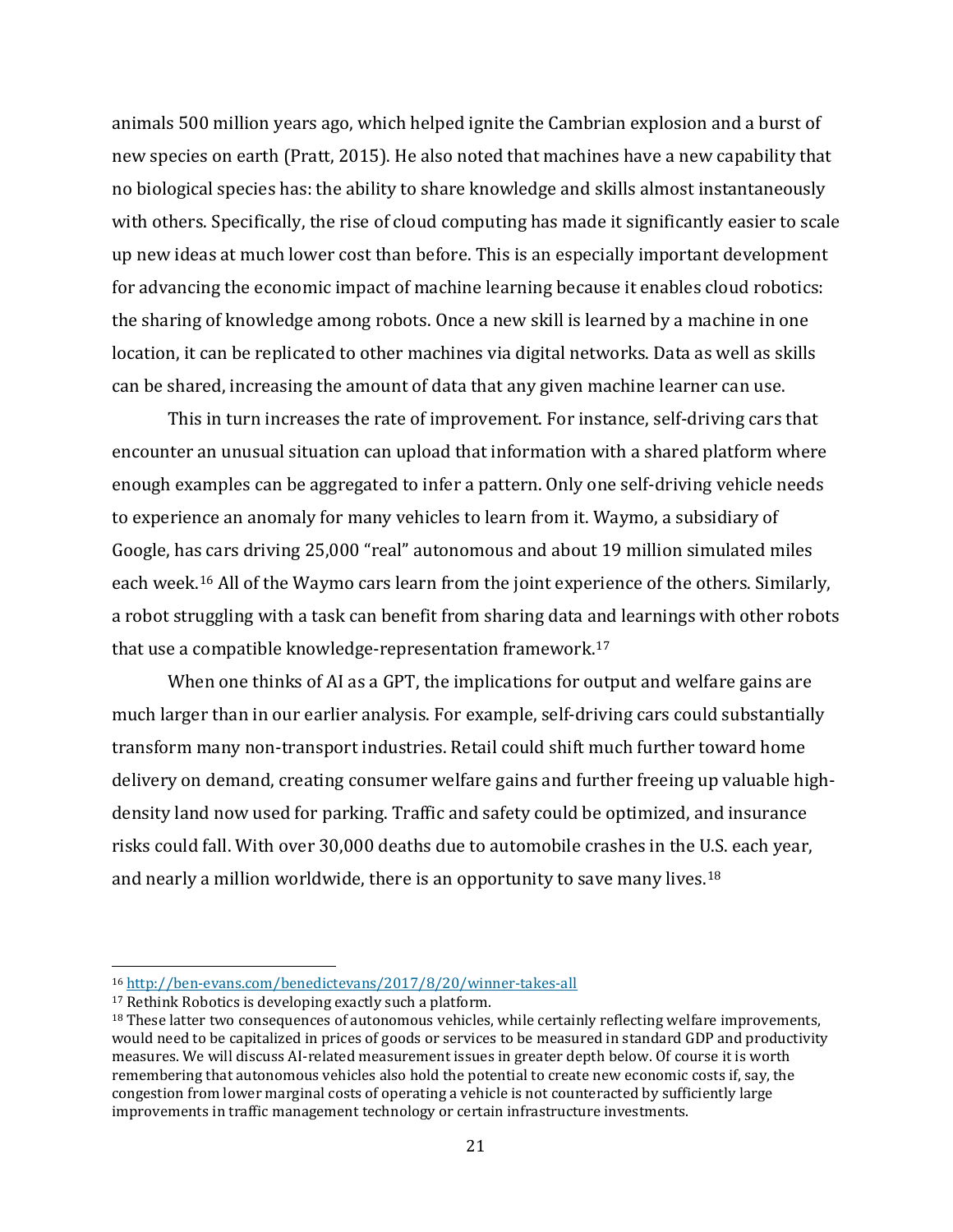# *Why Future Technological Progress Is Consistent with Low Current Productivity Growth*

Having made a case for technological optimism, we now turn to explaining why it is not inconsistent with—and in fact may even be naturally related to—low current productivity growth.

Like other GPTs, AI has the potential to be an important driver of productivity. However, as Jovanovic and Rousseau (2005) point out (with additional reference to David's [1991] historical example), "a GPT does not deliver productivity gains immediately upon arrival" (p. 1184). The technology can be present and developed enough to allow some notion of its transformative effects even though it is not affecting current productivity levels in any noticeable way. This is precisely the state that we argue the economy may be in now.

We discussed above that a GPT can at one moment both be present and yet not affect current productivity growth if there is a need to build a sufficiently large stock of the new capital, or if complementary types of capital, both tangible and intangible, need to be identified, produced, and put in place to fully harness the GPT's productivity benefits.

The time necessary to build a sufficient capital stock can be extensive. For example, it wasn't until the late 1980s, more than 25 years after the invention of the integrated circuit, that the computer capital stock reached its long-run plateau at about 5 percent (at historical cost) of total nonresidential equipment capital. It was at only half that level 10 years prior. Thus, when Solow pointed out his now eponymous paradox, the computers were *finally just then* getting to the point where they really could be seen everywhere.

David (1991) notes a similar phenomenon in the diffusion of electrification. At least half of U.S. manufacturing establishments remained unelectrified until 1919, about 30 years after the shift to polyphase alternating current began. Initially, adoption was driven by simple cost savings in providing motive power. The biggest benefits came later, when complementary innovations were made. Managers began to fundamentally re-organize work by replacing factories' centralized power source and giving every individual machine its own electric motor. This enables much more flexibility in the location of equipment and made possible effective assembly lines of materials flow.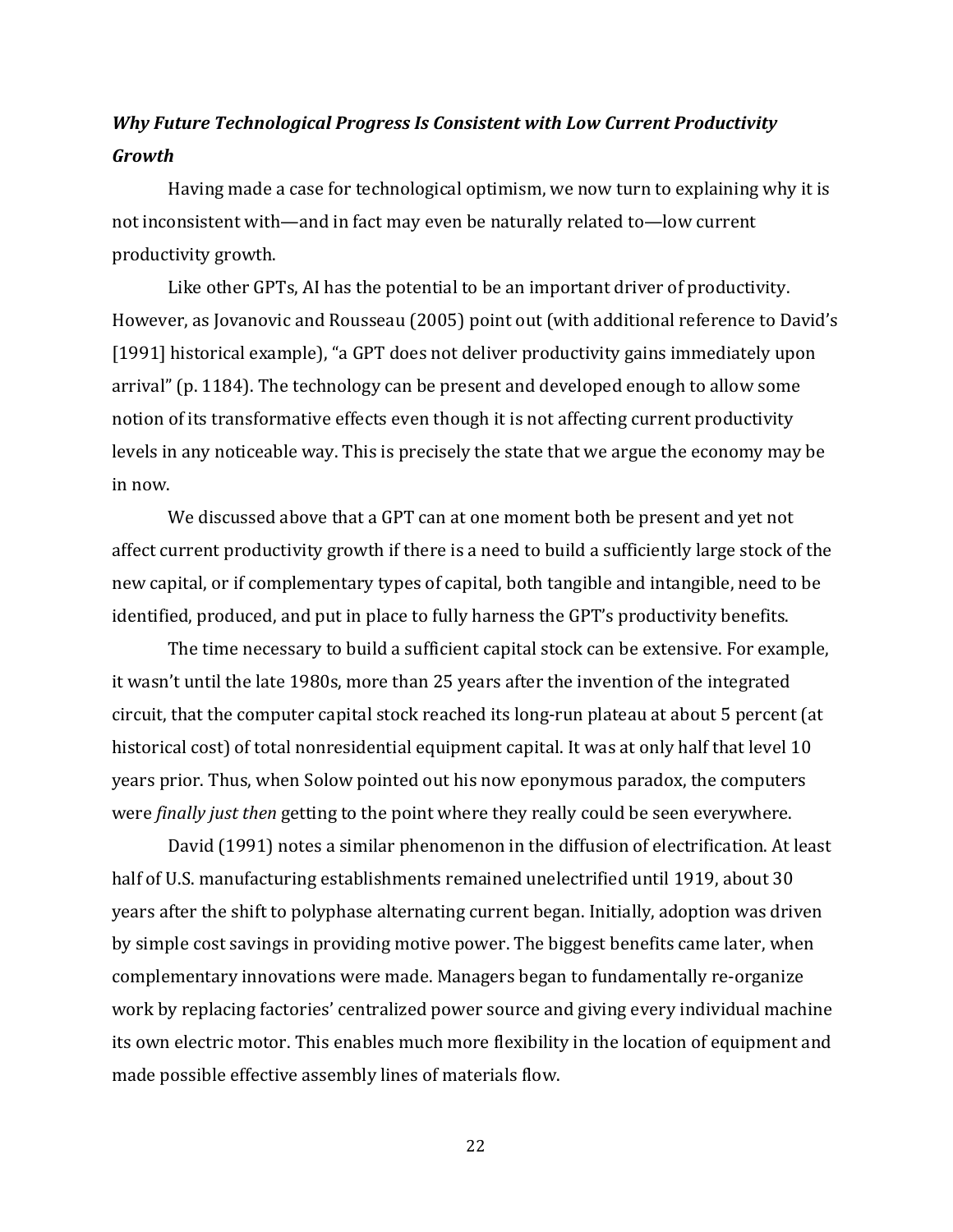This approach to organizing factories is obvious in retrospect, yet it took as many as 30 years for it to become widely adopted. Why? As noted by Henderson (1993; 2006), it is exactly *because* incumbents are designed around the current ways of doing things and so proficient at them that they are blind to or unable to absorb the new approaches and get trapped in the status quo—they suffer the "curse of knowledge."[19](#page-24-0)

The factory electrification example demonstrates the other contributor to the time gap between a technology's emergence and its measured productivity effects: the need for installation (and often invention) of complementary capital. This includes both tangible and intangible investments. The timeline necessary to invent, acquire, and install these complements is typically more extensive than the time-to-build considerations just discussed.

Consider the measured lag between large investments in IT and productivity benefits within firms. Brynjolfsson and Hitt (2003) found that while small productivity benefits were associated with firms' IT investments when one-year differences were considered, the benefits grew substantially as longer differences were examined, peaking after about seven years. They attributed this pattern to the need for complementary changes in business processes. For instance, when implementing large enterprise planning systems, firms almost always spend several times more money on business process redesign and training than on the direct costs of hardware and software. Hiring and other HR practices often need considerable adjustment to match the firm's human capital to the new structure of production. In fact, Bresnahan, Brynjolfsson, and Hitt (2002) find evidence of three-way complementarities between IT, human capital, and organizational changes in the investment decisions and productivity levels. Furthermore, Brynjolfsson, Hitt, and Yang (2002) show each dollar of IT capital stock is correlated with about \$10 of market value. They interpret this as evidence of substantial IT-related intangible assets and show that firms that combine IT investments with a specific set of organizational practices are not just more productive: they also have disproportionately higher market values than firms

<span id="page-24-0"></span> <sup>19</sup> Atkeson and Kehoe (2007) note manufacturers' reluctance to abandon their large knowledge stock at the beginning of the transition to electric power to adopt what was, initially, only a marginally superior technology. David and Wright (2006) are more specific, focusing on the "the need for organizational and above all for *conceptual* changes in the ways tasks and products are defined and structured" (p. 147, emphasis in original).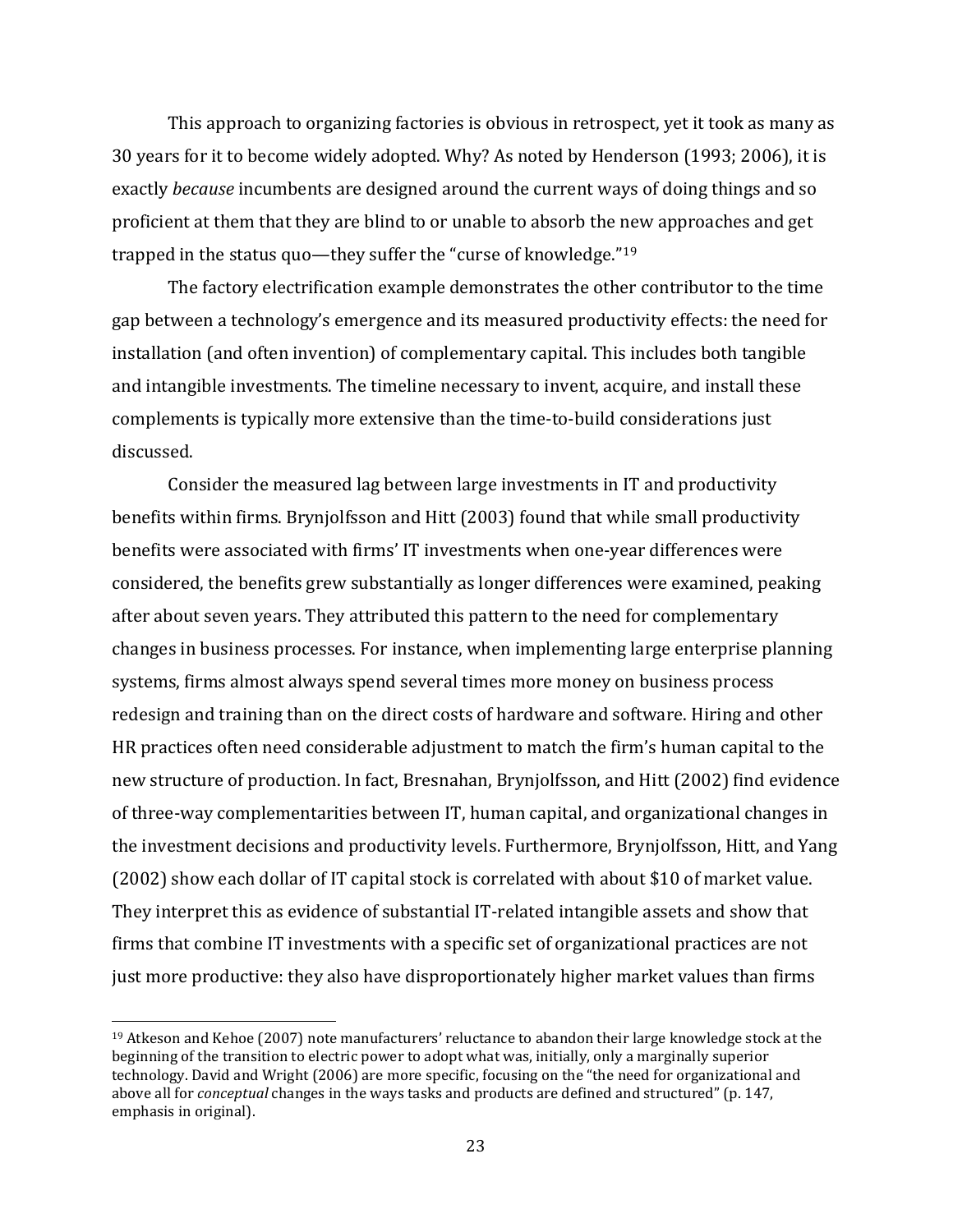that invest in only one or the other. This pattern in the data is consistent with a long stream of research on the importance of organizational and even cultural change when making IT investments and technology investments more generally (e.g., Aral et al., 2012; Brynjolfsson and Hitt, 2000; Orlikowski, 1996; Henderson, 2006).

But such changes take substantial time and resources, contributing to organizational inertia. Firms are complex systems that require an extensive web of complementary assets to allow the GPT to fully transform the system. Firms that are attempting transformation often must reevaluate and reconfigure not only their internal processes but often their supply and distribution chains as well. These changes can take time, but managers and entrepreneurs will direct invention in ways that economize on the most expensive inputs (Acemoglu and Restrepo, 2017). According to LeChatelier's principle (Milgrom and Roberts, 1996), elasticities will therefore tend to be greater in the long run than in the short run as quasi-fixed factors adjust.

There is no assurance that the adjustments will be successful. Indeed, there is evidence that the modal transformation of GPT-level magnitude fails. Alon, Berger, Dent, and Pugsley (2017) find that cohorts of firms over five years old contribute little to aggregate productivity growth on net—that is, among established firms, productivity improvements in one firm are offset by productivity declines other firms. It is hard to teach the proverbial old dog new tricks. Moreover, the old dogs (companies) often have internal incentives to not learn them (Arrow, 1962; Holmes, Levine, and Schmitz, 2012). In some ways, technology advances in industry one company death at a time.

Transforming industries and sectors requires still more adjustment and reconfiguration. Retail offers a vivid example. Despite being one of the biggest innovations to come out of the 1990s dot-com boom, the largest change in retail in the two decades that followed was not e-commerce but instead the expansion of warehouse stores and supercenters (Hortaçsu and Syverson, 2015). Only very recently did e-commerce become a force for general retailers to reckon with. Why did it take so long? Brynjolfsson and Smith (1999) document the difficulties incumbent retailers had in adapting their business processes to take full advantage of the internet and electronic commerce. Many complementary investments were required. The sector as a whole required the build out of an entire distribution infrastructure. Customers had to be "retrained." None of this could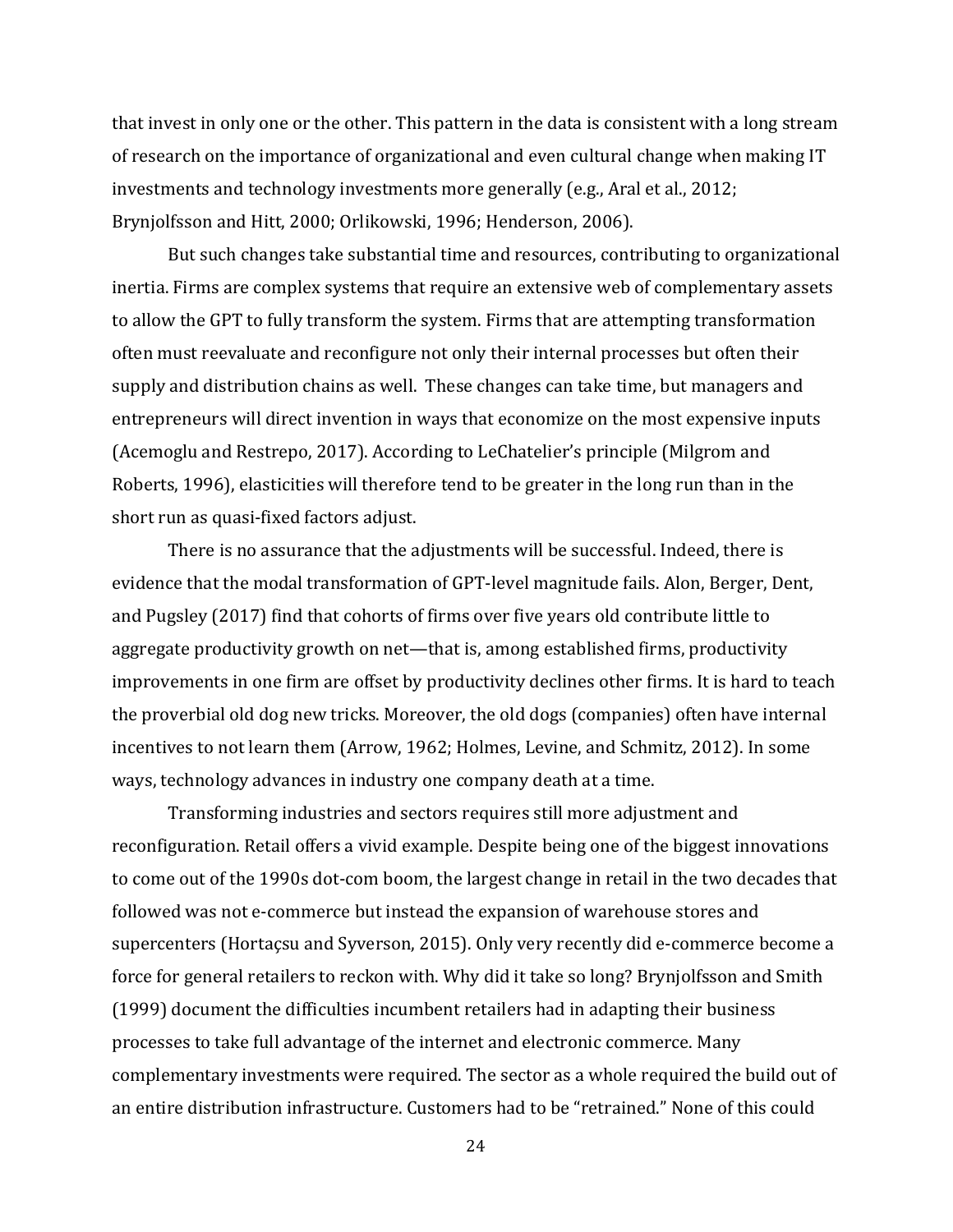happen quickly. The potential of ecommerce to revolutionize retailing was widely recognized, and even hyped in the late 1990s, but its actual share of retail commerce was miniscule, 0.2% of all retail sales in 1999. Only after two decades of widely predicted yet time-consuming change in the industry, is ecommerce starting to approach 10% of total retail sales and companies like Amazon are having a first-order effect on more traditional retailers' sales and stock market valuations.

The case of self-driving cars discussed earlier provides a more prospective example of how productivity might lag technology. Consider what happens to the current pools of vehicle production and vehicle operation workers when autonomous vehicles are introduced. Employment on production side will initially increase to handle R&D, AI development, and new vehicle engineering. Furthermore, learning curve issues could well imply lower productivity in manufacturing a these vehicles during the early years (Levitt, List, and Syverson, 2013). Thus labor input in the short run can actually increase, rather than decrease, for the same amount of vehicle production. In the early years of autonomous vehicle development and production, the marginal labor added by producers exceeds the marginal labor displaced among the motor vehicle operators. It is only later when the fleet of deployed autonomous vehicles gets closer to a steady state that measured productivity reflects the full benefits of the technology.

#### *Viewing Today's Paradox through the Lens of Previous General Purpose Technologies*

We have indicated in the discussion above that we see parallels between the current paradox and those that have happened in the past. It is closely related to the Solow Paradox era circa 1990, certainly, but it is also tied closely to the experience during the diffusion of portable power (combining the contemporaneous growth and transformative effects of electrification and the internal combustion engine).

Comparing the productivity growth patterns of the two eras is instructive. Figure 8 is an updated version of an analysis from Syverson (2013). It overlays U.S. labor productivity since 1970 with that from 1890 to 1940, the period after portable power technologies had been invented and were starting to be placed into production. (The historical series values are from Kendrick [1961].) The modern series timeline is indexed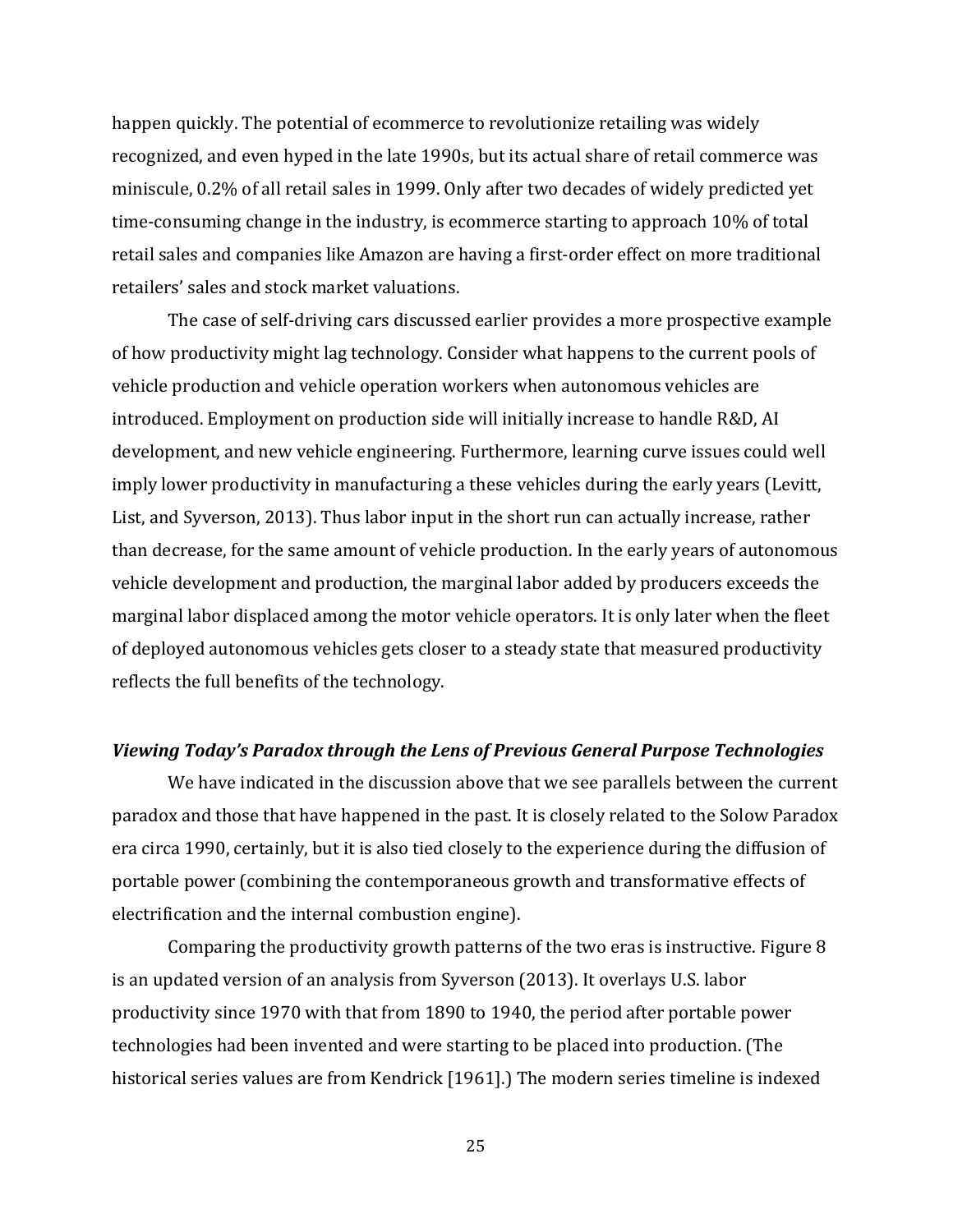to a value of 100 in 1995 and is labeled on the upper horizontal axis. The portable power era index has a value of 100 in 1915, and its years are shown on the lower horizontal axis.

Labor productivity during the portable power era shared remarkably similar patterns with the current series. In both eras, there was an initial period of roughly a quarter century of relatively slow productivity growth. Then both eras saw decade-long accelerations in productivity growth, spanning 1915 to 1924 in the portable power era and 1995 to 2004 more recently.

The late-1990s acceleration was the (at least partial) resolution of the Solow Paradox. We imagine that the late 1910s acceleration could have similarly answered some economist's query in 1910 as to why one sees electric motors and internal combustion engines everywhere but in the productivity statistics.<sup>[20](#page-27-0)</sup>



Figure 8. Labor Productivity Growth in the Portable Power and IT Eras

Very interestingly, and quite relevant to the current situation, the productivity growth slowdown we have experienced after 2004 also has a parallel in the historical data, a slowdown from 1924 to 1932. As can be seen in the figure, and instructive to the point of whether a new wave of AI and associated technologies (or if one prefers, a second wave of

<span id="page-27-0"></span><sup>&</sup>lt;sup>20</sup> We aren't aware of anyone who actually said this, and of course today's system of national economic statistics did not exist at that time, but we find the scenario amusing, instructive, and in some ways plausible.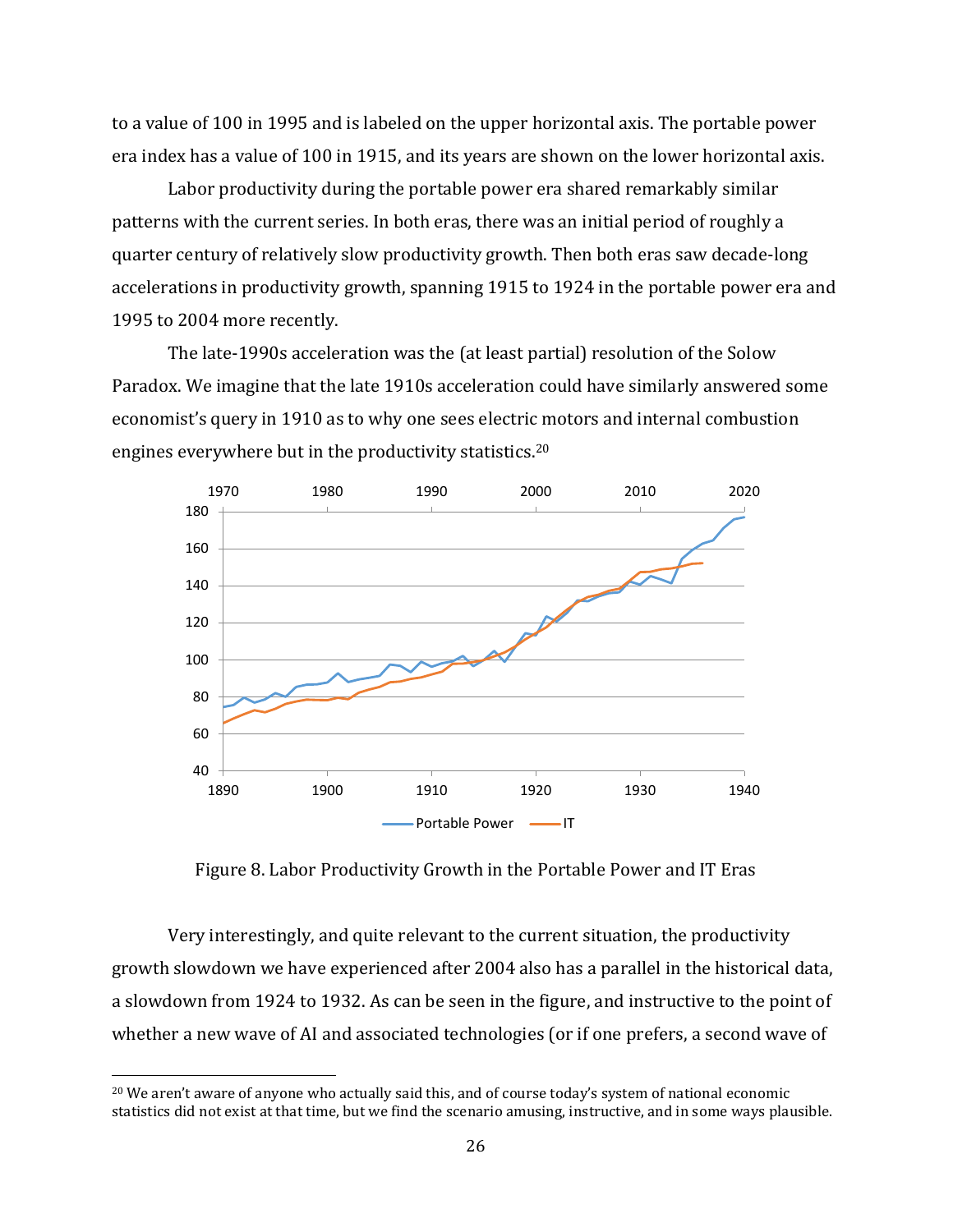IT-based technology) could re-accelerate productivity growth, labor productivity growth at the end of the portable power era rose again, averaging 2.7 percent per year between 1933 and 1940.

Of course this past breakout growth is no guarantee that productivity must speed up again today. However, it does raise two relevant points. First, it is another example of a period of sluggish productivity growth followed by an acceleration. Second, it demonstrates that productivity growth driven by a core GPT can arrive in multiple waves.

# *Expected Productivity Effects of an AI-Driven Acceleration*

To understand the likely productivity effects of AI, it is useful to think of AI as a type of capital, specifically a type of intangible capital. It can be accumulated through investment; it is a durable factor of production; and its value can depreciate. Treating AI as a type of capital clarifies how its development and installation as a productive factor will affect productivity.

As with any capital deepening, increasing AI will raise labor productivity. This would be true regardless of how well AI capital is measured (which we might expect it won't be for several reasons discussed below) though there may be lags.

AI's effects on total factor productivity (TFP) are more complex and the impact *will* depend on its measurement. If AI (and its output elasticity) were to be measured perfectly and included in the both the input bundle in the denominator of TFP and the output bundle in the numerator, then measured TFP will accurately reflect true TFP. In this case, AI could be treated just like any other measurable capital input. Its effect on output could be properly accounted for and "removed" by the TFP input measure, leading to no change in TFP. This isn't to say that there wouldn't be productive benefits from diffusion of AI; it is just that it could be valued like other types of capital input.

There are reasons why economists and national statistical agencies might face measurement problems when dealing with AI. Some are instances of more general capital measurement issues, but others are likely to be idiosyncratic to AI. We discuss this next.

#### *Measuring AI Capital*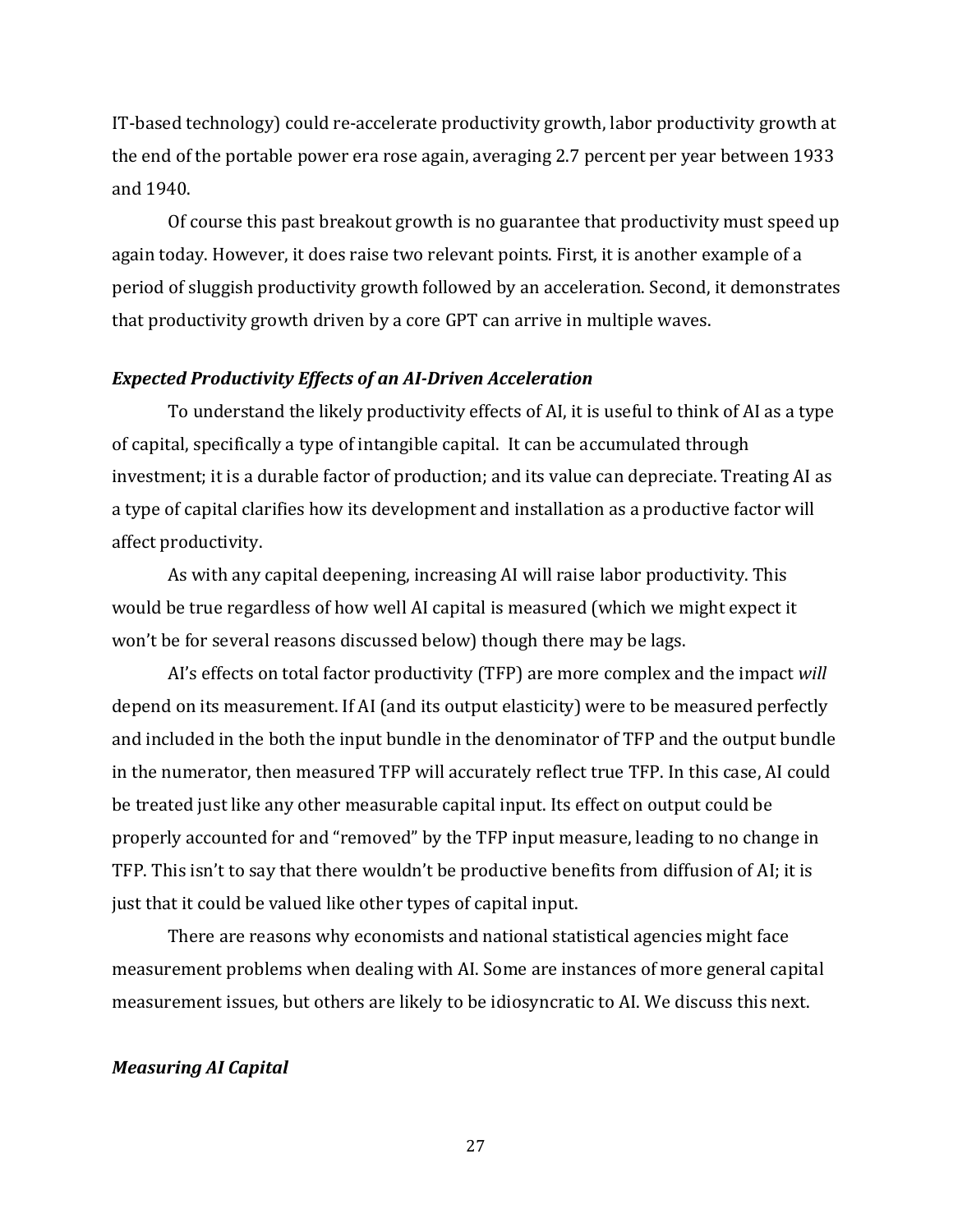Regardless of the effects of AI and AI-related technologies on actual output and productivity, it is clear from the productivity outlook above that the ways AI's effects will be *measured* are dependent on how well countries' statistics programs measure AI capital.

The primary difficulty in AI capital measurement is, as mentioned above, that many of its outputs will be intangible. This issue is exacerbated by the AI the extensive use of as an input in making other capital, including new types of software, as well as human and organizational capital, rather than final consumption goods. Much of this other capital, including human capital, will, like AI itself, be mostly intangible (Jones and Romer, 2010).

To be more specific, effective use of AI requires developing datasets, building firmspecific human capital, and implementing new business processes. These all require substantial capital outlays and maintenance. The tangible counterparts to these intangible expenditures, including purchases of computing resources, servers, and real estate, are easily measured in the standard neo-classical growth accounting model (Solow, 1957). On the other hand, the value of capital goods production for complementary intangible investments is difficult to quantify. Both tangible and intangible capital stocks generate a capital service flow yield that accrues over time. Realizing these yields requires more than simply renting capital stock. After purchasing capital assets, firms incur additional adjustment costs (e.g., business process redesigns and installation costs). These adjustment costs make capital less flexible than frictionless rental markets would imply. Much of the market value of AI capital specifically and IT capital more generally may be derived from the capitalized short-term quasi-rents earned by firms that have already reorganized to extract service flows from new investment.

Yet while the stock of tangible assets is booked on corporate balance sheets, expenditures on the intangible complements and adjustment costs to AI investment commonly are not. Without including the production and use of intangible AI capital, the usual growth accounting decompositions of changes in value added can misattribute AI intangible capital deepening to changes in TFP. As discussed in Hall (2000) and Yang and Brynjolfsson (2001), this constitutes an omission of a potentially important component of capital goods production in the calculation of final output. Estimates of TFP will therefore be inaccurate, though possibly in either direction. In the case where the intangible AI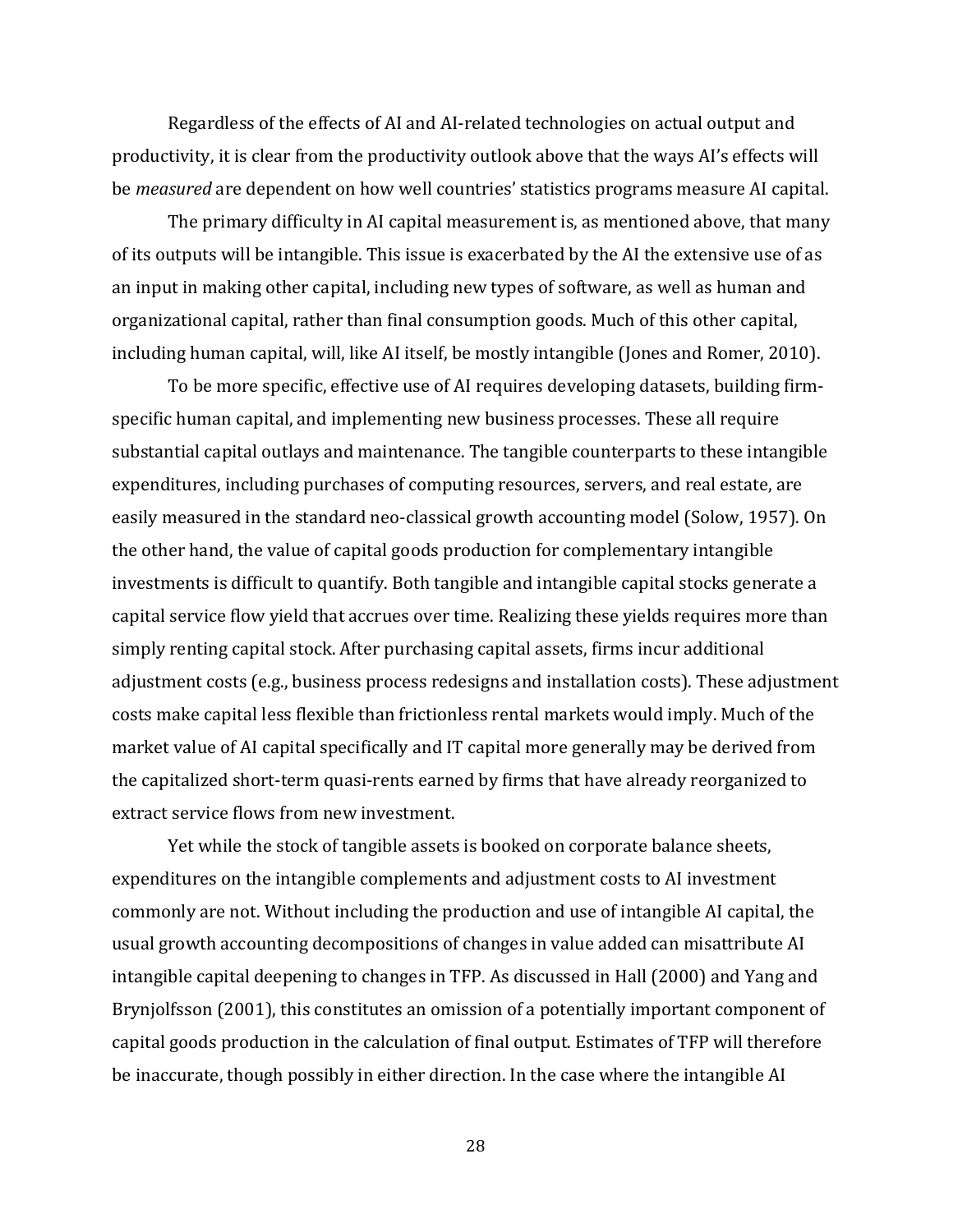capital stock is growing faster than output, then TFP growth will be underestimated, while TFP will be overestimated if capital stock is growing more slowly than output.

The intuition for this effect is that in any given period *t*, the output of (unmeasured) AI capital stock in period *t*+1 is a function the input (unmeasured) existing AI capital stock in period *t*. When AI stock is growing rapidly, the unmeasured outputs (AI capital stock created) will be greater than the unmeasured inputs (AI capital stock used).

Furthermore, suppose the relevant costs in terms of labor and other resources needed to create intangible assets are measured, but the resulting increases in intangible assets are not measured as contributions to output. In this case, not only will total GDP be undercounted but so will productivity, which uses GDP as its numerator. Thus periods of rapid intangible capital accumulation may be associated with *lower* measured productivity growth, even if true productivity is increasing.

With missing capital goods production, measured productivity will only reflect the fact that more capital and labor inputs are used up in producing measured output. The inputs used to produce unmeasured capital goods will instead resemble lost potential output. For example, a recent report from the Brookings Institution estimates that investments in autonomous vehicles have topped \$80 billion from 2014 to 2017 with little consumer adoption of the technology so far.[21](#page-30-0) This is roughly 0.44% of 2016 GDP (spread over 3 years). If all of the capital formation in autonomous vehicles was generated by equally costly labor inputs, this would lower estimated labor productivity by 0.1% per year over the last 3 years since autonomous vehicles have not yet led to any significant increase in measured final output. Similarly, according to the AI Index, enrollment in AI and ML courses at leading universities has roughly tripled over the past 10 years, and the number of venture-back AI-related start-ups has more than quadrupled. To the extent they create intangible assets beyond the costs of production, GDP will be underestimated.

Eventually the mismeasured intangible capital goods investments are expected yield a return (i.e. output) by their investors. If and when measurable output is produced by these hidden assets, another mismeasurement effect leading to overestimation of productivity will kick in. When the output share and stock of mismeasured or omitted

<span id="page-30-0"></span><sup>&</sup>lt;sup>21</sup> https://www.brookings.edu/research/gauging-investment-in-self-driving-cars/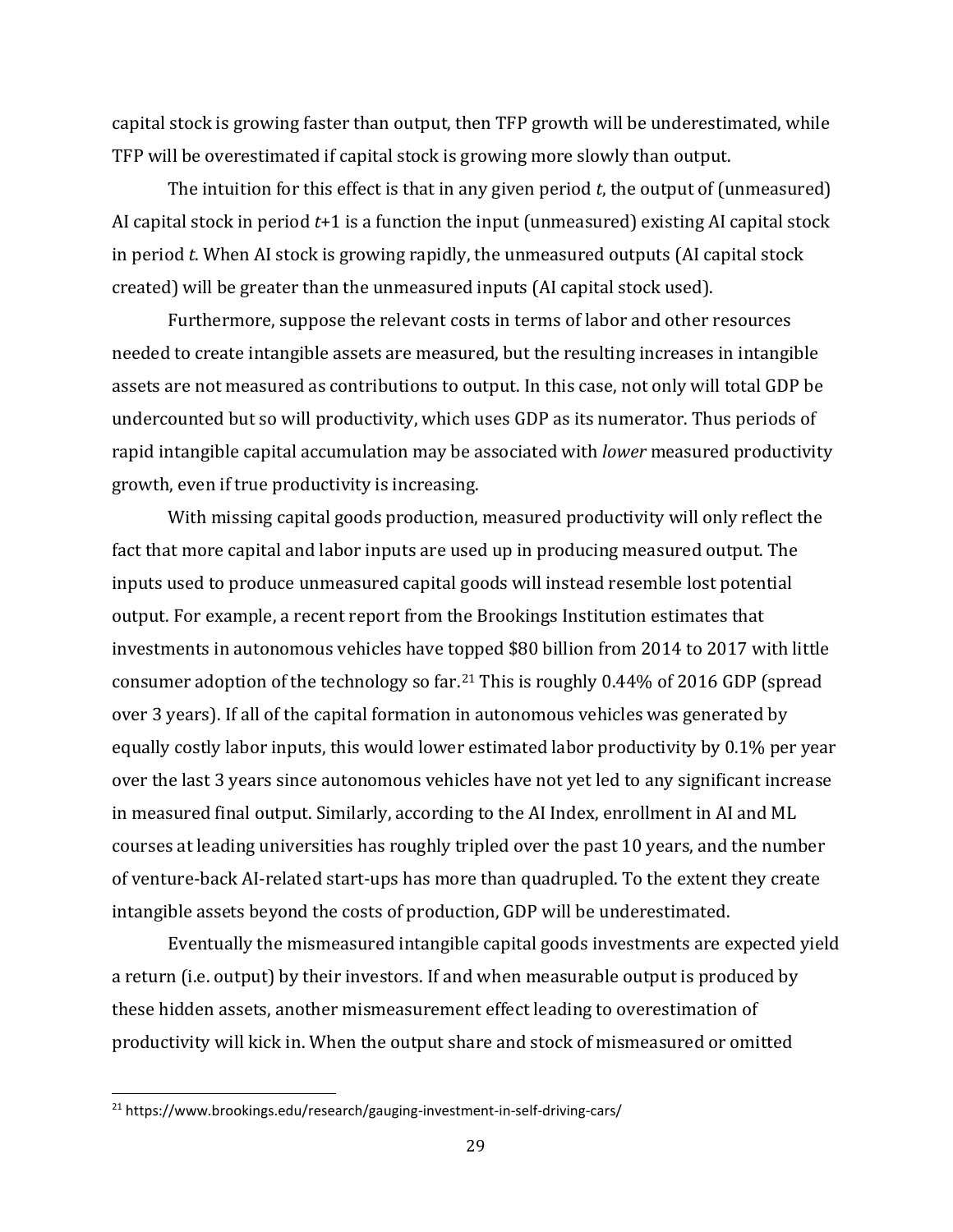capital grows, the measured output increases produced by that capital will be incorrectly attributed to total factor productivity improvements. As the growth rate of investment in unmeasured capital goods decreases, the capital service flow from unmeasured goods effect on TFP can exceed the underestimation error from unmeasured capital goods.

Combining these two effect produces a "J-Curve" wherein early production of intangible capital leads to underestimation of productivity growth, but later returns from the stock of unmeasured capital creates measured output growth that might be incorrectly attributed to TFP.

Formally:

$$
Y + zI_2 = f(A, K_1, K_2, L) \tag{1}
$$

$$
dY + zdl_2 = F_A dA + F_{K_1} dK_1 + F_L dL + F_{K_2} dK_2
$$
\n(2)

Output *Y* and unmeasured capital goods with price *z (zI2)* are produced with production function *f*. The inputs of *f*(·) are the total factor productivity *A*, ordinary capital *K1*, unmeasured capital *K2*, and labor *L*. Equation (2) describes the total differential of output as a function of the inputs to the production function. If the rental price of ordinary capital is *r1*, the rental price of unmeasured capital is *r2*, and the wage rate is *w*, we have:

$$
\hat{S} = \frac{dY}{Y} - \left(\frac{r_1 K_1}{Y}\right) \left(\frac{dK_1}{K_1}\right) - \left(\frac{wL}{Y}\right) \left(\frac{dL}{L}\right)
$$
\n(3)

and

$$
S^* = \frac{dY}{Y} - \left(\frac{r_1K_1}{Y}\right)\left(\frac{dK_1}{K_1}\right) - \left(\frac{wL}{Y}\right)\left(\frac{dL}{L}\right) - \left(\frac{r_2K_2}{Y}\right)\left(\frac{dK_2}{K_2}\right) + \left(\frac{zI_2}{Y}\right)\left(\frac{dI_2}{I_2}\right) \tag{4}
$$

where  $\hat{S}$  is the familiar Solow Residual as measured and  $S^*$  is the correct Solow Residual accounting for mismeasured capital investments and stock.

The mismeasurement is then:

$$
\hat{S} - S^* = \left(\frac{r_2 K_2}{\gamma}\right) \left(\frac{dK_2}{K_2}\right) - \left(\frac{zI_2}{\gamma}\right) \left(\frac{dI_2}{I_2}\right) = \left(\frac{r_2 K_2}{\gamma}\right) g_{K_2} - \left(\frac{zI_2}{\gamma}\right) g_{I_2} \tag{5}
$$

The right side of the equation describes a hidden capital effect and a hidden investment effect. When the growth rate of new investment in unmeasured capital multiplied by its share of output is larger (smaller) than the growth rate of the stock of unmeasured capital multiplied by its share of output, the estimated Solow Residual will underestimate (overestimate) the rate of productivity growth. Initially, new types of capital will have a high marginal product. Firms will accumulate that capital until its marginal rate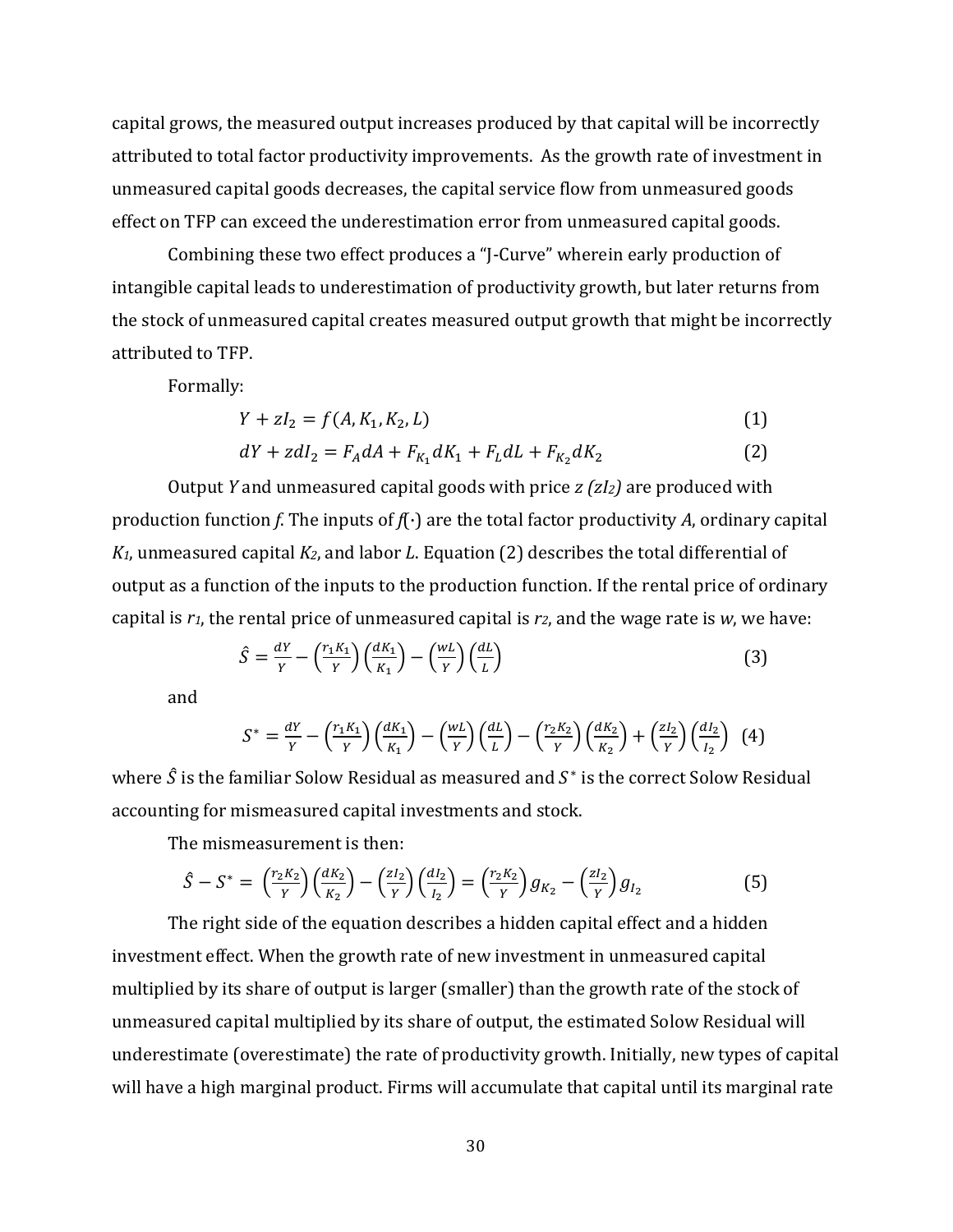of return is equal to the rate of return of other capital. As capital accumulates, the growth rate of net investment in the unmeasured capital will turn negative, causing a greater overestimate TFP. In steady state, neither net investment's share of output nor the net stock of unmeasured capital grows and the productivity mismeasurement is zero. Figure 9 below provides an illustration.[22](#page-32-0)



Figure 9 – The Mismeasurement J-Curve (example)

Looking forward, these problems may be particularly stark for AI capital, because its accumulation will almost surely outstrip the pace of ordinary capital accumulation in the short-run. AI capital is a new category of capital—new in economic statistics, certainly, but we would argue practically so as well.

This also means that capital quantity indexes that are computed from within-type capital growth might have problems benchmarking size and effect of AI early on. National statistics agencies do not really focus on measuring capital types that aren't already ubiquitous. New capital categories will tend to either be rolled into existing types, possibly with lower inferred marginal products (leading to an understatement of the productive effect of the new capital), or missed altogether. This problem is akin to the new goods problem in price indexes.

<span id="page-32-0"></span><sup>22</sup> The price of new investment (*z*) and rental price of capital (*r*) are 0.3 and 0.12 respectively in this toy economy. Other values used to create the figure are included in the appendix.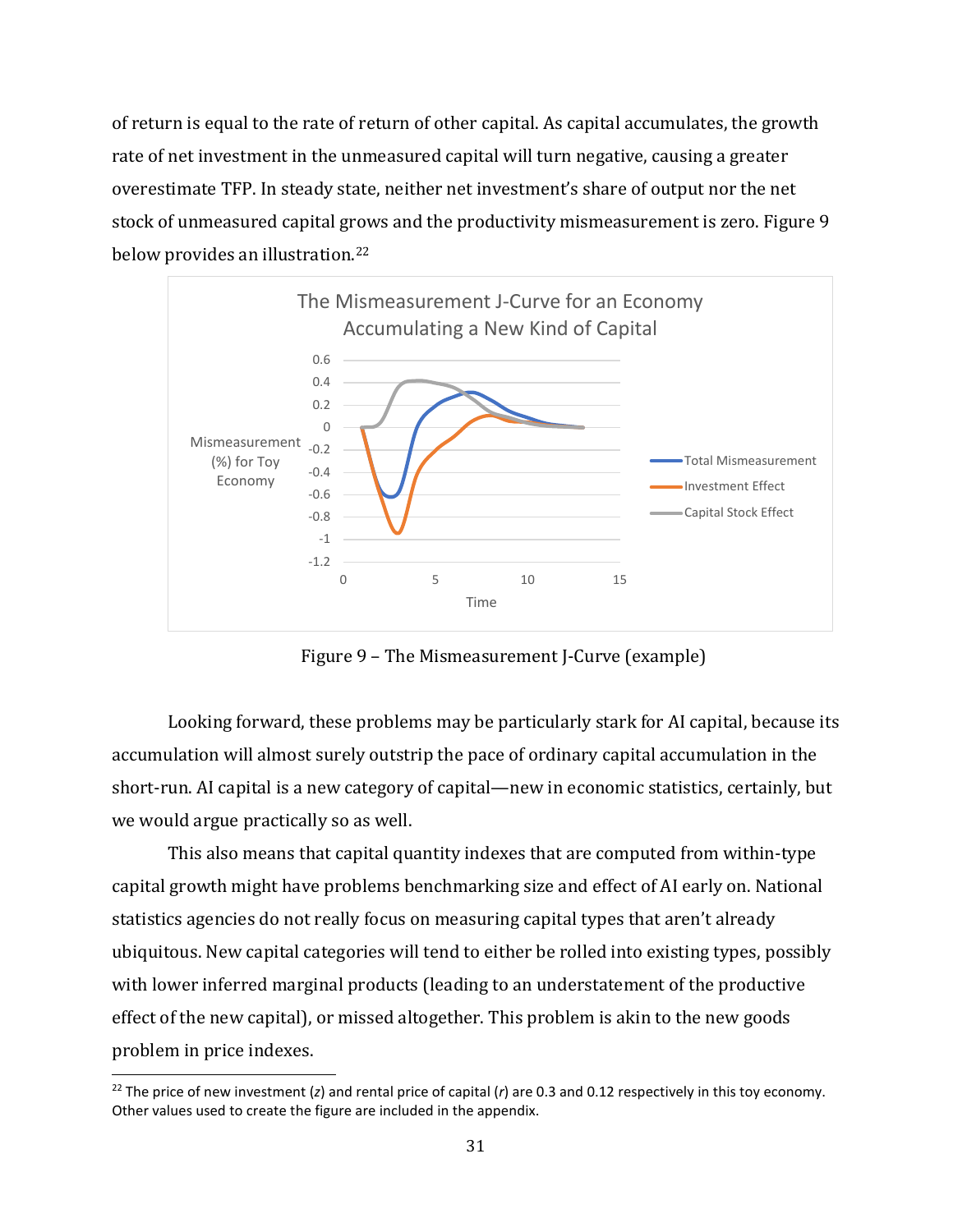A related issue—once AI is measured separately—is how closely its units of measurement will capture AI's marginal product relative to other capital stock. That is, if a dollar of AI stock has a marginal product that is twice as high as the modal unit of non-AI capital in the economy, will the quantity indexes of AI reflect this? This requires measured relative prices of AI and non-AI capital to capture differences in marginal product. Measuring levels correctly is less important than measuring accurate proportional differences (whether intertemporally or in the cross section) correctly. What is needed in the end is that a unit of AI capital twice as productive as another should be twice as large in the capital stock.

It is worth noting that these are all classic problems in capital measurement and not new to AI. Perhaps these problems will be systematically worse for AI, but this is not obvious ex ante. What it does mean is that economists and national statistical agencies at least have experience in, if not quite a full solution for, dealing with these sorts of limitations. That said, some measurement issues are likely to be especially prevalent for AI. For instance, a substantial part of the value of AI output may be firm-specific. Imagine a program that figures out individual consumers' product preferences or price elasticities and matches products and pricing to predictions. This has different value to different companies depending on their customer bases and product selection, and knowledge may not be transferrable across firms. The value also depends on companies' abilities to implement price discrimination. Such limits could come from characteristics of company's market, like resale opportunities, which are not always under firms' control, or from the existence in the firm of complementary implementation assets and/or abilities. Likewise, each firm will likely have a different skill mix that it seeks in its employees, unique needs in its production process, and a particular set of supply constraints. In such cases, firmspecific data sets and applications of those data will differentiate the machine learning capabilities of one firm from another (Brynjolfsson and McAfee 2017).

# *Conclusion*

There are plenty of both optimists and pessimists about technology and growth. The optimists tend to be technologists and venture capitalists, and many are clustered in technology hubs. The pessimists tend to be economists, sociologists, statisticians, and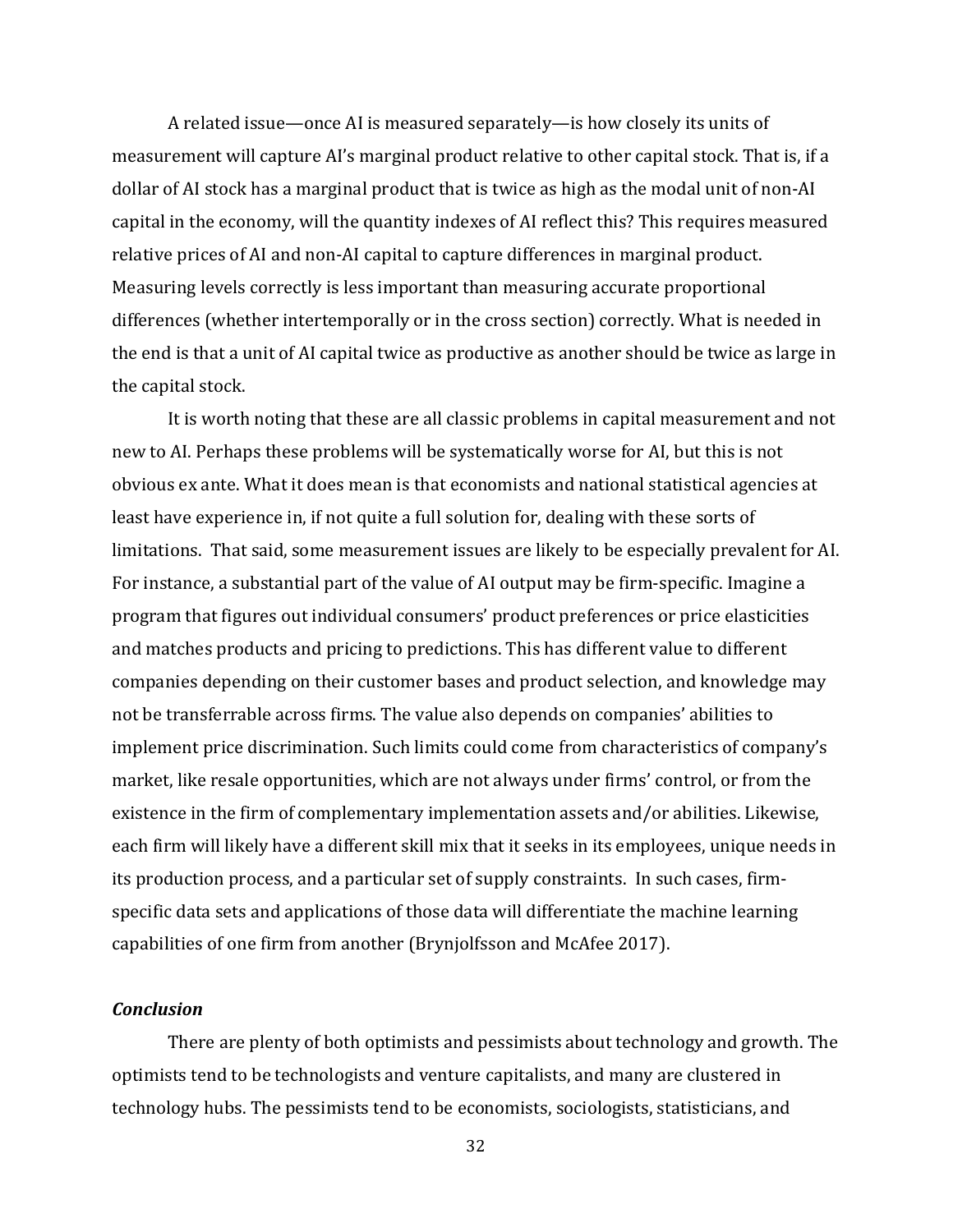government officials. Many of them are clustered in major state and national capitals. There is much less interaction between the two groups than within them, and it often seems as though they are talking past each other. In this paper, we argue that in an important a sense, they are.

When we talk with the optimists, we are convinced that the recent breakthroughs in AI and machine learning are real and significant. We also would argue that they form the core of a new, economically important potential GPT. When we speak with the pessimists, we are convinced that productivity growth has slowed down recently and what gains there have been are unevenly distributed, leaving many people with stagnating incomes, declining metrics of health and well-being, and good cause for concern. People are uncertain about the future, and many of the industrial titans that once dominated the employment and market value leaderboard have fallen on harder times.

These two stories are not contradictory. In fact, any many ways, they are consistent and symptomatic of an economy in transition. Our analysis suggests that while the recent past has been difficult, it is not destiny. Although it is always dangerous to make predictions, and we are humble about our ability to foretell the future, our reading of the evidence does provide some cause for optimism. The breakthroughs of AI technologies already demonstrated are not yet affecting much of the economy, but they portend bigger effects as they diffuse. More importantly, they enable complementary innovations that could multiply their impact. Both the AI investments and the complementary changes are costly, hard to measure, and take time to implement, and this can, at least initially, depress productivity as it is currently measured. Entrepreneurs, managers and end-users will find powerful new applications for machines that can now learn how to recognize objects, understand human language, speak, make accurate predictions, solve problems, and interact with the world with increasing dexterity and mobility.

Further advances in the core technologies of machine learning would likely yield substantial benefits. However, our perspective suggests that an underrated area of research involves the complements to the new AI technologies, not only in areas of human capital and skills, but also new processes and business models. The intangible assets associated with the last wave of computerization were about ten times as large as the direct investments in computer hardware itself. We think it is plausible that AI-associated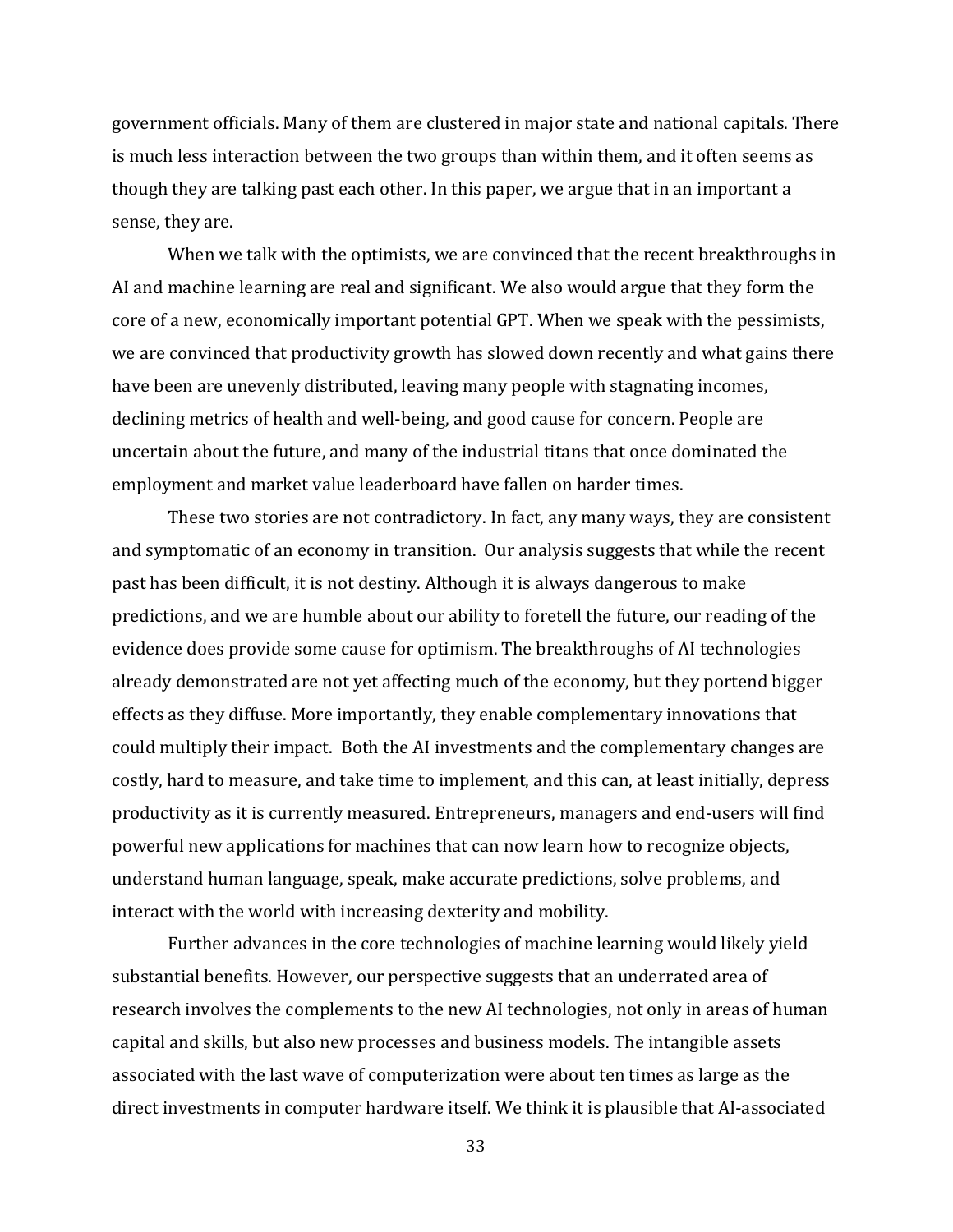intangibles could be of a comparable or greater magnitude. Given the big changes in coordination and production possibilities made possible by AI, the ways that we organized work and education in the past are unlikely to remain optimal in the future.

Relatedly, we need to update our economic measurement toolkits. As AI and its complements more rapidly add to our (intangible) capital stock, traditional metrics like GDP and productivity can become more difficult to measure and interpret. Successful companies don't need large investments in factories or even computer hardware, but they do have intangible assets that are costly to replicate. The large market values associated with companies developing and/or implementing AI suggest that investors believe there is real value in those companies. In the case that claims on the assets of the firm are publicly traded and markets are efficient, the financial market will properly value the firm as the present value of its risk-adjusted discounted cash flows. This can provide an estimate of the value of both the tangible and intangible assets owned by the firm. What's more, the effects on living standards may be even larger than the benefits that investors hope to capture. It is also possible, even likely, that many people will not share in those benefits. Economists are well positioned to contribute to a research agenda of documenting and understanding the often-intangible changes associated with AI and its broader economic implications.

Realizing the benefits of AI is far from automatic. It will require effort and entrepreneurship to develop the needed complements, and adaptability at the individual, organizational, and societal levels to undertake the associated restructuring. Theory predicts that the winners will be those with the lowest adjustment costs and that put as many of the right complements in place as possible. This is partly a matter of good fortune, but with the right roadmap, it is also something for which they, and all of us, can prepare.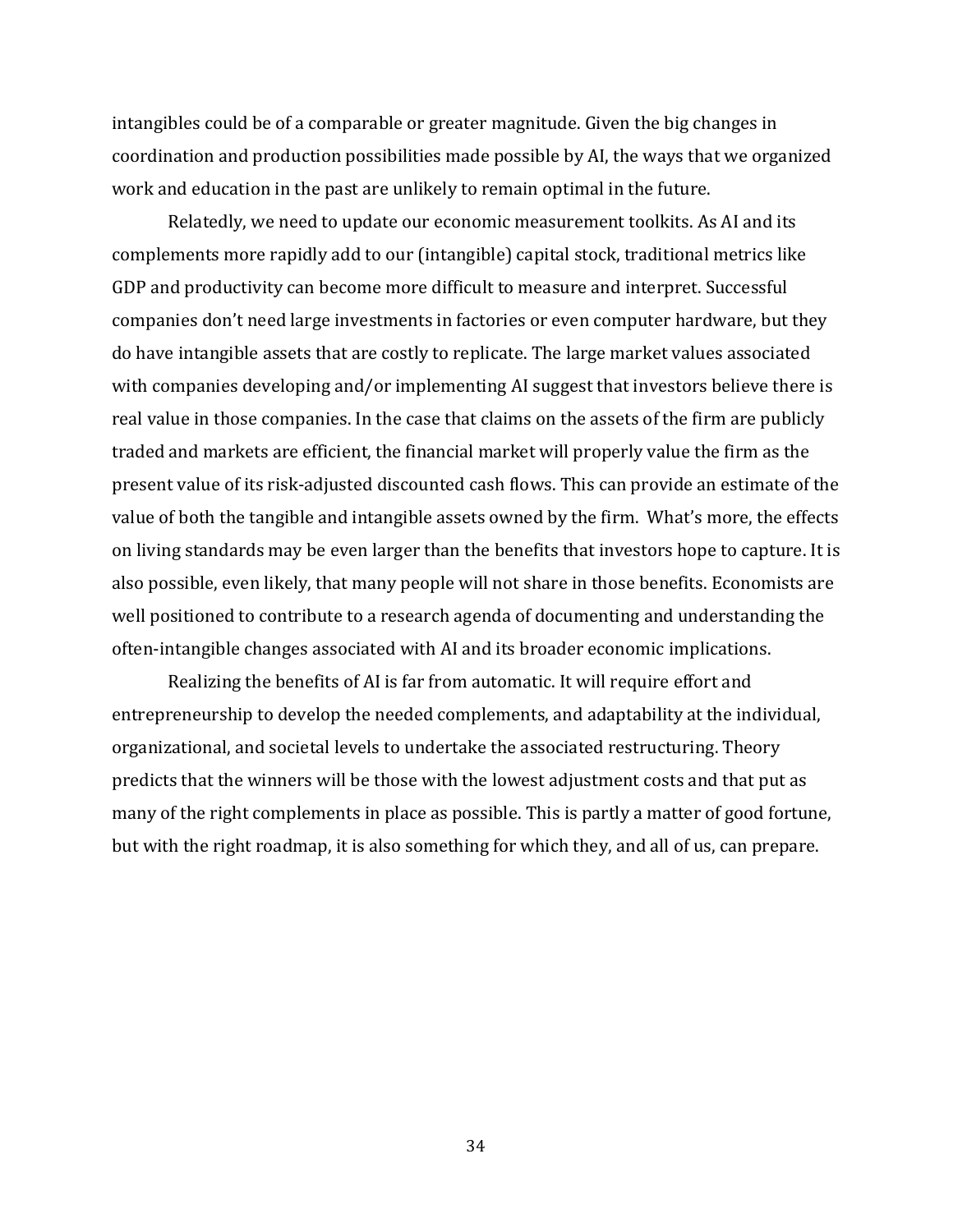# *References*

- Abramovitz, Moses. (1956) "Resource and Output Trends in the U.S. since 1870." *American Economic Review*, May 1956 (Papers and Proceedings), 46(2):5-23.
- Acemoglu, D., & Restrepo, P. (2017). The race between machine and man: Implications of technology for growth, factor shares and employment (No. w22252). National Bureau of Economic Research.
- Agrawal, Ajay, Joshua Gans, and Avi Goldfarb. (2017). "What to Expect from Artificial Intelligence." *Sloan Management Review* February 7.
- Alloway, Tracy. 2015. "Goldman: How 'Grand Theft Auto' Explains One of the Biggest Mysteries of the U.S. Economy." *Bloomberg Business*, May 26. [http://www.bloomberg.com/news/articles/2015-05-26/goldman-how-grand](http://www.bloomberg.com/news/articles/2015-05-26/goldman-how-grand-theft-auto-explains-one-of-the-biggest-mysteries-of-the-u-s-economy)[theft-auto-explains-one-of-the-biggest-mysteries-of-the-u-s-economy](http://www.bloomberg.com/news/articles/2015-05-26/goldman-how-grand-theft-auto-explains-one-of-the-biggest-mysteries-of-the-u-s-economy)
- Alon, Titan, David Berger, Robert Dent, and Benjamin Pugsley. (2017). "Older and Slower: The Startup Deficit's Lasting Effects on Aggregate Productivity Growth." NBER Working Paper No. 23875, September.
- Andrews, Dan, Chiara Criscuolo, and Peter Gal. (2016). "The Best *versus* the Rest: The Global Productivity Slowdown, Divergence across Firms and the Role of Public Policy." OECD Productivity Working Papers, No. 5, Paris: OECD Publishing, December 2.
- Aral, Sinan, Erik Brynjolfsson, and Lynn Wu. (2012). "Three-Way Complementarities: Performance Pay, HR Analytics and Information Technology." *Management Science*, 58(5):913-931.
- Arrow, Kenneth. (1962). "Economic Welfare and the Allocation of Resources for Invention." in *The Rate and Direction of Inventive Activity: Economic and Social Factors*, Richard R. Nelson (ed.), Princeton: Princeton University Press: 609–26.
- Atkeson, Andrew and Patrick J. Kehoe. (2007). "Modeling the Transition to a New Economy: Lessons from Two Technological Revolutions." *American Economic Review*, 97(1): 64-88.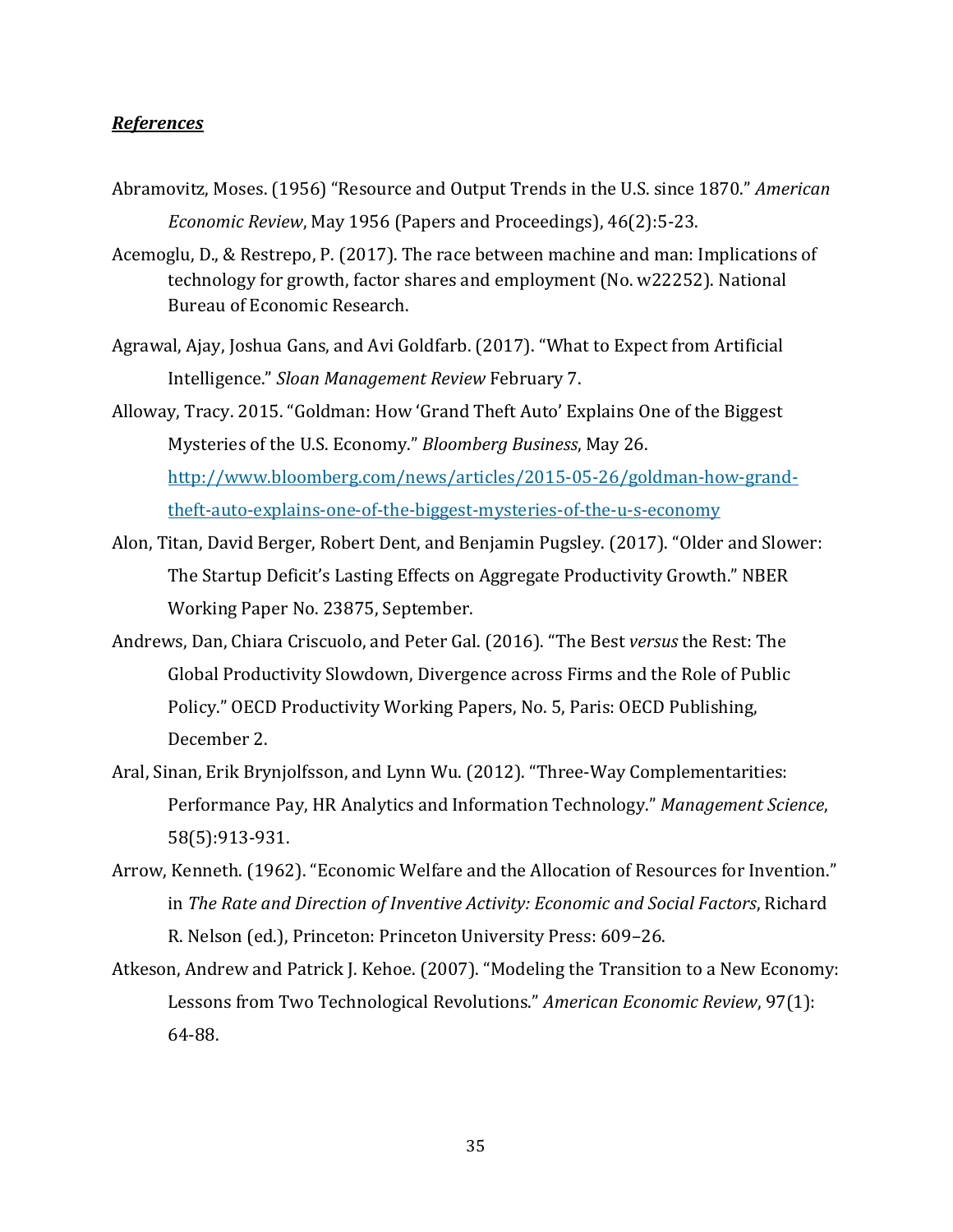- Autor, David. (2014). "Polanyi's Paradox and the Shape of Employment Growth," presentation to the Federal Reserve Bank of Kansas City's Jackson Hole central banking conference.
- Autor, David, David Dorn, Lawrence F. Katz, Christina Patterson and John Van Reenen. 2017. ["Concentrating on the Fall of the Labor Share,"](http://ideas.repec.org/a/aea/aecrev/v107y2017i5p180-85.html) *American Economic Review Papers and Proceedings,* American Economic Association, 107(5): 180-185, May.
- Autor, D. H., Levy, F., & Murnane, R. J. (2003). "The Skill Content of Recent Technological Change: An Empirical Exploration." *Quarterly Journal of Economics*, 118(4):1279- 1333.
- Autor, David and Anna Salomons. (2017). "Robocalypse Now–Does Productivity Growth Threaten Employment?" European Central Bank Conference Proceedings, June.
- Barter, Paul "'Cars are Parked 95% of the Time.' Let's check!" (2013). Reinventing Parking blog. [http://www.reinventingparking.org/2013/02/cars-are-parked-95-of-time](http://www.reinventingparking.org/2013/02/cars-are-parked-95-of-time-lets-check.html)[lets-check.html](http://www.reinventingparking.org/2013/02/cars-are-parked-95-of-time-lets-check.html)
- Baumol, William and William Bowen. (1966). *Performing Arts, The Economic Dilemma: A Study of Problems Common to Theater, Opera, Music, and Dance.* New York: Twentieth Century Fund.
- Bloom, Nicholas, Charles I. Jones, John Van Reenen, and Michael Webb. (2017). "Are Ideas Getting Harder to Find?" NBER Working Paper No. 23782, September.
- Bresnahan, Timothy, Erik Brynjolfsson, and Lorin Hitt (2002). "Information Technology, Workplace Organization, and the Demand for Skilled Labor: Firm-Level Evidence," *Quarterly Journal of Economics*, 117(1):339-376.
- Bresnahan, Timothy F., Manuel Trajtenberg. (1996). "General Purpose Technologies: 'Engines of Growth'?" *Journal of Econometrics, Annals of Econometrics*, 65(1):83– 108.
- Bridgman, B., Dugan, A., Lal, M., Osborne, M., & Villones, S. (2012). "Accounting for Household Production in the National Accounts, 1965–2010." *Survey of Current Business*, *92*(5):23-36.
- Brynjolfsson, Erik. 1993. "The Productivity Paradox of Information Technology," *Communications of the ACM*, 36(12):66-77.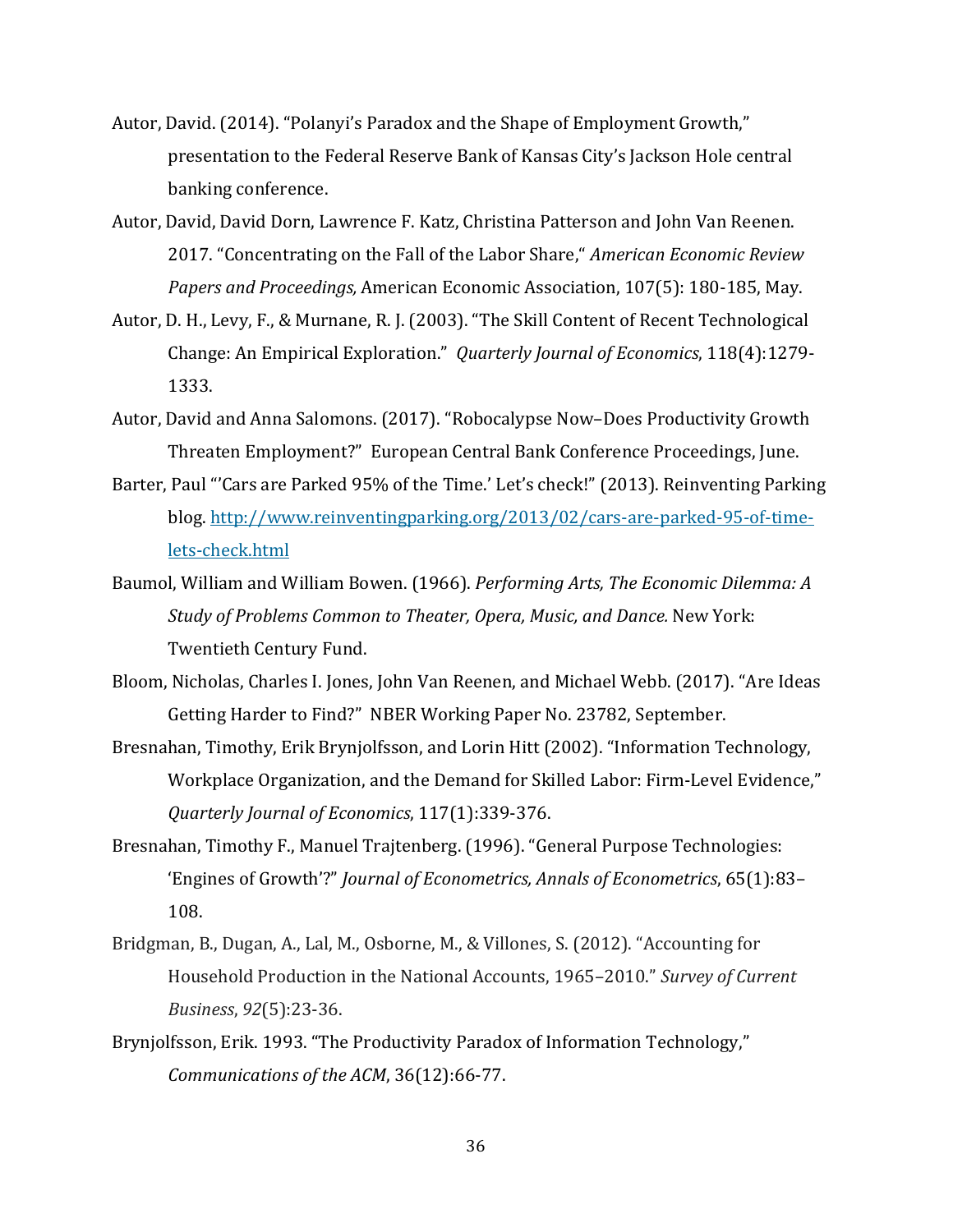- Brynjolfsson, Erik and Lorin Hitt. (2000). "Beyond Computation: Information Technology, Organizational Transformation and Business Performance." *Journal of Economic Perspectives*, 14(4):23-48.
- Brynjolfsson, Erik and Lorin Hitt. (2003). "Computing Productivity: Firm-level Evidence." *Review of Economics and Statistics*, 85(4):793-808.
- Brynjolfsson, Erik, Lorin Hitt, and Shinkyu Yang. 2002. "Intangible Assets: Computers and Organizational Capital." *Brookings Papers on Economic Activity*, 2002(1), Brookings Institution.
- Brynjolfsson, Erik and Andrew McAfee. (2011). *Race Against the Machine*. Digital Frontier, Lexington, MA.
- Brynjolfsson, Erik and Andrew McAfee. (2014). *The Second Machine Age: Work, Progress, and Prosperity in a Time of Brilliant Technologies*. WW Norton & Company.
- Brynjolfsson, Erik and Andrew McAfee. (2017). "What's Driving the Machine Learning Explosion?" *Harvard Business Review*, July 18:3-11.
- Brynjolfsson, Erik, Andrew McAfee, Michael Sorell, and Feng Zhu. (2008). "Scale Without Mass: Business Process Replication and Industry Dynamics" *Harvard Business School Technology & Operations Mgt*." Unit Research Paper 07-016.
- Brynjolfsson, Erik and Tom Mitchell. (2017). "Automating Automation: How and Where Machine Learning Affects the Workforce" Draft.
- Byrne, David M., John G. Fernald, and Marshall B. Reinsdorf. (2016). "Does the United States Have a Productivity Slowdown or a Measurement Problem?" *Brookings Papers on Economic Activity*. Spring: 109-182.
- Cardarelli, Roberto and Lusine Lusinyan. (2015). "U.S. Total Factor Productivity Slowdown: Evidence from the U.S. States." IMF Working Paper WP/15/116.
- Cette, Gilbert, John G. Fernald, and Benoit Mojon. (2016). "The Pre-Great Recession Slowdown in Productivity." *European Economic Review*, 88:3-20.
- Congressional Budget Office. (2016). *The Budget and Economic Outlook: 2016 to 2026.*
- Congressional Budget Office. (2017). *The 2017 Long-Term Budget Outlook.*
- Cowen, Tyler. (2011). *The Great Stagnation: How America Ate All the Low-Hanging Fruit of Modern History, Got Sick, and Will (Eventually) Feel Better*. New York: Dutton.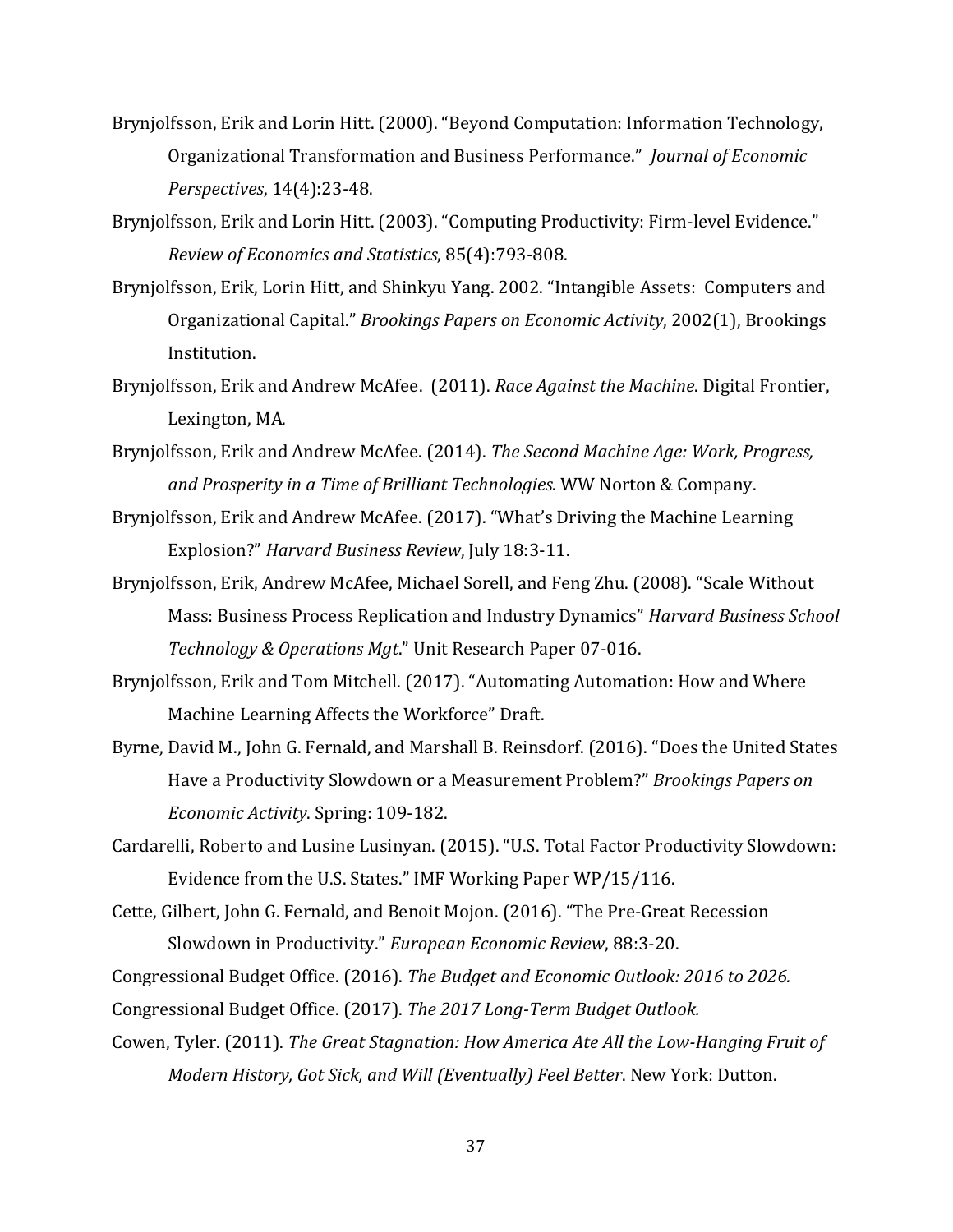- David, Paul. 1991. "Computer and Dynamo: The Modern Productivity Paradox in a Not-Too-Distant Mirror." In: *Technology and Productivity: The Challenge for Economic Policy*, Paris: OECD Publishing: 315–47.
- David, Paul A. and Gavin Wright. (2006). "General Purpose Technologies and Surges in Productivity: Historical Reflections on the Future of the ICT Revolution." in *The Economic Future in Historical Perspective, Volume 13*, Paul A. David and Mark Thomas (eds.). Oxford: Oxford University Press/British Academy.
- Deng, Jia, et al. (2009). "ImageNet: A Large-Scale Hierarchical Image Database." CVPR. *IEEE Conference Computer Vision and Pattern Recognition* IEEE.
- De Loecker, Jan and Jan Eeckhout. (2017). "The Rise of Market Power and the Macroeconomic Implications." NBER Working Paper 23687.
- Esteva, A., Kuprel, B., Novoa, R. A., Ko, J., Swetter, S. M., Blau, H. M., & Thrun, S. 2017. "Dermatologist-Level Classification of Skin Cancer with Deep Neural Networks." *Nature*, 542(7639):115-18.
- Feldstein, Martin. (2015). "The U.S. Underestimates Growth." *Wall Street Journal*, May 18.
- Fernald, John G. (2014). "A Quarterly, Utilization-Adjusted Series on Total Factor Productivity." FRBSF Working Paper 2012-19 (updated March 2014).
- Fortunato, Meire, Mohammad Gheshlaghi Azar, Bilal Piot, Jacob Menick, Ian Osband, Alex Graves, Vlad Mnih et al. (2017). "Noisy Networks for Exploration." *arXiv preprint arXiv:1706.10295*.
- Furman, Jason, and Peter Orszag. (2015). "A Firm-Level Perspective on the Role of Rents in the Rise in Inequality." Presentation at "A Just Society" Centennial Event in Honor of Joseph Stiglitz at Columbia University.
- Gehring, J., Auli, M., Grangier, D., Yarats, D., & Dauphin, Y. N. (2017). "Convolutional Sequence to Sequence Learning." *arXiv preprint arXiv:1705.03122*.
- Gordon, R. J. 2014. *The Demise of US Economic Growth: Restatement, Rebuttal, and Reflections* (No. w19895). National Bureau of Economic Research.
- Gordon, Robert J. (2015). *The Rise and Fall of American Growth: The U.S. Standard of Living since the Civil War*. Princeton, NJ: Princeton University Press.
- [Gutiérrez,](http://www.nber.org/people/german_gutierrez) Germán an[d Thomas Philippon.](http://www.nber.org/people/thomas_philippon) (2017). "Declining Competition and Investment in the U.S." NBER Working Paper No. 23583.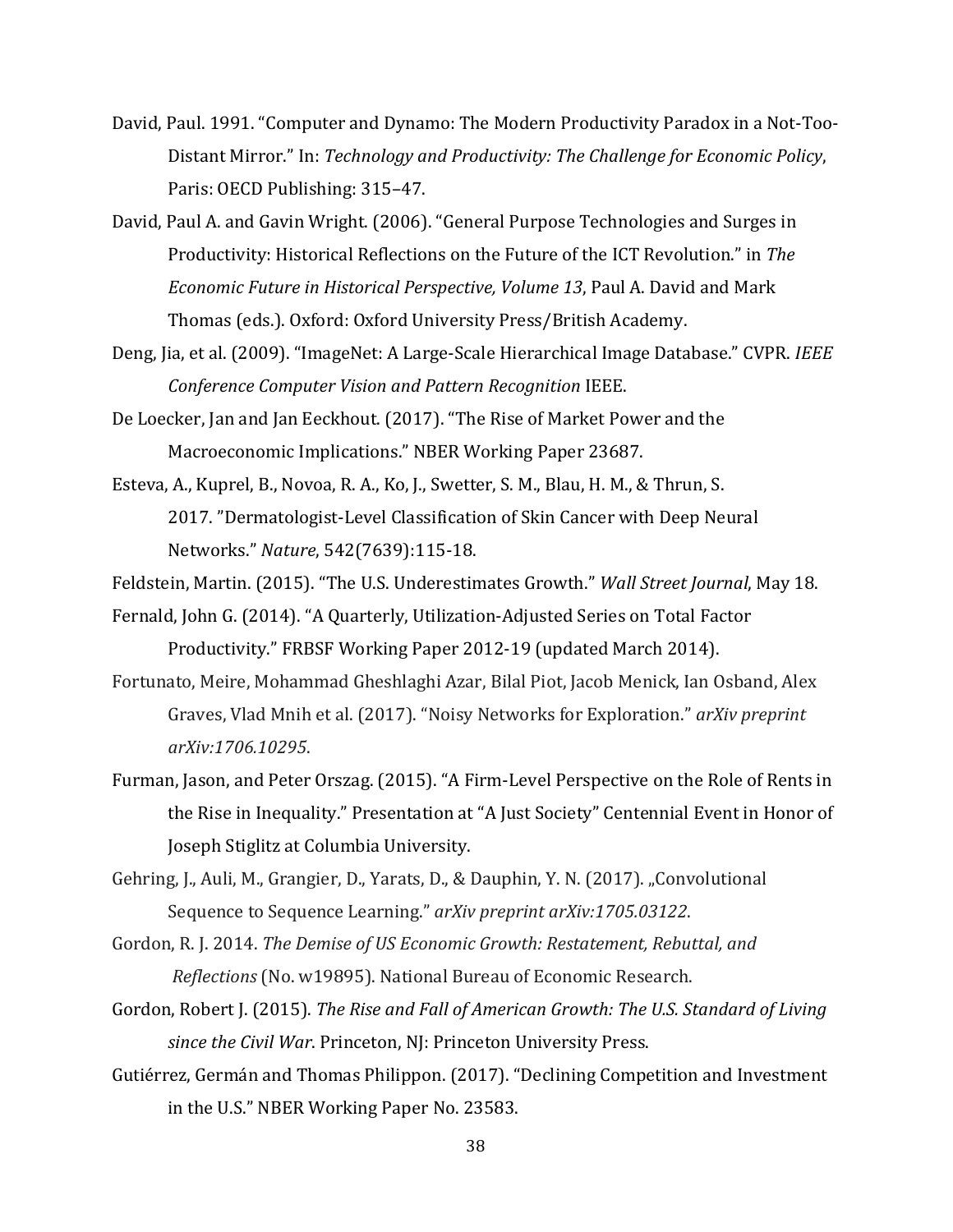- Guvenen, Fatih, Raymond J. Mataloni, Jr., Dylan G. Rassier, and Kim J. Ruhl. (2017). "Offshore Profit Shifting and Domestic Productivity Measurement." NBER Working Paper No. 23324.
- Hatzius, Jan and Kris Dawsey. (2015). "Doing the Sums on Productivity Paradox v2.0." *Goldman Sachs U.S. Economics Analyst*, No. 15/30.
- Hayashi, Fumio. (1982). "Tobin's Marginal q and Average q: A Neoclassical Interpretation." *Econometrica*, 50(1): 213-24.
- Hayashi, Fumio and Tohru Inoue. (1991). "The Relation between Firm Growth and Q with Multiple Capital Goods: Theory and Evidence from Panel Data on Japanese Firms." *Econometrica*, 59(3): 731-54.
- Henderson, Rebecca. (1993). "Underinvestment and Incompetence as Responses to Radical Innovation: Evidence from the Photolithographic Industry." *Rand Journal of Economics*, 24(2): 248-70.
- Henderson, Rebecca. (2006). "The Innovator's Dilemma as a Problem of Organizational Competence." *Journal of Product Innovation Management*, 23: 5-11.
- Holmes, Thomas J., David K. Levine, and James A. Schmitz. (2012). "Monopoly and the Incentive to Innovate When Adoption Involves Switchover Disruptions." *American Economic Journal: Microeconomics*, 4(3): 1-33.
- Hortaçsu Ali and Chad Syverson. (2015). "The Ongoing Evolution of US Retail: A Format Tug-of-War." *Journal of Economic Perspectives*, 29(4): 89-112.
- Jones, C. I., & Romer, P. M. (2010). "The New Kaldor Facts: Ideas, Institutions, Population, and Human Capital." *American Economic Journal: Macroeconomics*, *2*(1):224-245.
- Jovanovic, Boyan and Peter L. Rousseau. (2005). "General Purpose Technologies." in *Handbook of Economic Growth, Volume 1B*. Philippe Aghion and Steven N. Durlauf, eds. Elsevier B.V.: 1181-1224.
- Kendrick, John W. (1961). *Productivity Trends in the United States*. National Bureau of Economic Research. Princeton University Press.
- Levine, S., Finn, C., Darrell, T., & Abbeel, P. (2016). "End-to-end Training of Deep Visuomotor Policies." *Journal of Machine Learning Research*, *17*(39):1-40.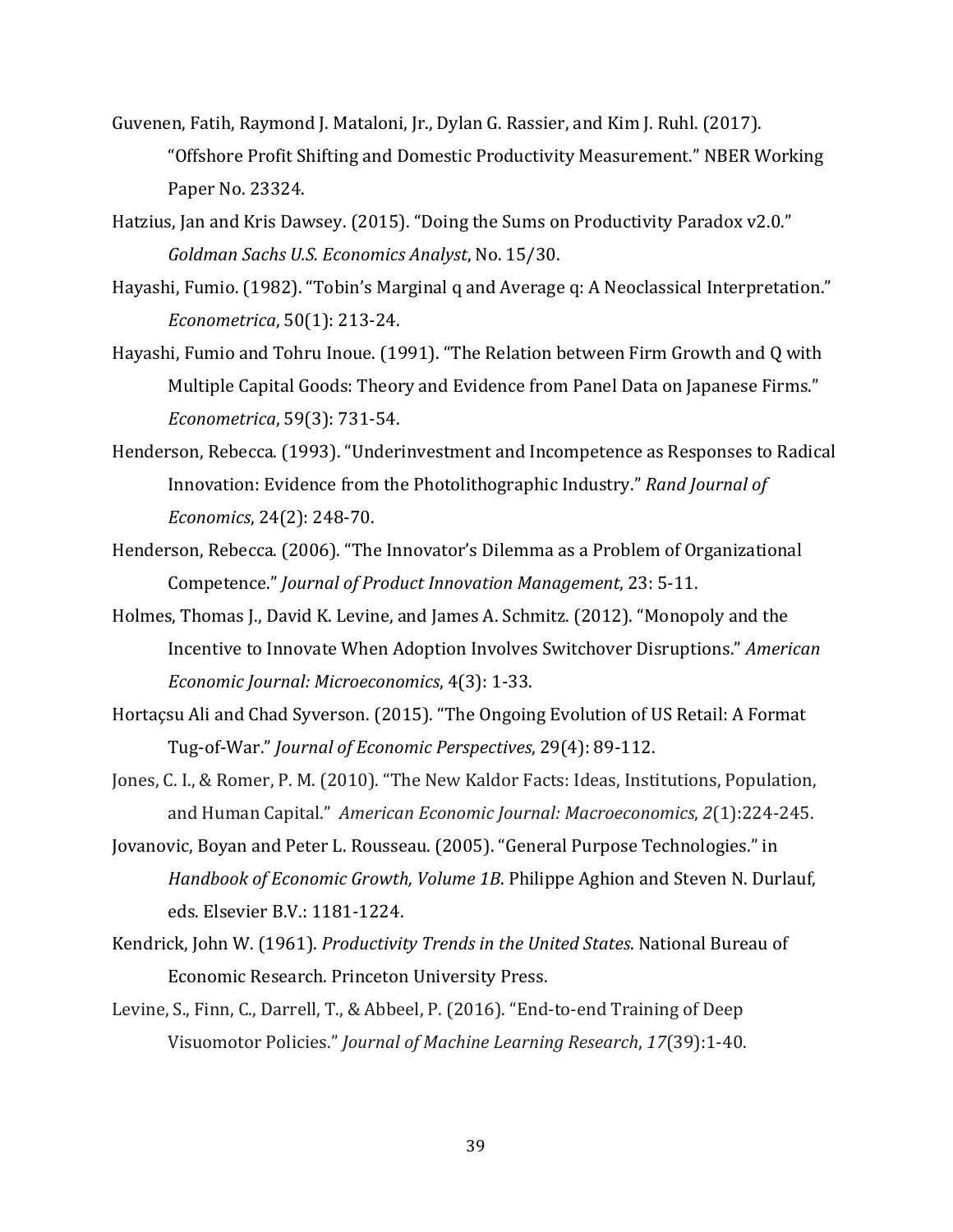- Levitt, Steven D., John A. List, and Chad Syverson. (2013). "Toward an Understanding of Learning by Doing: Evidence from an Automobile Plant." *Journal of Political Economy*, 121(4): 643-681.
- Levy, Frank. (2017). "Computers and Populism: Artificial Intelligence, Jobs, and Politics in the Near Term." *Oxford Review of Economic Policy*. Forthcoming.
- Liu, Y., Gupta, A., Abbeel, P., & Levine, S. (2017). "Imitation from Observation: Learning to Imitate Behaviors from Raw Video via Context Translation." *arXiv preprint arXiv:1707.03374*.
- Lucas, Jr., Robert E. (1967). "Adjustment Costs and the Theory of Supply." *Journal of Political Economy*, 75(4, Part 1): 321-334.
- Manyika, James, Michael Chui, Mehdi Miremadi, Jacques Bughin, Katy George, Paul Willmott, and Martin Dewhurst. (2017) "Harnessing automation for a future that works." *McKinsey Global Institute* January. https://www.mckinsey.com/globalthemes/digital-disruption/harnessing-automation-for-a-future-that-works
- McAfee, Andrew, and Erik Brynjolfsson. 2008. "Investing in the IT that Makes a Competitive Difference." *Harvard Business Review*. July: 98.
- Milgrom, P., & Roberts, J. (1996). The LeChatelier Principle. *American Economic Review*, 173-179.
- Minsky, Marvin. (1967). *Computation: Finite and Infinite Machines*. Upper Saddle River, NJ: Prentice-Hall.
- Mokyr, J. (2014). Secular stagnation? Not in your life. Secular stagnation: Facts, causes and cures, 83
- Morris, David Z. (2016). "Today's Cars Are Parked 95% of the Time." *Fortune*, March 13, 2016.
- Nakamura, Leonard and Rachel Soloveichik. (2015). "Capturing the Productivity Impact of the 'Free' Apps and Other Online Media." Federal Reserve Bank of Philadelphia Working Paper: 15-25.
- Nordhaus, W. D. (2015). *Are We Approaching an Economic Singularity? Information Technology and the Future of Economic Growth* (No. w21547). National Bureau of Economic Research.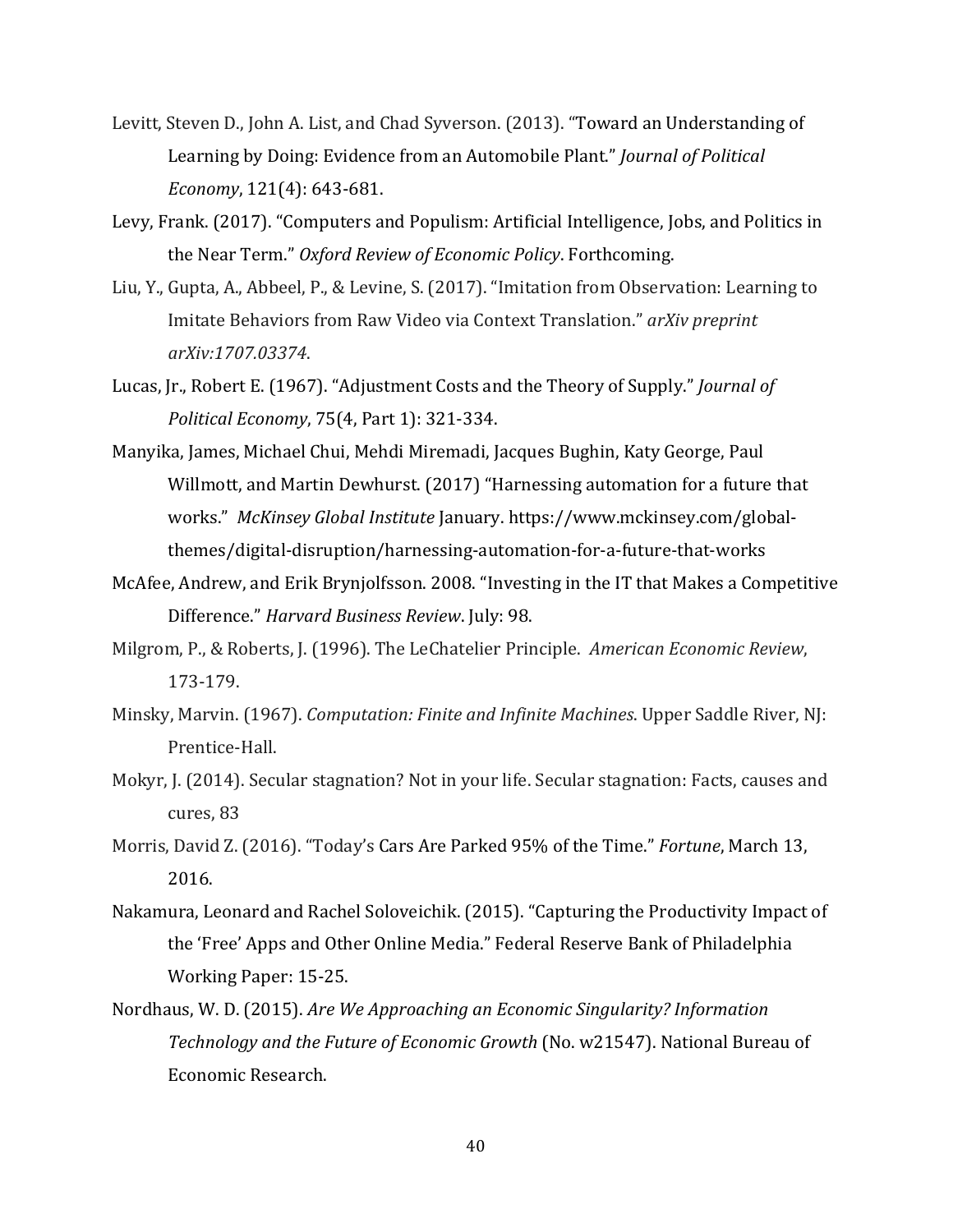- Orlikowski, W. J. (1996). Improvising organizational transformation over time: A situated change perspective*. Information systems research*, 7(1): 63-92.
- Organization for Economic Cooperation and Development. (2015). *The Future of Productivity*. https://www.oecd.org/eco/growth/OECD-2015-The-future-ofproductivity-book.pdf
- Pratt, Gill A. (2015) "Is a Cambrian Explosion Coming for Robotics?" *Journal of Economic Perspectives* 29,(3): 51-60.
- Saon, G., Kurata, G., Sercu, T., Audhkhasi, K., Thomas, S., Dimitriadis, D., et al. (2017). English conversational telephone speech recognition by humans and machines. *arXiv preprint arXiv:1703.02136*.
- Smith, Noah. (2015). "The Internet's Hidden Wealth." *Bloomberg View*, June 6. [http://www.bloombergview.com/articles/2015-06-10/wealth-created-by-the](http://www.bloombergview.com/articles/2015-06-10/wealth-created-by-the-internet-may-not-appear-in-gdp)[internet-may-not-appear-in-gdp.](http://www.bloombergview.com/articles/2015-06-10/wealth-created-by-the-internet-may-not-appear-in-gdp)
- Solow, Robert M. (1957). "Technical Change and the Aggregate Production Function." *Review of Economics and Statistics*, 39(3): 312-20.

Solow, Robert. (1987). "We'd Better Watch Out." *New York Times Book Review*, July 12: 36.

- Song, Jae, David J. Price, Fatih Guvenen, Nicholas Bloom, and Till von Wachter. (2015). "Firming Up Inequality." NBER Working Paper No. 21199.
- Stiglitz, Joseph E. (2014). "Unemployment and Innovation." NBER Working Paper No. 20670.
- Syverson, Chad. (2013). "Will History Repeat Itself? Comments on 'Is the Information Technology Revolution Over?'" *International Productivity Monitor*, 25: 37-40.
- Syverson, Chad. (2017). "Challenges to Mismeasurement Explanations for the US Productivity Slowdown." *Journal of Economic Perspectives*, 31(2): 165-86.
- Wildasin, David E. (1984). "On Public Good Provision with Distortionary Taxation." *Economic Inquiry*, 22(2): 227–43.
- Yang, Shinkyu and Erik Brynjolfsson. (2001). "Intangible Assets and Growth Accounting: Evidence from Computer Investments." *Unpublished paper. MIT*, *85*(61): 28.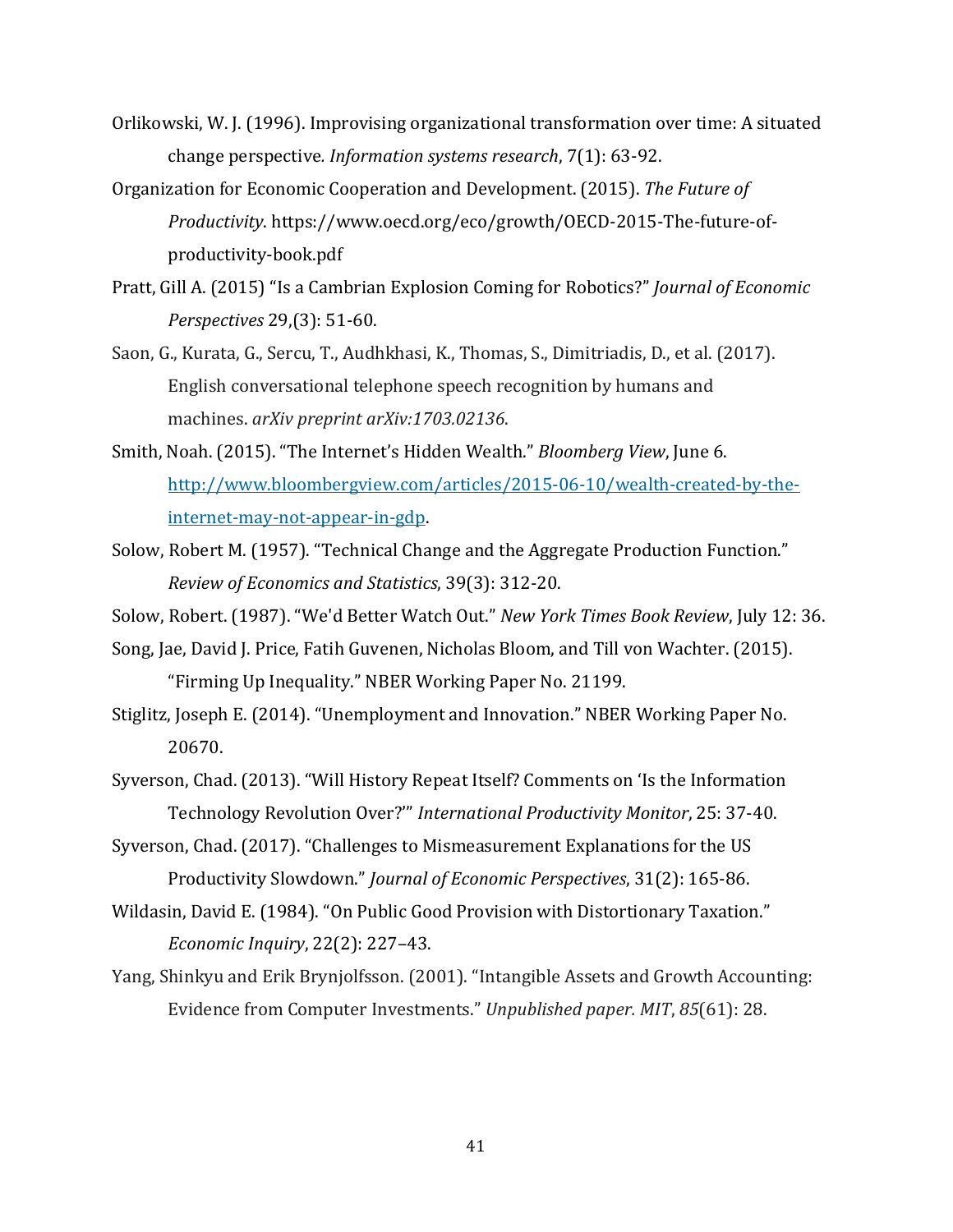|                                  | (1)                            | (2)        | (3)        | (4)        | (5)        |  |  |
|----------------------------------|--------------------------------|------------|------------|------------|------------|--|--|
| <b>Newey-West Regressions</b>    | 1 Lag                          | 2 Lags     | 3 Lags     | 4 Lags     | 10 Lags    |  |  |
| 10 Year Average                  | <b>Allowed</b>                 | Allowed    | Allowed    | Allowed    | Allowed    |  |  |
| <b>Labor Productivity Growth</b> |                                |            |            |            |            |  |  |
|                                  |                                |            |            |            |            |  |  |
| Previous 10 Year Productivity    | 0.0857                         | 0.0857     | 0.0857     | 0.0857     | 0.0857     |  |  |
| Growth                           |                                |            |            |            |            |  |  |
|                                  | (0.177)                        | (0.207)    | (0.227)    | (0.242)    | (0.278)    |  |  |
| Constant                         | 1.949***                       | 1.949 ***  | 1.949***   | 1.949 ***  | 1.949 ***  |  |  |
|                                  | (0.398)                        | (0.465)    | (0.511)    | (0.545)    | (0.624)    |  |  |
|                                  |                                |            |            |            |            |  |  |
|                                  |                                |            |            |            |            |  |  |
| <b>Observations</b>              | 50                             | 50         | 50         | 50         | 50         |  |  |
| R-Squared                        | 0.009                          | 0.009      | 0.009      | 0.009      | 0.009      |  |  |
|                                  | Standard errors in parentheses |            |            |            |            |  |  |
|                                  | *** p<0.01, ** p<0.05, * p<0.1 |            |            |            |            |  |  |
|                                  |                                |            |            |            |            |  |  |
|                                  | (1)                            | (2)        | (3)        | (4)        | (5)        |  |  |
| <b>Newey-West Regressions</b>    | 1 Lag                          | 2 Lags     | 3 Lags     | 4 Lags     | 10 Lags    |  |  |
| 10 Year Average                  | Allowed                        | Allowed    | Allowed    | Allowed    | Allowed    |  |  |
| <b>TFP Growth</b>                |                                |            |            |            |            |  |  |
|                                  |                                |            |            |            |            |  |  |
| Previous 10 Year Avg. TFP        | 0.136                          | 0.136      | 0.136      | 0.136      | 0.136      |  |  |
| Growth                           |                                |            |            |            |            |  |  |
|                                  | (0.158)                        | (0.181)    | (0.197)    | (0.208)    | (0.233)    |  |  |
|                                  | $0.911***$                     | $0.911***$ | $0.911***$ | $0.911***$ | $0.911***$ |  |  |
| Constant                         |                                |            |            |            |            |  |  |
|                                  | (0.188)                        | (0.216)    | (0.233)    | (0.244)    | (0.257)    |  |  |
|                                  |                                |            |            |            |            |  |  |
| <b>Observations</b>              | 50                             | 50         | 50         | 50         | 50         |  |  |
| R-Squared                        | 0.023                          | 0.023      | 0.023      | 0.023      | 0.023      |  |  |
| Standard errors in parentheses   |                                |            |            |            |            |  |  |

Appendix 1: Regressions with Newey-West Standard Errors with Longer Time Dependence

Standard errors in parentheses<br>\*\*\* p<0.01, \*\* p<0.05, \* p<0.1